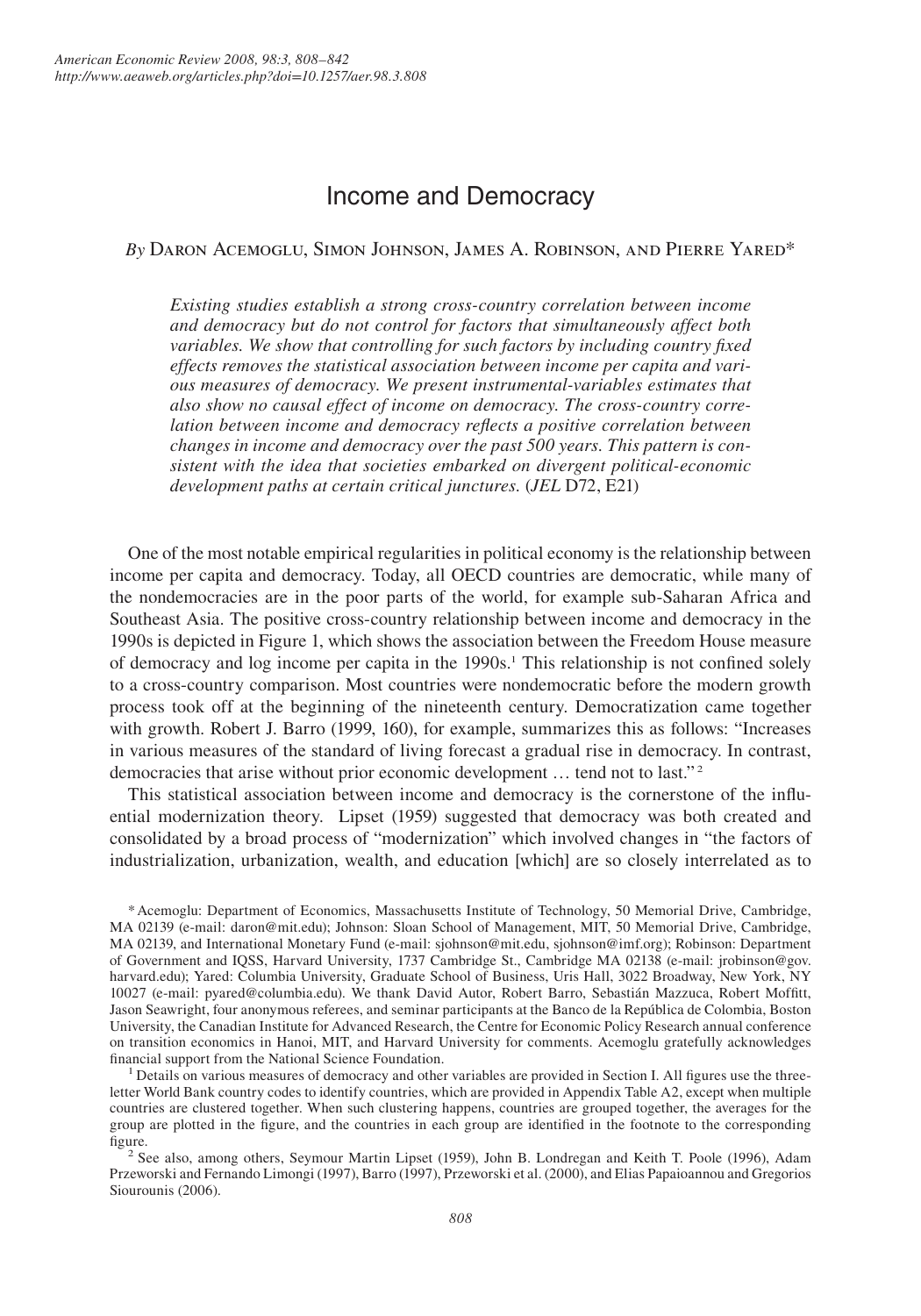

Figure 1. Democracy and Income, 1990s

*Notes:* See Appendix Table A1 for data definitions and sources. Values are averaged by country from 1990 to 1999. GDP per capita is in PPP terms. The regression represented by the fitted line yields a coefficient of 0.181 (standard error = 0.019),  $N = 147$ , and  $R^2 = 0.35$ . The "G" prefix corresponds to the average for groups of countries. G01 is AGO and MRT; G02 is NGA and TCD; G03 is KEN and KHM; G04 is DZA and LBN; G05 is BFA, NER, and YEM; G06 is GAB and MYS; G07 is DOM and SLV; G08 is BRA and VEN; G09 is BWA, DMA, POL, and VCT; G10 is HUN and URY; G11 is CRI and GRD; G12 is BLZ and LCA; G13 is KNA and TTO; G14 is GRC and MLT; G15 is BRB, CYP, ESP, and PRT; G16 is FIN, GBR, IRL, and NZL; G17 is AUS, AUT, BEL, CAN, DEU, DNK, FRA, ISL, ITA, NLD, NOR, and SWE; and G18 is CHE and USA.

form one common factor. And the factors subsumed under economic development carry with it the political correlate of democracy" (80). The central tenet of the modernization theory, that higher income per capita causes a country to be democratic, is also reproduced in most major works on democracy (e.g., Robert A. Dahl 1971; Samuel P. Huntington 1991; Dietrich Rusechemeyer, John D. Stephens, and Evelyn H. Stephens 1992).

In this paper, we revisit the relationship between income per capita and democracy. Our starting point is that existing work, which is based on cross-country relationships, does not establish causation. First, there is the issue of reverse causality; perhaps democracy causes income rather than the other way round. Second, and more important, there is the potential for omitted variable bias. Some other factor may determine both the nature of the political regime and the potential for economic growth.

We utilize two strategies to investigate the causal effect of income on democracy. Our first strategy is to control for country-specific factors affecting both income and democracy by including country fixed effects. While fixed effect regressions are not a panacea for omitted variable biases,<sup>3</sup> they are well suited to the investigation of the relationship between income and democracy,

<sup>&</sup>lt;sup>3</sup> Fixed effects would not help inference if there are time-varying omitted factors affecting the dependent variable and correlated with the right-hand-side variables (see the discussion below). They may, in fact, make problems of measurement error worse because they remove a significant portion of the variation in the right-hand-side variables. Consequently, fixed effects are certainly no substitute for instrumental-variables or structural estimation with valid exclusion restrictions.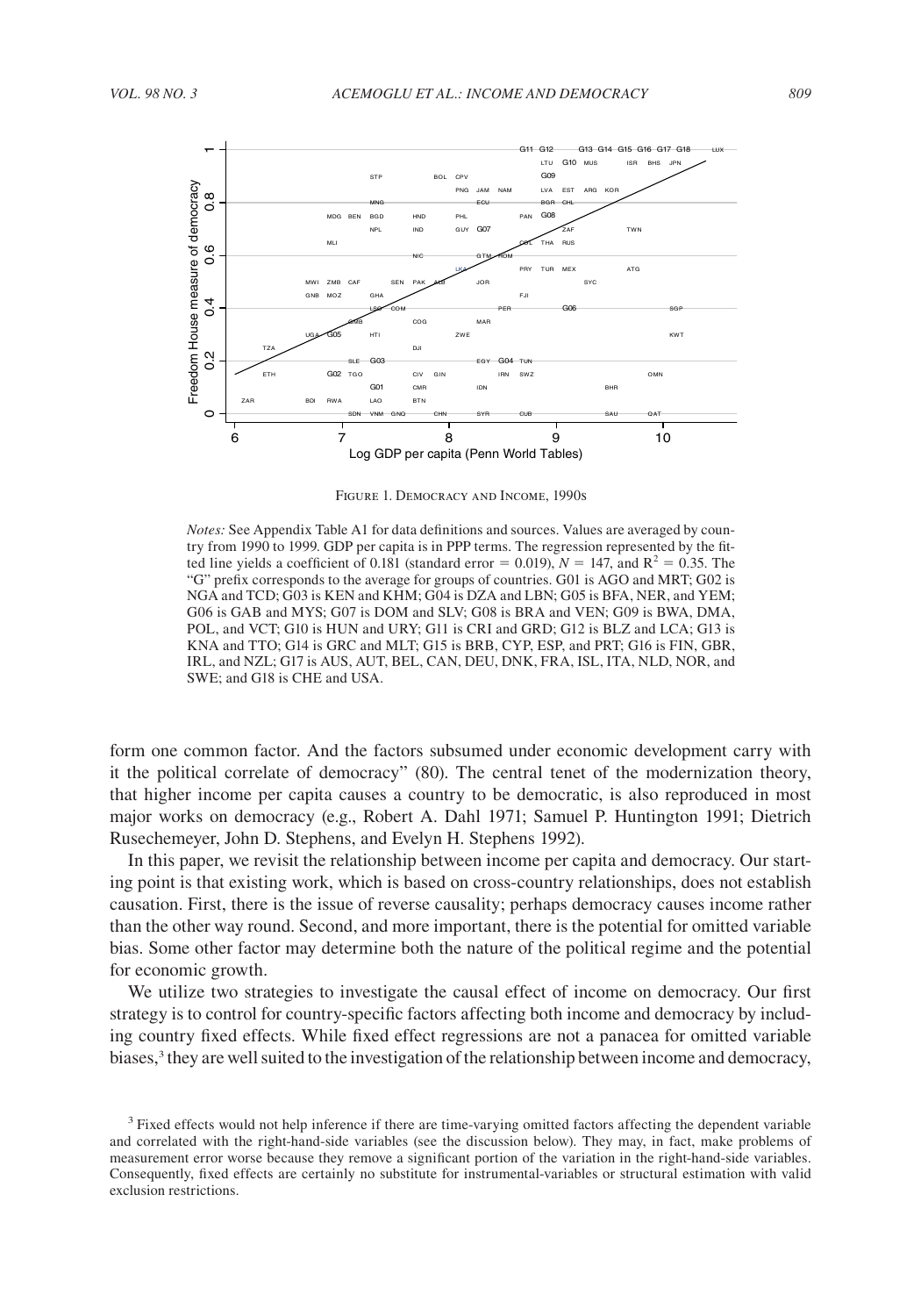especially in the postwar era. The major source of potential bias in a regression of democracy on income per capita is country-specific, historical factors influencing both political and economic development. If these omitted characteristics are, to a first approximation, time-invariant, the inclusion of fixed effects will remove them and this source of bias. Consider, for example, the comparison of the United States and Colombia. The United States is both richer and more democratic, so a simple cross-country comparison, as well as the existing empirical strategies in the literature, which do not control for fixed country effects, would suggest that higher per capita income causes democracy. The idea of fixed effects is to move beyond this comparison and investigate the "within-country variation," that is, to ask whether Colombia is more likely to *become* (relatively) democratic as it *becomes* (relatively) richer. In addition to improving inference on the causal effect of income on democracy, this approach is more closely related to modernization theory as articulated by Lipset (1959), which emphasizes that individual countries should become more democratic if they are richer, not simply that rich countries should be democratic.

Our first result is that once fixed effects are introduced, the positive relationship between income per capita and various measures of democracy disappears. Figures 2 and 3 show this diagrammatically by plotting changes in our two measures of democracy, the Freedom House and Polity scores for each country between 1970 and 1995 against the change in GDP per capita over the same period (see Section I for data details). These figures confirm that there is no relationship between *changes* in income per capita and *changes* in democracy.

This basic finding is robust to using various different indicators for democracy, to different econometric specifications and estimation techniques, in different subsamples, and to the inclusion of additional covariates. The absence of a significant relationship between income and democracy is *not* driven by large standard errors. On the contrary, the relationship between income and democracy is estimated relatively precisely. In many cases, two-standard-error bands include only very small effects of income on democracy and often exclude the OLS estimates. These results, therefore, shed considerable doubt on the claim that there is a strong causal effect of income on democracy.

While the fixed effects estimation is useful in removing the influence of long-run determinants of both democracy and income, it does not necessarily estimate the causal effect of income on democracy. Our second strategy is to use instrumental-variables (IV) regressions to estimate the impact of income on democracy.<sup>5</sup> We experiment with two potential instruments. The first is to use past savings rates, and the second is to use changes in the incomes of trading partners. The argument for the first instrument is that variations in past savings rates affect income per capita but should have no direct effect on democracy. The second instrument, which we believe is of independent interest, creates a matrix of trade shares and constructs predicted income for each country using a trade-share-weighted average income of other countries. We show that this predicted income has considerable explanatory power for income per capita. We also argue that it should have no direct effect on democracy. Our second major result is that both IV strategies show no evidence of a causal effect of income on democracy. We recognize that neither instrument is perfect, since there are reasonable scenarios in which our exclusion restrictions could be violated (e.g., saving rates might be correlated with future anticipated regime changes; or democracy scores of a country's trading partners, which are correlated with their income levels,

<sup>&</sup>lt;sup>4</sup> It remains true that over time there is a general tendency toward greater incomes and greater democracy throughout the world. In our regressions, time effects capture these general (world-level) tendencies. Our estimates suggest that these world-level movements in democracy are unlikely to be driven by the causal effect of income on democracy.

<sup>&</sup>lt;sup>5</sup> A recent creative attempt is by Edward Miguel, Shankar Satyanath, and Ernest Sergenti (2004), who use weather conditions as an instrument for income in Africa to investigate the impact of income on civil wars. Unfortunately, weather conditions are a good instrument only for relatively short-run changes in income, thus not ideal to study the relationship between income and democracy.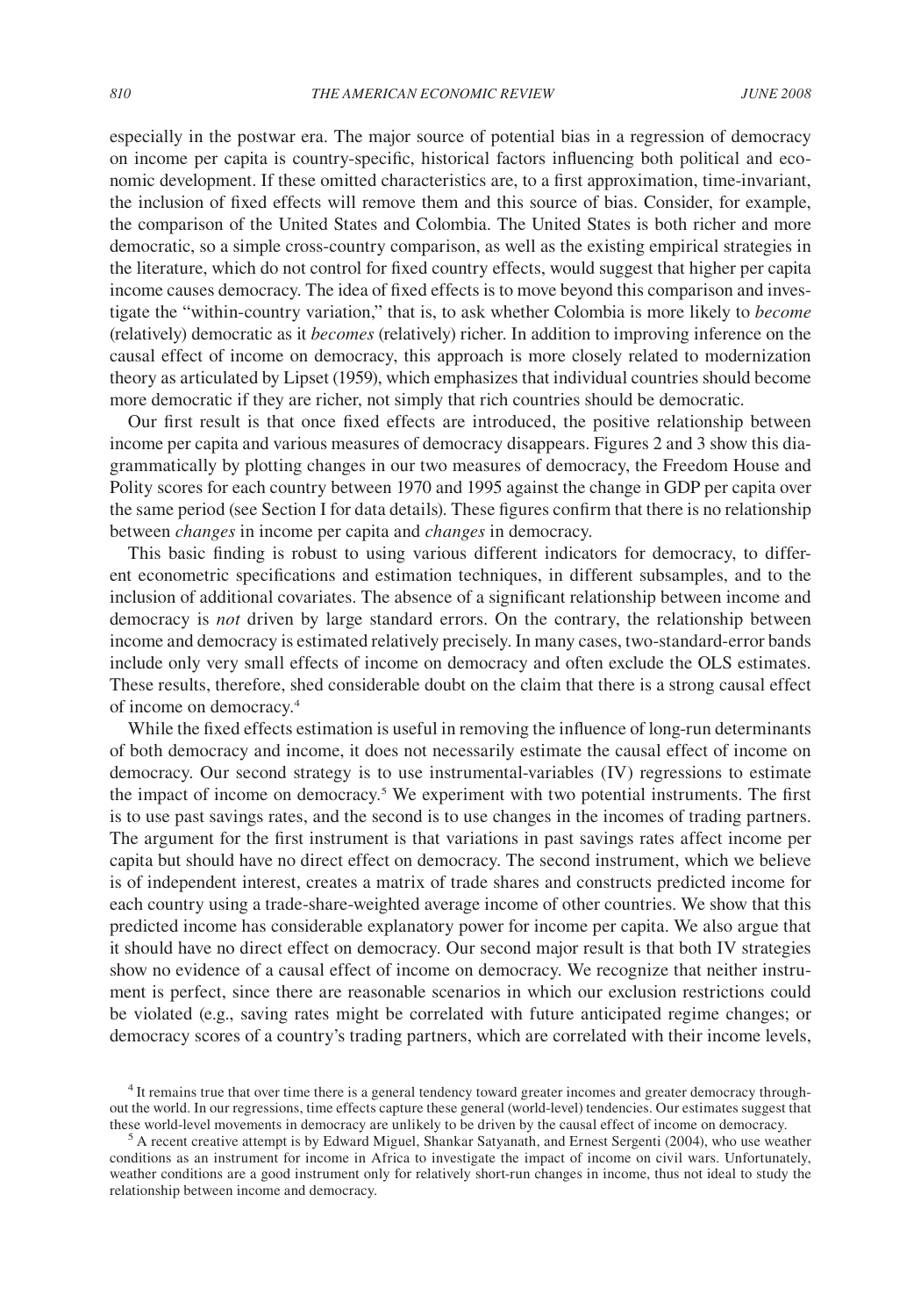

Figure 2. Change in Democracy and Income, 1970–1995

*Notes:* See Appendix Table A1 for data definitions and sources. Changes are total difference between 1970 and 1995. Countries are included if they were independent by 1970. Start and end dates are chosen to maximize the number of countries in the cross section. The regression represented by the fitted line yields a coefficient of 0.032 (standard error =  $0.058$ ),  $N = 102$ ,  $R^2 = 0.00$ . The "G" prefix corresponds to the average for groups of countries. G01 is FJI and KEN; G02 is COL and IND; G03 is IRN, JAM, and SLV; G04 is CHL and DOM; G05 is CIV and RWA; G06 is CHE, CRI, and NZL; G07 is DZA and SWE; G08 is AUS, DNK, MAR, and NLD; G09 is BEL, CAN, FRA, and GBR; G10 is AUT, EGY, ISL, ITA, PRY, and USA; G11 is BRB, NOR, and TUN; G12 is IRL and SYR; G13 is BDI and TZA; G14 is GAB, MEX, and TTO; G15 is PER and SEN; G16 is HTI and JOR; G17 is LSO and NPL; G18 is BRA and COG; G19 is ARG and HND; G20 is BEN and MLI; G21 is GRC, MWI, and PAN; and G22 is ECU and HUN.



Figure 3. Change in Democracy and Income, 1970–1995

*Notes:* See notes to Figure 2. The regression represented by the fitted line yields a coefficient of  $-0.024$  (standard error = 0.063),  $N = 98$ ,  $R^2 = 0.00$ . G01 is CHE, CRI, and NZL; G02 is AUS, DNK, and NLD; G03 is BEL, CAN, FIN, GBR, and TUR; G04 is AUT, COL, IND, ISL, ISR, ITA, and USA; G05 is IRL and SYR; G06 is KEN, MAR, and URY; G07 is BOL and MLI; G08 is MWI and PAN; G09 is GRC and LSO; and G10 is BRA and ESP.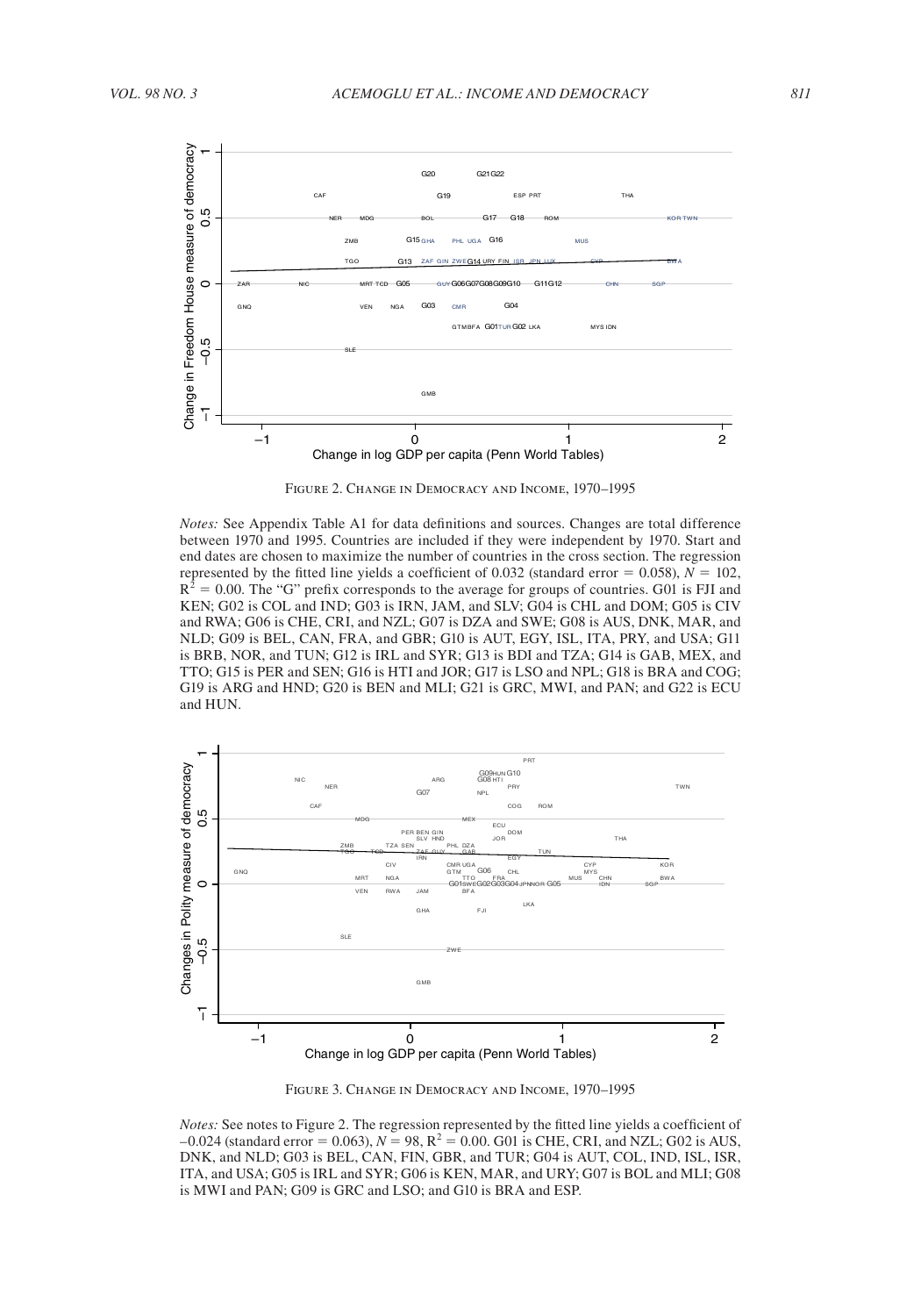

Figure 4. Change in Democracy and Income, 1900–2000

*Notes:* Log GDP per capita is from Angus Maddison (2003). See Appendix Table A1 for data definitions and sources. Changes are total difference between 1900 and 2000. Countries are included if they are in the 1900–2000 balanced 50-year panel discussed in Section V of the text. The regression represented by the fitted line yields a coefficient of 0.035 (standard error  $= 0.049$ ,  $N = 37$ ,  $R^2 = 0.00$ .

might have a direct effect on its democracy). To alleviate these concerns, we show that the most likely sources of correlation between our instruments and the error term in the second stage are not present.

We also look at the relationship between income and democracy over the past 100 years using fixed effects regressions and again find no evidence of a positive impact of income on democracy. These results are depicted in Figure 4, which plots the change in Polity score for each country between 1900 and 2000 against the change in GDP per capita over the same period (see Section V for data details). This figure confirms that there is no relationship between income and democracy conditional on fixed effects.

These results naturally raise the following important question: why is there a cross-sectional correlation between income and democracy? In other words, why are rich countries democratic today? At a statistical level, the answer is clear: even though there is no relationship between changes in income and democracy in the postwar era or over the past 100 years or so, there is a positive association over the past 500 years. Most societies were nondemocratic 500 years ago and had broadly similar income levels. The positive cross-sectional relationship reflects the fact that those that have become more democratic over this time span are also those that have grown faster. One possible explanation for the positive cross-sectional correlation is, therefore, that there is a causal effect of income on democracy, but it works at *much* longer horizons than the existing literature has posited. Although the lack of a relationship over 50 or 100 years sheds some doubt on this explanation, this is a logical possibility.

We favor another explanation for this pattern. Even in the absence of a simple causal link from income to democracy, political and economic development paths are interlinked and are jointly affected by various factors. Societies may embark on *divergent political-economic development paths*, some leading to relative prosperity and democracy, others to relative poverty and dictatorship. Our hypothesis is that the positive cross-sectional relationship and the 500-year correlation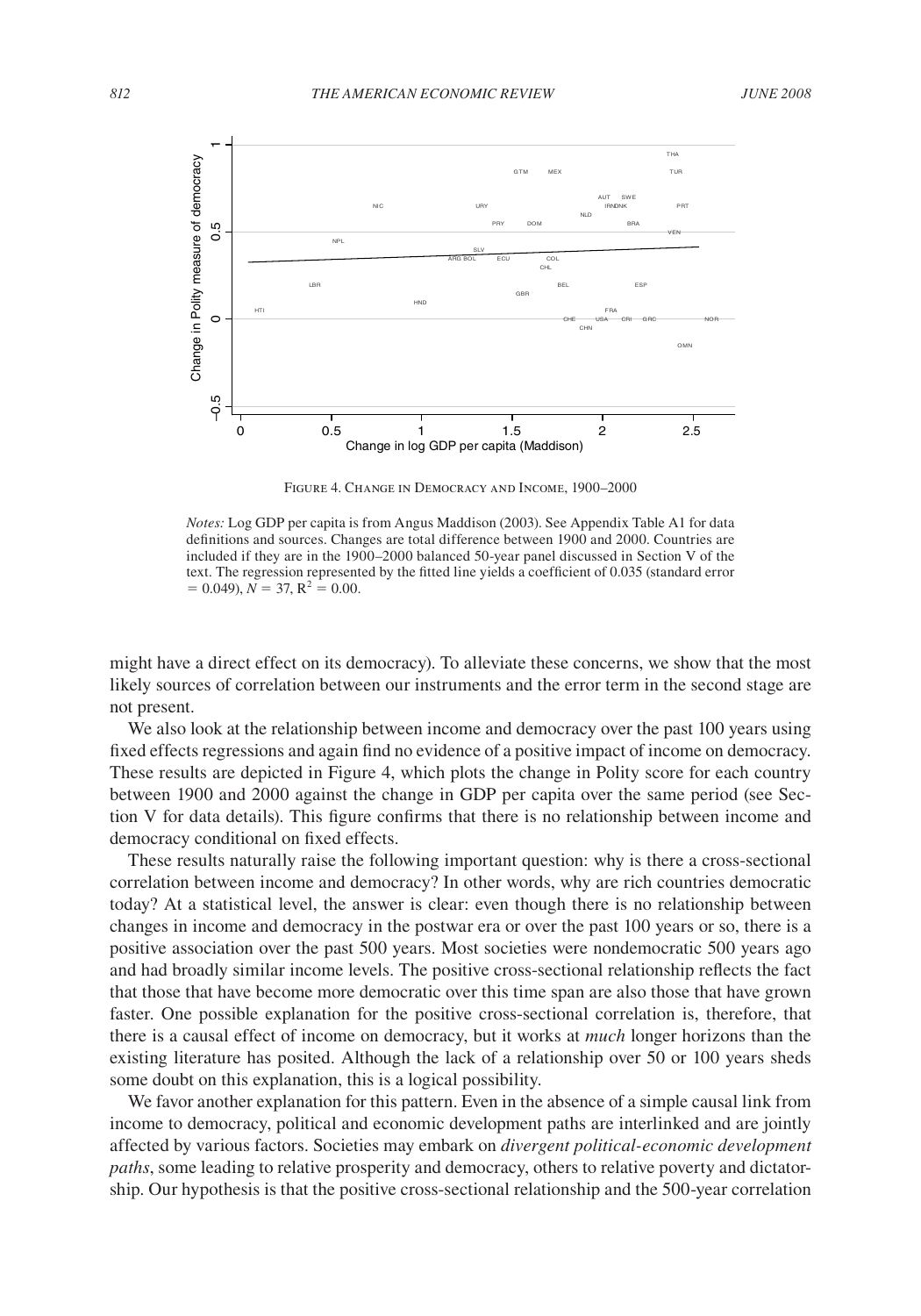between changes in income and democracy are caused by the fact that countries have embarked on divergent development paths at some *critical junctures* during the past 500 years.

We provide support for this hypothesis by documenting that the positive association between changes in income and democracy over the past 500 years is largely accounted for by a range of historical variables. In particular, for the whole world sample, the positive association is considerably weakened when we control for date of independence, early constraints on the executive, and religion.<sup>7</sup> We then turn to the sample of former European colonies, where we have better proxies for factors that have influenced the development paths of nations. Acemoglu, Johnson, and Robinson (2001, 2002) and Engerman and Sokoloff (1997) argue that differences in European colonization strategies have been a major determinant of the divergent development paths of colonial societies. This reasoning suggests that in this sample, the critical juncture for most societies corresponds to their experience under European colonization. Furthermore, Acemoglu, Johnson, and Robinson (2002) show that the density of indigenous populations at the time of colonization has been a particularly important variable in shaping colonization strategies, and provide estimates of population densities in the year 1500 (before the advent of colonization). When we use information on population density, as well as on independence year and early constraints on the executive, the 500-year relationship between changes in income and democracy in the former colonies sample disappears. This pattern is consistent with the hypothesis that the positive cross-sectional relationship between income and democracy today is the result of societies embarking on divergent development paths at certain critical junctures during the past 500 years (although other hypotheses might account for these patterns).

A related question is whether income has a separate causal effect on transitions to, and away from, democracy. Space restrictions preclude us from investigating this question here; the results of such an investigation are presented in our follow-up paper, Acemoglu et al. (2007). Using both linear regression models and double-hazard models that simultaneously estimate the process of entry into, and exit from, democracy, we find no evidence that income has a causal effect on the transitions either to or from democracy. The IV strategies and the focus on the long-run relationship are unique to the current paper.

The paper proceeds as follows. In Section I we describe the data. Section II presents our econometric model. Section III presents the fixed effects results for the postwar sample. Section IV contains our IV results for the postwar sample, while the fixed effects results for the 100-year sample are presented in Section V. Section VI discusses the sources of the cross-country relationship between income and democracy we observe today. Section VII concludes. The Appendix contains further information on the construction of the instruments used in Section IV.

#### **I. Data and Descriptive Statistics**

Our first and main measure of democracy is the Freedom House Political Rights Index. A country receives the highest score if political rights come closest to the ideals suggested by a checklist of questions, beginning with whether there are free and fair elections, whether those who are elected rule, whether there are competitive parties or other political groupings, whether the opposition plays an important role and has actual power, and whether minority groups have reasonable

<sup>&</sup>lt;sup>6</sup> See, among others, Douglass C. North and Robert P. Thomas (1973), North (1981), Eric L. Jones (1981), Stanley L. Engerman and Kenneth L. Sokoloff (1997), and Acemoglu, Johnson, and Robinson (2001, 2002) for theories that emphasize the impact of certain historical factors on development processes during critical junctures, such as the collapse of feudalism, the age of industrialization, or the process of colonization.

<sup>&</sup>lt;sup>7</sup> See Max Weber (1930), Huntington (1991), and Steven M. Fish (2002) for the hypothesis that religion might have an important effect on economic and political development.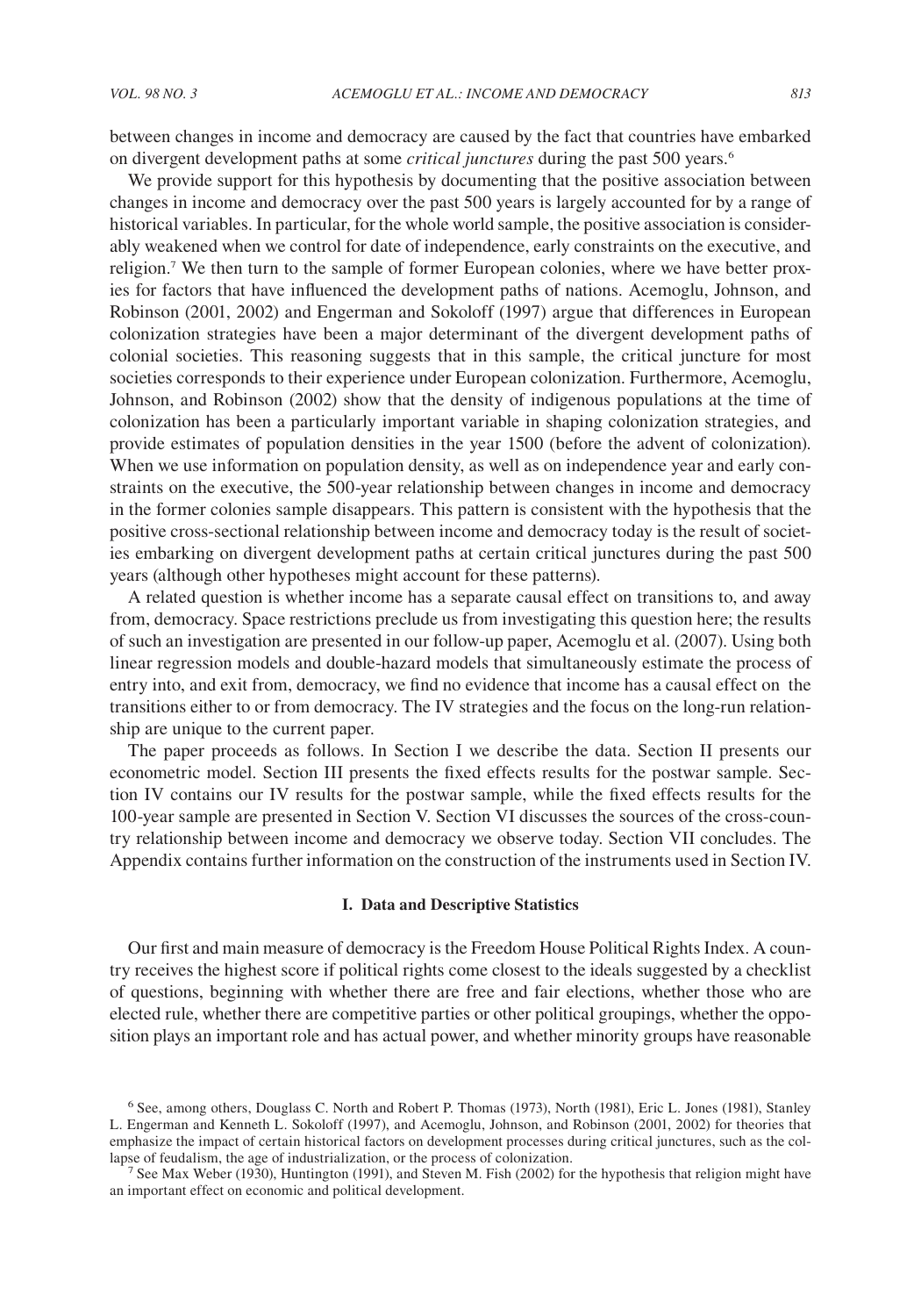self-government or can participate in the government through informal consensus.<sup>8</sup> Following Barro (1999), we supplement this index with the related variable from Kenneth A. Bollen (1990, 2001) for 1950, 1955, 1960, and 1965. As in Barro (1999), we transform both indices so that they lie between zero and one, with one corresponding to the most democratic set of institutions.

The Freedom House index, even when augmented with Bollen's data, enables us to look only at the postwar era. The Polity IV dataset, on the other hand, provides information for all independent countries starting in 1800. Both for pre-1950 events and as a check on our main measure, we also look at the other widely used measure of democracy, the composite Polity index, which is the difference between Polity's Democracy and Autocracy indices (see Monty G. Marshall and Keith Jaggers 2004). The Polity Democracy Index ranges from zero to ten and is derived from coding the competitiveness of political participation, the openness and competitiveness of executive recruitment, and constraints on the chief executive. The Polity Autocracy Index also ranges from zero to ten and is constructed in a similar way to the democracy score based on competitiveness of political participation, the regulation of participation, the openness and competitiveness of executive recruitment, and constraints on the chief executive. To facilitate comparison with the Freedom House score, we normalize the composite Polity index to lie between zero and one.

Using the Freedom House and the Polity data, we construct five-year, ten-year, twenty-year, and annual panels. For the five-year panels, we take the observation every fifth year. We prefer this procedure to averaging the five-year data, since averaging introduces additional serial correlation, making inference and estimation more difficult (see footnote 12). Similarly, for the tenyear and twenty-year panels, we use the observations from every tenth and twentieth year. For the Freedom House data, which begin in 1972, we follow Barro (1999) and assign the 1972 score to 1970 for the purpose of the five-year and ten-year regressions.

The GDP per capita (in PPP) and savings rate data for the postwar period are from Alan Heston, Robert Summers, and Bettina Atten (2002), and GDP per capita (in constant 1990 dollars) for the longer sample are from Maddison (2003). The trade-weighted world income instrument is built using data from the International Monetary Fund Direction of Trade Statistics (2005). Other variables we use in the analysis are discussed later (see also Appendix Table A1 for detailed data definitions and sources).

Table 1 contains descriptive statistics for the main variables. The sample period is 1960–2000 and each observation corresponds to five-year intervals. The table shows these statistics for all countries and also for high- and low-income countries, split according to median income. The first panel refers to the baseline sample we use in Table 2, while the other panels are for samples used in other tables. In each case, we report means, standard deviations, and also the total number of countries for which we have data and the total number of observations. The comparison of high- and low-income countries in columns 2 and 3 confirms the pattern in Figure 1 that richer countries tend to be more democratic.

#### **II. Econometric Model**

Consider the following simple econometric model, which will be the basis of our work both for the postwar period and in the 100-year samples:

(1) 
$$
d_{it} = \alpha d_{it-1} + \gamma y_{it-1} + \mathbf{x}_{it-1}' \boldsymbol{\beta} + \mu_t + \delta_i + u_{ut},
$$

<sup>8</sup> The main checklist includes three questions on the electoral process, four questions on the extent of political pluralism and participation, and three questions on the functioning of government. For each checklist question, zero to four points are added, depending on the comparative rights and liberties present (zero represents the least, four represents the most) and these scores are combined to form the index. See Freedom House (2004), http://www. freedomhouse.org/research/freeworld/2003/methodology.htm.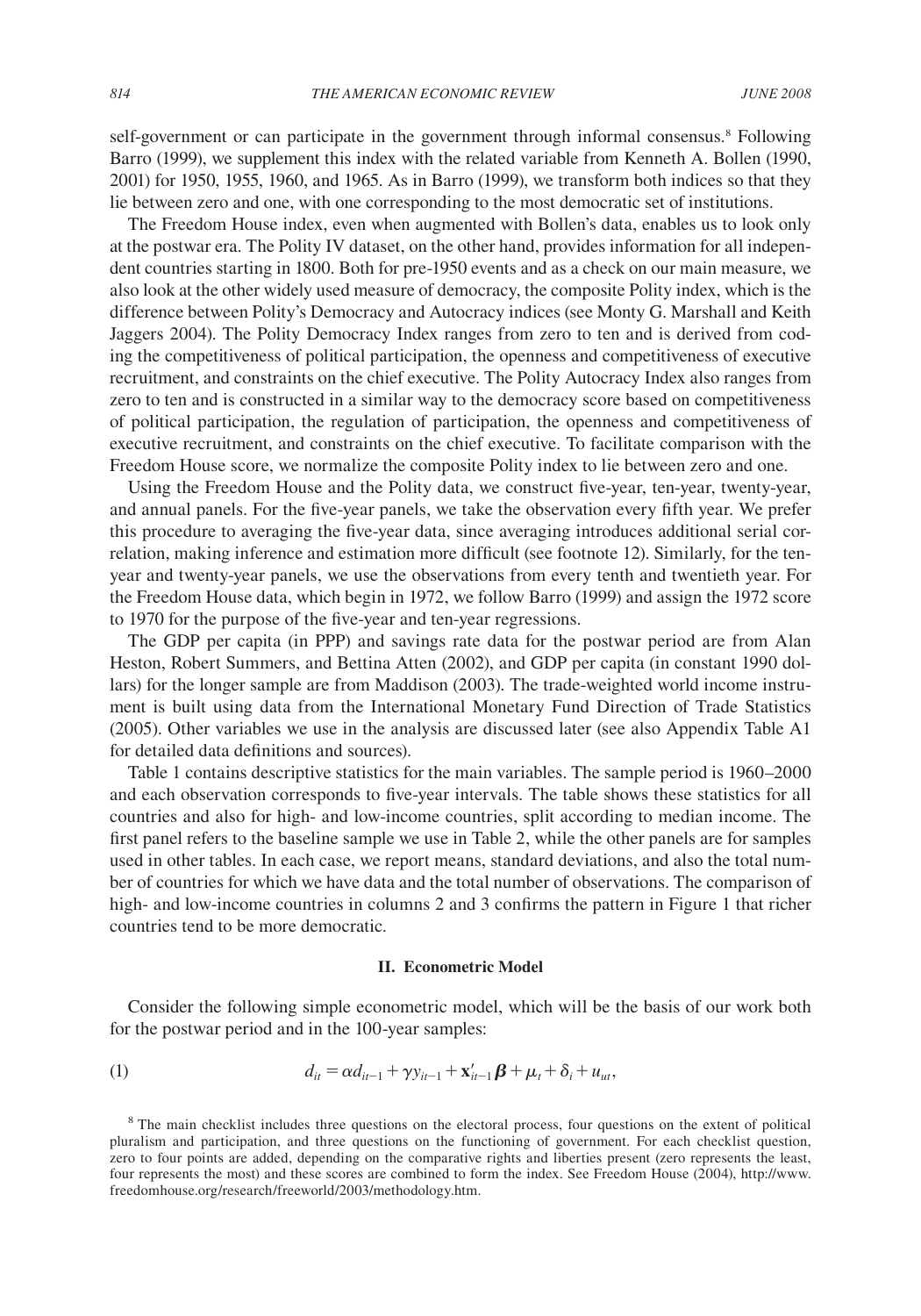|                                                             | All countries   | High-income<br>countries | Low-income<br>countries |
|-------------------------------------------------------------|-----------------|--------------------------|-------------------------|
|                                                             | (1)             | (2)                      | (3)                     |
| Panel A                                                     |                 |                          |                         |
| Freedom House measure of democracy                          | 0.57<br>(0.36)  | 0.78<br>(0.30)           | 0.36<br>(0.30)          |
| Log GDP per capita $_{t=1}$ (chain<br>weighted 1996 prices) | 8.16<br>(1.02)  | 9.02<br>(0.56)           | 7.30<br>(0.53)          |
| Observations                                                | 945             | 473                      | 472                     |
| Countries                                                   | 150             | 93                       | 98                      |
| Panel B                                                     |                 |                          |                         |
| Polity measure of democracy,                                | 0.57<br>(0.38)  | 0.79<br>(0.31)           | 0.36<br>(0.31)          |
| <b>Observations</b><br>Countries                            | 854<br>136      | 427<br>81                | 427<br>88               |
| Panel C                                                     |                 |                          |                         |
| Log population $_{t-1}$                                     | 9.10<br>(1.54)  | 9.13<br>(1.56)           | 9.07<br>(1.52)          |
| Education $_{t=1}$                                          | 4.57<br>(2.86)  | 6.62<br>(2.36)           | 2.52<br>(1.53)          |
| Observations                                                | 676             | 338                      | 338                     |
| Countries                                                   | 95              | 57                       | 65                      |
| Panel D                                                     |                 |                          |                         |
| Savings rate $_{t=2}$                                       | 0.17<br>(0.13)  | 0.22<br>(0.10)           | 0.11<br>(0.14)          |
| <b>Observations</b>                                         | 891             | 446                      | 445                     |
| Countries                                                   | 134             | 82                       | 84                      |
| Panel E                                                     |                 |                          |                         |
| Trade-weighted log GDP $_{t=1}$                             | 11.61<br>(8.43) | 12.98<br>(9.74)          | 10.24<br>(6.62)         |
| Observations                                                | 895             | 448                      | 447                     |
| Countries                                                   | 124             | 75                       | 85                      |

Table 1—Descriptive Statistics

*Notes:* Values are averages during sample period, with standard deviations in parentheses. Panel A refers to the sample in Table 2, column 1; Panel B refers to the sample in Table 3, column 1; Panel C refers to the sample in Table 4, column 7; Panel D refers to the sample in Table 5, column 5; Panel E refers to the sample in Table 6, column 5. Column 1 in each panel refers to the full sample, and columns 2 and 3 split the sample in column 1 by the median income (from Penn World Tables 6.1) in the sample of column 1. The number of observations refers to the total number of observations in the unbalanced panel. The number of countries refers to the number of countries for which we use observations. Freedom House measure of democracy is the Political Rights Index, augmented following Barro (1999). Polity measure of democracy is Democracy Index minus Autocracy Index from Polity IV. GDP per capita in 1996 prices with PPP adjustment is from the Penn World Tables 6.1. Population is from the World Bank (2002). Education is average total years of schooling in the population age 25 and over and is from Barro and Jong-Wha Lee (2000). Nominal savings rate is from Penn World Tables 6.1 and is defined as nominal income minus consumption minus government expenditure divided by nominal income (not PPP). Trade-weighted log GDP is constructed as in equation (5) using data from IMF Direction of Trade Statistics (2005) and Penn World Tables 6.1. For detailed definitions and sources, see Appendix Table A1.

where  $d_{ii}$  is the democracy score of country *i* in period *t*. The lagged value of this variable on the right-hand side is included to capture persistence in democracy and also potentially mean-reverting dynamics (i.e., the tendency of the democracy score to return to some equilibrium value for the country). The main variable of interest is  $y_{it-1}$ , the lagged value of log income per capita. The parameter  $\gamma$  therefore measures the causal effect of income per capita on democracy. All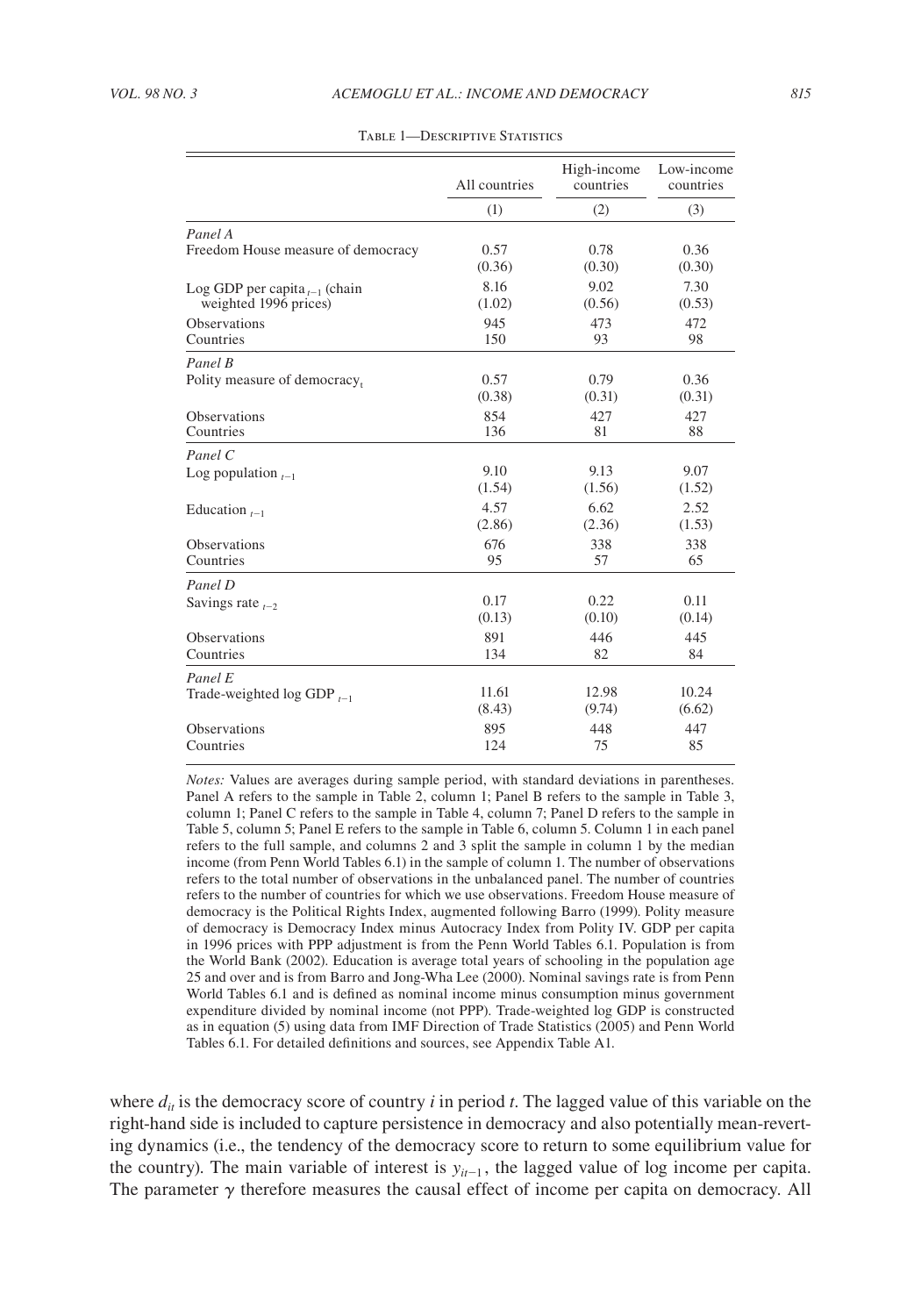|                                       |                   | Base sample, 1960–2000 |                 |                        |                                                                                                                   |                                 |                   |                        |                                    |
|---------------------------------------|-------------------|------------------------|-----------------|------------------------|-------------------------------------------------------------------------------------------------------------------|---------------------------------|-------------------|------------------------|------------------------------------|
|                                       | Five-year data    |                        |                 |                        |                                                                                                                   | Annual data                     | Ten-year data     |                        | Twenty-year<br>data                |
|                                       | <b>OLS</b><br>(1) | <b>OLS</b><br>(2)      | Hsiao IV<br>(3) | <b>Bond GMM</b><br>(4) | Pooled Fixed effects Anderson- Arellano- Fixed effects Fixed effects Fixed effects Arellano-<br><b>OLS</b><br>(5) | <b>OLS</b><br>(6)               | <b>OLS</b><br>(7) | <b>Bond GMM</b><br>(8) | Fixed effects<br><b>OLS</b><br>(9) |
|                                       |                   |                        |                 |                        |                                                                                                                   | Dependent variable is democracy |                   |                        |                                    |
| Democracy <sub><math>t-1</math></sub> | 0.706             | 0.379                  | 0.469           | 0.489                  |                                                                                                                   | [0.00]                          | $-0.025$          | 0.226                  | $-0.581$                           |
|                                       | (0.035)           | (0.051)                | (0.100)         | (0.085)                |                                                                                                                   |                                 | (0.088)           | (0.123)                | (0.198)                            |
| Log GDP per                           | 0.072             | 0.010                  | $-0.104$        | $-0.129$               | 0.054                                                                                                             | [0.33]                          | 0.053             | $-0.318$               | $-0.030$                           |
| capita <sub><math>-1</math></sub>     | (0.010)           | (0.035)                | (0.107)         | (0.076)                | (0.046)                                                                                                           |                                 | (0.066)           | (0.180)                | (0.156)                            |
| Hansen <i>J</i> test                  |                   |                        |                 | [0.26]                 |                                                                                                                   |                                 |                   | [0.07]                 |                                    |
| $AR(2)$ test                          |                   |                        |                 | [0.45]                 |                                                                                                                   |                                 |                   | [0.96]                 |                                    |
| Implied cumulative                    | 0.245             | 0.016                  | $-0.196$        | $-0.252$               |                                                                                                                   |                                 |                   | $-0.411$               | $-0.019$                           |
| effect of income                      | [0.00]            | [0.76]                 | [0.33]          | [0.09]                 |                                                                                                                   |                                 |                   | [0.09]                 | [0.85]                             |
| <b>Observations</b>                   | 945               | 945                    | 838             | 838                    | 958                                                                                                               | 2895                            | 457               | 338                    | 192                                |
| Countries                             | 150               | 150                    | 127             | 127                    | 150                                                                                                               | 148                             | 127               | 118                    | 118                                |
| R-squared                             | 0.73              | 0.80                   |                 |                        | 0.76                                                                                                              | 0.93                            | 0.77              |                        | 0.89                               |

Table 2—Fixed Effects Results Using Freedom House Measure of Democracy

*Notes:* Pooled cross-sectional OLS regression in column 1, with robust standard errors clustered by country in parentheses. Fixed effects OLS regressions in columns 2, 5, 6, 7, and 9, with country dummies and robust standard errors clustered by country in parentheses. Implied cumulative effect of income represents the coefficient estimate of log GDP per capita  $_{t-1}/(1-\text{democracy}_{t-1})$ , and the *p*-value from a nonlinear test of the significance of this coefficient is in brackets. Column 3 uses the instrumental variables method of Theodore W. Anderson and Cheng Hsiao (1982), with clustered standard errors, and columns 4 and 8 use the GMM of Manuel Arellano and Stephen R. Bond (1991), with robust standard errors; in both methods we instrument for income using a double lag. Year dummies are included in all regressions. Dependent variable is Freedom House measure of democracy. Base sample is an unbalanced panel, 1960–2000, with data at five-year intervals, where the start date of the panel refers to the dependent variable (i.e.,  $t = 1960$ , so  $t - 1$ )  $= 1955$ ; column 6 uses annual data from the same sample; a country must be independent for five years before it enters the panel. Columns 7 and 8 use ten-year data from the same sample, where, as before, the start date of the panel refers to the dependent variable (i.e.,  $t = 1960$ , so  $t - 1 = 1950$ ); a country must be independent for ten years before it enters the panel. Column 9 uses twenty-year data from the same sample, where, as before, the start date of the panel refers to the dependent variable (i.e.,  $t = 1980$ , so  $t - 1 = 1960$ ); a country must be independent for twenty years before it enters the panel. In column 6, each right-hand-side variable has five annual lags; we report the *p*-value from an *F*-test for the joint significance of all five lags. For detailed data definitions and sources, see Table 1 and Appendix Table A1.

other potential covariates are included in the vector  $\mathbf{x}_{it-1}$ . In addition, the  $\delta_i$ 's denote a full set of country dummies and the  $\mu$ <sup>2</sup> denote a full set of time effects that capture common shocks to (common trends in) the democracy score of all countries;  $u_{it}$  is an error term, capturing all other omitted factors, with  $E(u_{it}) = 0$  for all *i* and  $t$ <sup>9</sup>

The standard regression in the literature, for example, Barro (1999), is pooled OLS, which is identical to (1) except for the omission of the fixed effects,  $\delta_i$ 's. In our framework, these country dummies capture any time-invariant country characteristics that affect the level of democracy. As is well known, when the true model is given by (1) and the  $\delta_i$ 's are correlated with  $y_{i-1}$  or  $\mathbf{x}_{it-1}$ , then pooled OLS estimates are biased and inconsistent. More specifically, let  $x_{it-1}^j$  denote the *j*th component of the vector  $\mathbf{x}_{it-1}$  and let Cov denote population covariances. Then, if either  $Cov(y_{ii-1}, \delta_i + u_{ii}) \neq 0$  or  $Cov(x_{ii-1}^j, \delta_i + u_{ii}) \neq 0$  for some *j*, the OLS estimator will be inconsistent. In contrast, even when these covariances are nonzero, the fixed effects estimator will be consistent if  $Cov(y_{it-1}, u_{it}) = Cov(x_{it-1}^j, u_{it}) = 0$  for all *j* (as  $T \rightarrow \infty$ ). This structure of correlation

<sup>&</sup>lt;sup>9</sup> More generally, equation (1) can be combined with another equation that captures the effect of democracy on income. The simultaneous equation bias resulting from the endogeneity of democracy is addressed in Section IV. The estimation of the effect of democracy on income is beyond the scope of the current paper.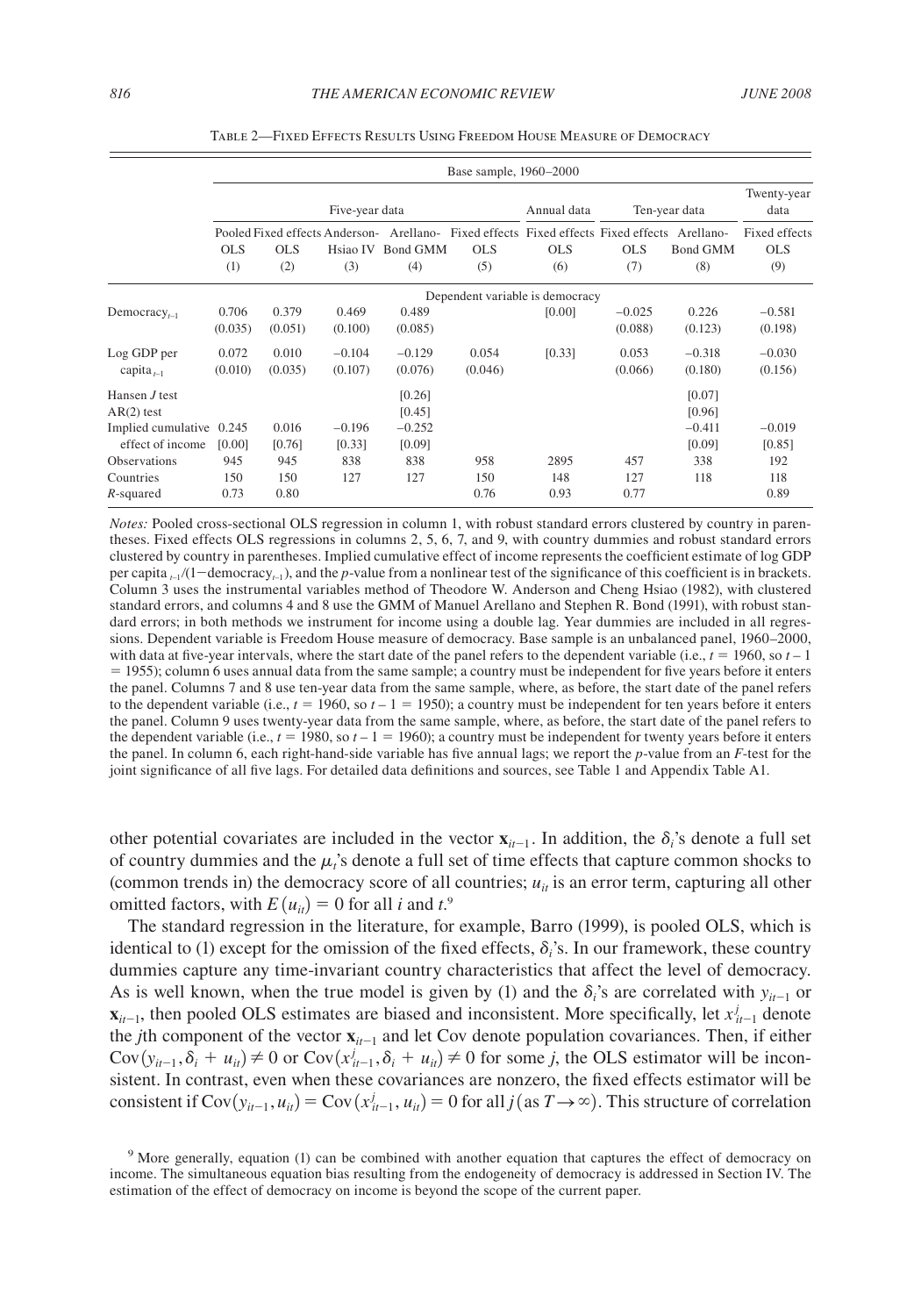is particularly relevant in the context of the relationship between income and democracy because of the possibility of underlying political and social forces shaping both equilibrium political institutions and the potential for economic growth.

Nevertheless, there should be no presumption that fixed effects regressions necessarily estimate the causal effect of income on democracy. First, the regressor  $d_{it-1}$  is mechanically correlated with  $u_{i}$  for  $s < t$  so the standard fixed effect estimator is biased (e.g., Jeffrey M. Wooldridge 2002, chap. 11). It can be shown, however, that the fixed effects OLS estimator becomes consistent as the number of time periods in the sample increases (i.e., as  $T \to \infty$ ). We discuss and implement a number of strategies to deal with this problem in Section III.

Second, even if we ignore this technical issue, it is possible that  $Cov(y_{ii-1}, u_{ii}) \neq 0$  because of the reverse effect of democracy on income, because both changes in income and changes in democracy are caused by a third, time-varying factor, or because the correct model is one with fixed growth effects rather than fixed level effects (see the extended model in Section VIA). In Section IV, we implement an instrumental variable strategy to account for these problems. It is worth noting, however, that almost all theories in political science, sociology, and economics suggest that we should have  $Cov(y_{it-1}, u_{it}) \ge 0$ . Therefore, when it fails to be consistent, the fixed effects estimator of the relationship between income and democracy will be biased upward. Our fixed effects results can thus be viewed as upper bounds on the causal effect of income on democracy. Consistent with this, instrumental-variables regressions in Section IV lead to more negative estimates than the fixed effects results.

## **III. Fixed Effects Estimates**

## A. *Main Results*

We begin by estimating (1) in the postwar sample. Table 2 uses the Freedom House data and Table 3 uses the Polity data, in both cases for the period 1960–2000. All standard errors in the paper are fully robust against arbitrary heteroskedasticity and serial correlation at the county level (i.e., they are clustered at the country level; see Wooldridge 2002).

The first columns of Table 2 and Table 3 replicate the standard pooled OLS regressions previously used in the literature using the five-year sample. These regressions include the (five-year) lag of democracy and log income per capita as the country variables, as well as a full set of time dummies. Lagged democracy is highly significant and indicates that there is a considerable degree of persistence in democracy. Log income per capita is also significant and illustrates the well-documented positive relationship between income and democracy. Though statistically significant, the effect of income is quantitatively small. For example, the coefficient of 0.072 (standard error  $= 0.010$ ) in column 1 of Table 2 implies that a 10 percent increase in GDP per capita is associated with an increase in the Freedom House score of less than 0.007, which is very small (for comparison, the gap between the United States and Colombia today is 0.5). If this pooled cross-section regression identified the causal effect of income on democracy, then the long-run effect would be larger than this, because the lag of democracy on the right-hand side would be increasing over time, causing a further increase in the democracy score. The implied cumulative effect of log GDP per capita on democracy is shown in the fifth row. Since lagged democracy has a coefficient of 0.706, the cumulative effect of a 10 percent increase in GDP per capita is  $0.007/(1-0.706) \approx 0.024$ , which is still quantitatively small.

The remaining columns of Table 2 and Table 3 present our basic results with fixed effects. Column 2 shows that the relationship between income and democracy disappears once fixed effects are included. For example, in Table 2 with Freedom House data, the estimate of  $\gamma$  is 0.010 with a standard error of 0.035, which makes it highly insignificant. With the Polity data in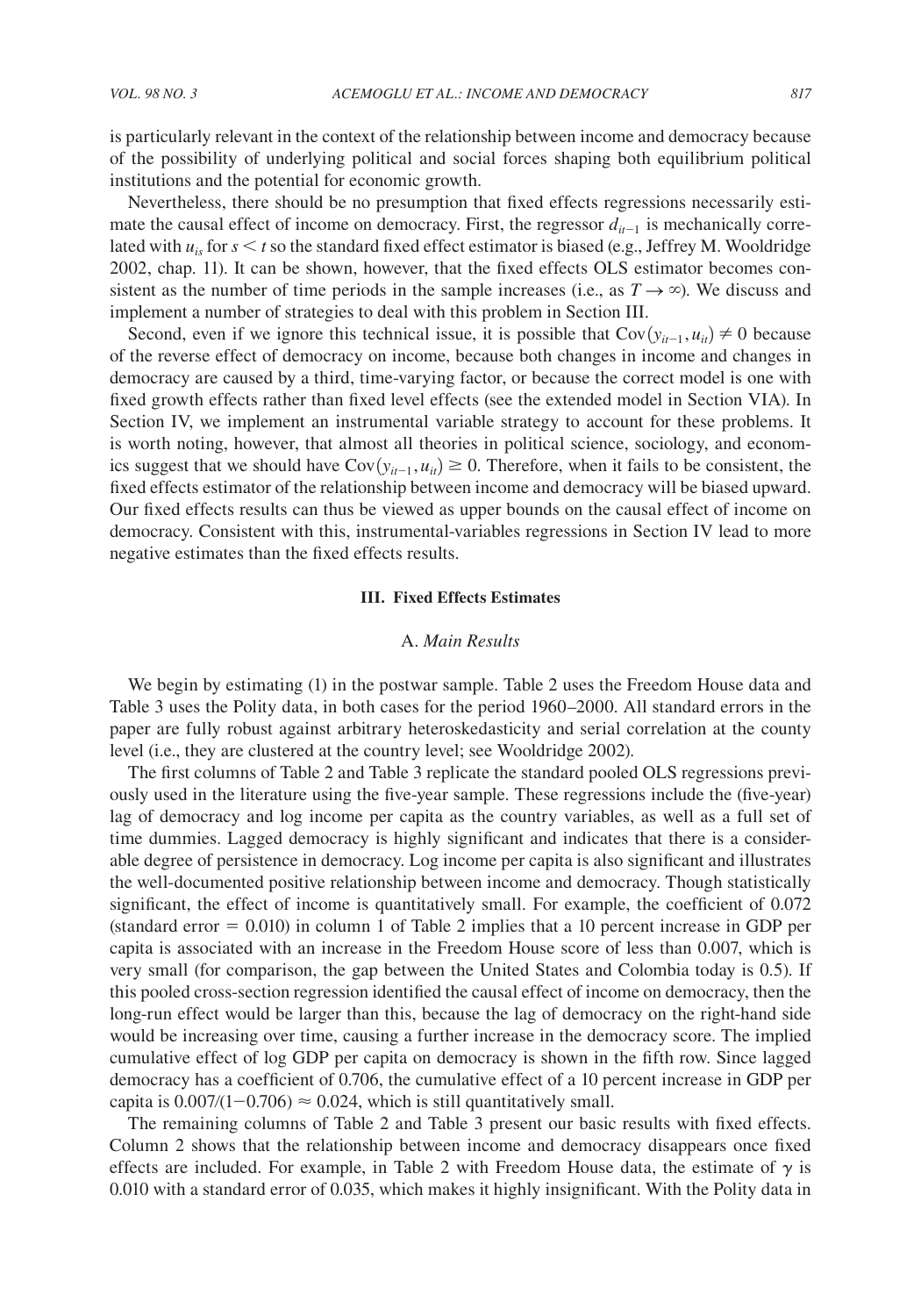|                                    |                   |                   |                                                   |                                          | Base sample, 1960-2000 |                                                            |                   |                        |                                    |
|------------------------------------|-------------------|-------------------|---------------------------------------------------|------------------------------------------|------------------------|------------------------------------------------------------|-------------------|------------------------|------------------------------------|
|                                    |                   |                   | Five-year data                                    |                                          |                        | Annual data                                                | Ten-year data     |                        | Twenty-year<br>data                |
|                                    | <b>OLS</b><br>(1) | <b>OLS</b><br>(2) | Pooled Fixed effects Anderson-<br>Hsiao IV<br>(3) | Arellano-<br>Bond GMM effects OLS<br>(4) | Fixed<br>(5)           | Fixed effects Fixed effects Arellano-<br><b>OLS</b><br>(6) | <b>OLS</b><br>(7) | <b>Bond GMM</b><br>(8) | Fixed effects<br><b>OLS</b><br>(9) |
|                                    |                   |                   |                                                   |                                          |                        | Dependent variable is democracy                            |                   |                        |                                    |
| $Democracy_{t-1}$                  | 0.749             | 0.449             | 0.582                                             | 0.590                                    |                        | [0.00]                                                     | 0.060             | 0.309                  | $-0.516$                           |
|                                    | (0.034)           | (0.063)           | (0.127)                                           | (0.106)                                  |                        |                                                            | (0.091)           | (0.134)                | (0.165)                            |
| Log GDP per                        | 0.053             | $-0.006$          | $-0.413$                                          | $-0.351$                                 | $-0.011$               | [0.53]                                                     | 0.007             | $-0.368$               | $-0.1260$                          |
| capita <sub><math>t-1</math></sub> | (0.010)           | (0.039)           | (0.127)                                           | (0.127)                                  | (0.055)                |                                                            | (0.070)           | (0.190)                | (0.164)                            |
| Hansen $J$ test                    |                   |                   | [0.03]                                            | [0.03]                                   |                        |                                                            |                   | [0.01]                 |                                    |
| $AR(2)$ test                       |                   |                   | [0.39]                                            | [0.39]                                   |                        |                                                            |                   | [0.38]                 |                                    |
| Implied cumulative                 | 0.211             | $-0.011$          | $-0.856$                                          | $-0.856$                                 |                        |                                                            | 0.007             | $-0.533$               | $-0.083$                           |
| effect of income                   | [0.00]            | [0.89]            | [0.00]                                            | [0.00]                                   |                        |                                                            | [0.92]            | [0.04]                 | [0.45]                             |
| <b>Observations</b>                | 854               | 854               | 747                                               | 747                                      | 880                    | 3701                                                       | 419               | 302                    | 168                                |
| Countries                          | 136               | 136               | 114                                               | 114                                      | 136                    | 134                                                        | 114               | 107                    | 100                                |
| R-squared                          | 0.77              | 0.82              |                                                   |                                          | 0.77                   | 0.96                                                       | 0.77              |                        | 0.87                               |

Table 3—Fixed Effects Results Using Polity Measure of Democracy

*Notes:* Pooled cross-sectional OLS regression in column 1, with robust standard errors clustered by country in parentheses. Fixed effects OLS regressions in columns 2, 5, 6, 7, and 9, with country dummies and robust standard errors clustered by country in parentheses. Implied cumulative effect of income represents the coefficient estimate of log GDP per capita  $\mu_1/(1-\text{demoracy}_{t-1})$  and the *p*-value from a nonlinear test of the significance of this coefficient is in brackets. Column 3 uses the instrumental variables method of Anderson and Hsiao (1982), with clustered standard errors, and columns 4 and 8 use the GMM of Arellano and Bond (1991), with robust standard errors; in both methods we instrument for income using a double lag. Year dummies are included in all regressions. Dependent variable is Polity measure of democracy. Base sample is an unbalanced panel, 1960–2000, with data at five-year intervals, where the start date of the panel refers to the dependent variable (i.e.,  $t = 1960$ , so  $t - 1 = 1955$ ); column 6 uses annual data from the same sample; a country must be independent for five years before it enters the panel. Columns 7 and 8 use ten-year data from the same sample, where, as before, the start date of the panel refers to the dependent variable (i.e.,  $t = 1960$ , so  $t - 1$ ) 5 1950); a country must be independent for ten years before it enters the panel. Column 9 uses twenty-year data from the same sample, where, as before, the start date of the panel refers to the dependent variable (i.e.,  $t = 1980$ , so  $t - 1$ ) 5 1960); a country must be independent for twenty years before it enters the panel. In column 6, each right-hand-side variable has five annual lags; we report the *p*-value from an *F*-test for the joint significance of all five lags. For detailed data definitions and sources, see Table 1 and Appendix Table A1.

Table 3, the estimate of  $\gamma$  has the "wrong" (negative) sign,  $-0.006$  (standard error = 0.039). The bottom rows in both tables again show the implied cumulative effects of income on democracy, which are small or negative.

A natural concern is that the lack of relationship in the fixed effects regressions may result from large standard errors. This does not seem to be the case. On the contrary, the relationship between income and democracy is estimated relatively precisely. Although the pooled OLS estimate of  $\gamma$  is quantitatively small, the two standard error bands of the fixed effects estimates almost exclude it. More specifically, with the Freedom House estimate, two standard error bands exclude short-run effects greater than 0.008.

That these results are not driven by some unusual feature of the data is further shown by Figures 2 and 3, which plot the change in the Freedom House and Polity scores for each country between 1970 and 1995 against the change in GDP per capita over the same period.10 They show

<sup>&</sup>lt;sup>10</sup> These scatterplots correspond to the estimation of equation (long-run relationship specification) in Section VIA with a start date at 1970 and end date at 1995. These two dates are chosen to maximize sample size. The regression of the change in Freedom House score between 1970 and 1995 on change in log income per capita between 1970 and 1995 yields a coefficient of 0.032, with a standard error of 0.058, while the same regression with Polity data gives a coefficient estimate of  $-0.024$ , with a standard error of 0.063.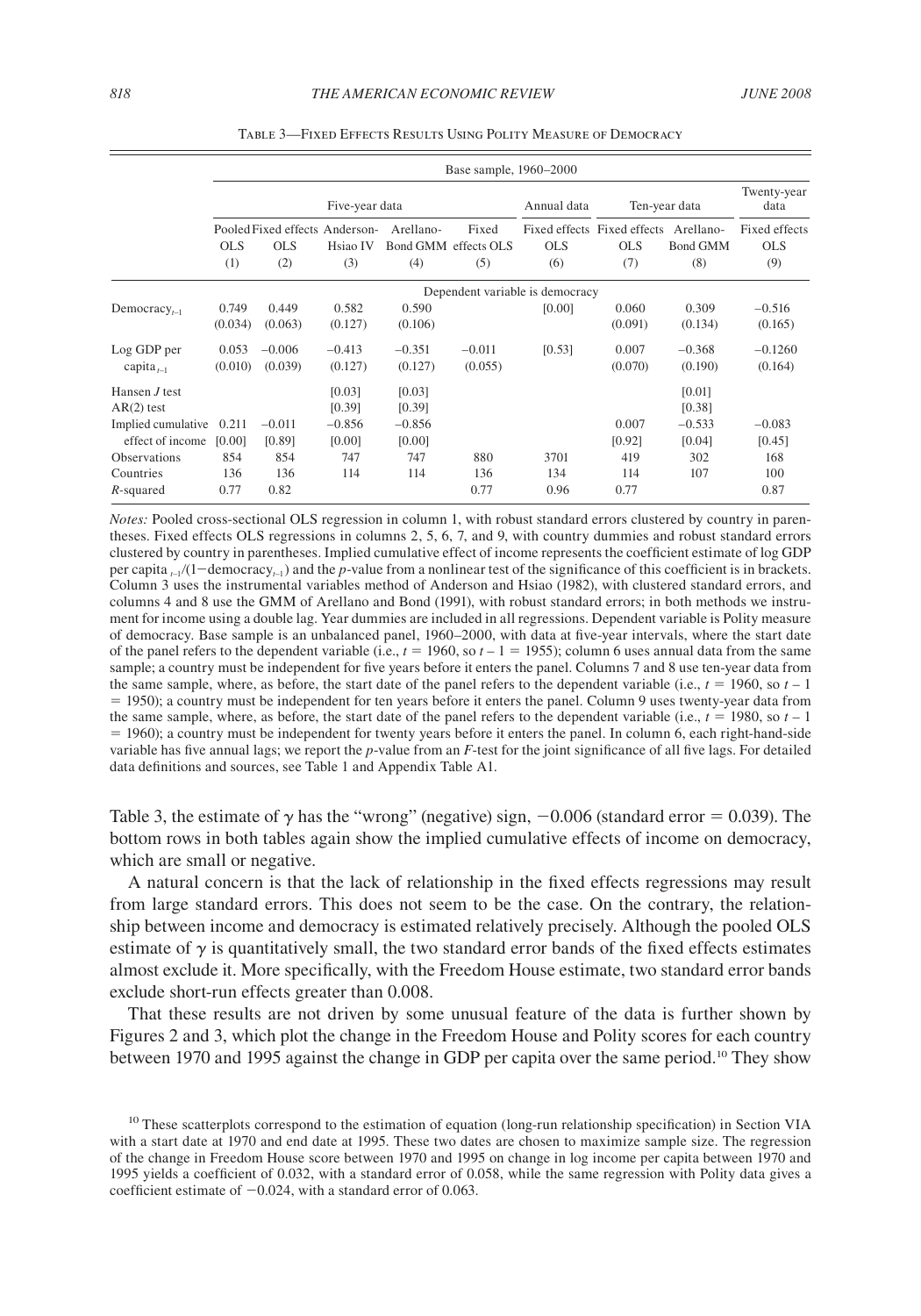clearly that there is no strong relationship between income growth and changes in democracy over this period.

These initial results show that once we allow for fixed effects, per capita income is *not* a major determinant of democracy. The remaining columns of the tables consider alternative estimation strategies to deal with the potential biases introduced by the presence of the lagged dependent variable discussed in Section II.

Our first strategy, adopted in column 3, is to use the methodology proposed by Anderson and Hsiao (1982), which is to time difference equation (1), to obtain

(2) 
$$
\Delta d_{it} = \alpha \Delta d_{it-1} + \gamma \Delta y_{it-1} + \Delta \mathbf{x}'_{it-1} \boldsymbol{\beta} + \Delta \boldsymbol{\mu}_t + \Delta u_{it},
$$

where the fixed country effects are removed by time differencing. Although equation (2) cannot be estimated consistently by OLS, in the absence of serial correlation in the original residual,  $u_{it}$ (i.e., no second-order serial correlation in  $\Delta u_i$ ),  $d_{i-2}$  is uncorrelated with  $\Delta u_i$ , so can be used as an instrument for  $\Delta d_{ii-1}$  to obtain consistent estimates, and, similarly,  $y_{ii-2}$  is used as an instrument for  $\Delta y_{it-1}$ . We find that this procedure leads to negative estimates (e.g., -0.104, standard error  $= 0.107$ , with the Freedom House data), and shows no evidence of a positive effect of income on democracy.

Although the instrumental variable estimator of Anderson and Hsiao (1982) leads to consistent estimates, it is not efficient, since, under the assumption of no further serial correlation in  $u_{it}$ , not only  $d_{it-2}$ , but all further lags of  $d_{it}$  are uncorrelated with  $\Delta u_{it}$ , and can also be used as additional instruments. Arellano and Bond (1991) develop a generalized method of moments (GMM) estimator using all of these moment conditions. When these conditions are valid, this GMM estimator is more efficient than the Anderson and Hsiao (1982) estimator. We use this GMM estimator in column 4. The coefficients are now even more negative and more precisely estimated, for example  $-0.129$  (standard error = 0.076) in Table 2.<sup>11</sup> In this case, the two standard error bands comfortably exclude the corresponding OLS estimate of  $\gamma$  (which, recall, was 0.072). In addition, the presence of multiple instruments in the GMM procedure allows us to investigate whether the assumption of no serial correlation in  $u_{it}$  can be rejected, and also allows us to test for overidentifying restrictions. With the Freedom House data, the AR(2) test and the Hansen J test indicate that there is no further serial correlation, and the overidentifying restrictions are not rejected.<sup>12</sup>

With the Polity data, both the Anderson and Hsiao and GMM procedures lead to more negative (and statistically significant) estimates. In this case, however, although there continues to be no serial correlation in  $u_{ii}$ , the overidentification test is rejected, so we need to be more cautious in interpreting the results with the Polity data.

Column 5 shows a simpler specification in which lagged democracy is dropped. With either the Freedom House or Polity measure of democracy, there is again no evidence of a significant effect of income on democracy, and in this case, the two standard error bands comfortably

 $11$  In addition, Arellano and Olympia Bover (1995) also use time-differenced instruments for the level equation, (1). Nevertheless, these instruments would be valid only if the time-differenced instruments are orthogonal to the fixed effect. Since this is not appealing in this context (e.g., five-year income growth is unlikely to be orthogonal to the democracy country fixed effect), we do not include these additional instruments.<br><sup>12</sup> We also checked the results with five-year averaged data rather than with our dataset, which uses only the democ-

racy information every fifth year. The estimates in all columns are very similar, but in this case, the AR(2) test shows evidence for additional serial correlation, which is not surprising, given the serial correlation that averaging introduces. This motivates our reliance on the five-year or annual datasets. Our analysis with annual data in column 6 of Tables 2 and 3 makes use of all of the available data.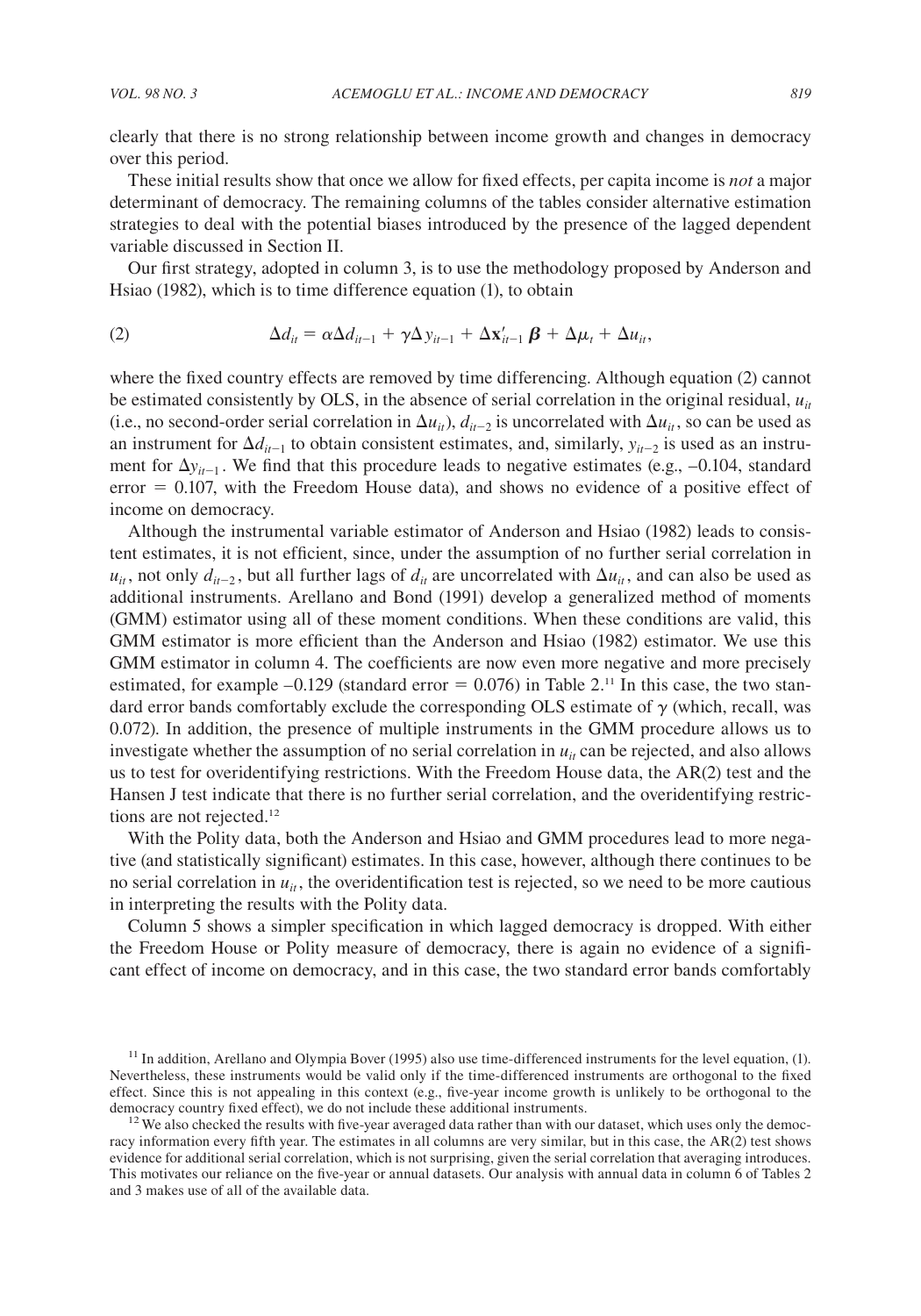exclude the corresponding OLS coefficient (the OLS estimate without lagged democracy, which is shown in the first column of Table 5 and Table 6, is 0.233 with a standard error of 0.013).

Column 6 estimates (1) with OLS using annual observations. This is useful since the fixed effect OLS estimator becomes consistent as the number of observations becomes large. With annual observations, we have a reasonably large time dimension. Estimating the same model on annual data with a single lag would, however, induce significant serial correlation (since our results so far indicate that five-year lags of democracy predict changes in democracy). For this reason, we now include five lags of both democracy and log GDP per capita in these annual regressions. Column 6 in both tables reports the *p*-value of an F-test for the joint significance of these variables. There is no evidence of a significant positive effect of income on democracy either with the Freedom House or the Polity data (while democracy continues to be strongly predicted by its lags).

Columns 7 and 8 investigate the relationship between income and democracy at lower frequencies by estimating similar regressions using a dataset of ten-year observations. The results are similar to those with five-year observations and to the patterns in Figures 2 and 3, which show no evidence of a positive association between changes in income and democracy between 1970 and 1995. Finally, column 9 in both tables presents a fixed effect regression using a smaller dataset consisting of twenty-year observations. Once again, there is no evidence of a positive effect of income on democracy.

Overall, the inclusion of fixed effects proxying for time-invariant country specific characteristics removes the cross-country correlation between income and democracy. These results shed considerable doubt on the conventional wisdom that income has a strong causal effect on democracy.

## B. *Robustness*

Table 4 investigates the robustness of these results. To save space, we report the robustness checks for the Freedom House data only (the results with Polity are similar and are available upon request). Columns 1–4 examine alternative samples. Columns 1 and 2 show the regressions corresponding to columns 2 and 4 of Table 2 for a balanced sample of countries from 1970 to 2000. This is useful to check whether entry and exit of countries from the base sample of Tables 2 and 3 might be affecting the results. Both columns provide very similar results. For example, using the balanced sample of Freedom House data and the fixed effects OLS specification, the estimate of  $\gamma$  is –0.031 (standard error = 0.049). Columns 3 and 4 exclude former socialist countries, again with very similar results.

Columns 5–8 investigate the influence of various covariates on the relationship between income and democracy. Columns 5 and 6 include log population and age structure, and columns 7 and 8 add education.13 In each case, we present both fixed effects and GMM estimates. The results show that these covariates do not affect the (lack of) relationship between income and democracy when fixed effects are included. Age structure variables are significant in the specification that excludes education, but not when education is included. Education is itself insignificant with a negative coefficient. The causal effect of education on democracy, which is another basic tenet of the modernization hypothesis, is therefore also not robust to controlling for country fixed effects. This finding is consistent with the results reported in Acemoglu et al.

 $<sup>13</sup>$  Age structure variables are from United Nations Population Division (2003) and include median age and variables</sup> corresponding to the fraction of the population in the following four age groups: 0–15, 15–30, 30–45, and 45–60. Total population data are from the World Bank (2002). We measure education as total years of schooling in the population age 25 and above. For detailed definitions and sources, see Appendix Table A1.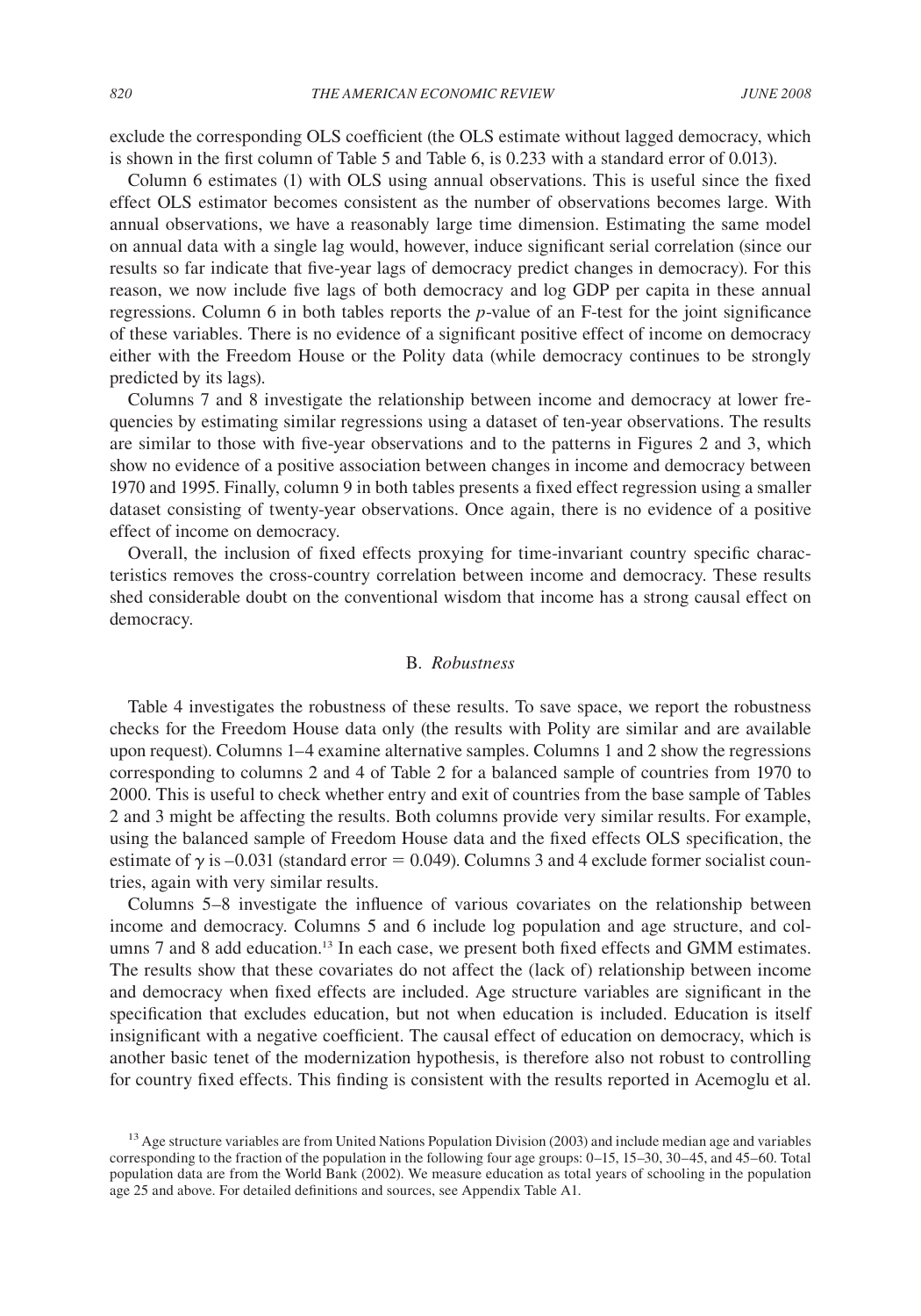|                                                                                |                                    |                                        |                                    |                                                                  | Five-year data                  |                                                                |                     |                                        |  |
|--------------------------------------------------------------------------------|------------------------------------|----------------------------------------|------------------------------------|------------------------------------------------------------------|---------------------------------|----------------------------------------------------------------|---------------------|----------------------------------------|--|
|                                                                                |                                    | Balanced panel, 1970-2000              |                                    | Base sample, 1960-2000,<br>without former socialist<br>countries |                                 | Base sample, 1960–2000                                         |                     |                                        |  |
|                                                                                | Fixed effects<br><b>OLS</b><br>(1) | Arellano-<br><b>Bond GMM</b><br>(2)    | Fixed effects<br><b>OLS</b><br>(3) | Arellano-<br><b>Bond GMM</b><br>(4)                              | <b>OLS</b><br>(5)               | Fixed effects Arellano-Bond Fixed effects<br><b>GMM</b><br>(6) | <b>OLS</b><br>(7)   | Arellano-<br><b>Bond GMM</b><br>(8)    |  |
|                                                                                |                                    |                                        |                                    |                                                                  | Dependent variable is democracy |                                                                |                     |                                        |  |
| Democracy $_{t-1}$                                                             | 0.283<br>(0.058)                   | 0.472<br>(0.092)                       | 0.362<br>(0.052)                   | 0.436<br>(0.085)                                                 | 0.353<br>(0.053)                | 0.480<br>(0.087)                                               | 0.351<br>(0.055)    | 0.499<br>(0.097)                       |  |
| Log GDP per<br>capita $_{t-1}$                                                 | $-0.031$<br>(0.049)                | $-0.262$<br>(0.128)                    | 0.005<br>(0.035)                   | $-0.151$<br>(0.078)                                              | 0.015<br>(0.041)                | $-0.008$<br>(0.139)                                            | $-0.001$<br>(0.049) | $-0.121$<br>(0.182)                    |  |
| Log population $_{t-1}$                                                        |                                    |                                        |                                    |                                                                  | $-0.109$<br>(0.100)             | $-0.001$<br>(0.113)                                            | $-0.042$<br>(0.108) | 0.049<br>(0.143)                       |  |
| Education $_{t-1}$                                                             |                                    |                                        |                                    |                                                                  |                                 |                                                                | $-0.007$<br>(0.020) | $-0.020$<br>(0.026)                    |  |
| Age structure $_{t-1}$                                                         |                                    |                                        |                                    |                                                                  | [0.05]                          | [0.63]                                                         | [0.19]              | [0.27]                                 |  |
| Hansen <i>J</i> test<br>$AR(2)$ test<br>Implied cumulative<br>effect of income | $-0.043$<br>[0.53]                 | [0.40]<br>[0.73]<br>$-0.496$<br>[0.03] | 0.008<br>[0.89]                    | [0.34]<br>[0.49]<br>$-0.268$<br>[0.05]                           | 0.023<br>[0.72]                 | [0.08]<br>[0.43]<br>$-0.015$<br>[0.96]                         | $-0.002$<br>[0.98]  | [0.15]<br>[0.88]<br>$-0.242$<br>[0.50] |  |
| <b>Observations</b>                                                            | 630                                | 567                                    | 908                                | 823                                                              | 863                             | 731                                                            | 676                 | 589                                    |  |
| Countries<br>$R$ -squared                                                      | 90<br>0.80                         | 81                                     | 128<br>0.79                        | 124                                                              | 142<br>0.80                     | 120                                                            | 95<br>0.77          | 92                                     |  |

Table 4—Fixed Effects Results Using Freedom House Measure of Democracy: Robustness Checks

*Notes:* Fixed effects OLS regressions in columns 1, 3, 5, and 7 with country dummies and robust standard errors clustered by country in parentheses. In columns 2, 4, 6, and 8, we use the GMM of Arellano and Bond (1991), with robust standard errors; in this method we instrument for income using a double lag. Year dummies are included in all regressions. Implied cumulative effect of income represents the coefficient estimate of log GDP per capita $_{t-1}$ /  $(1-\text{demoracy}_{t-1})$ , and the *p*-value from a nonlinear test of the significance of this coefficient is in brackets. Dependent variable is the Freedom House measure of democracy. Base sample is an unbalanced panel, 1960–2000, with data at five-year intervals in levels where the start date of the panel refers to the dependent variable (i.e.,  $t = 1960$ , so  $t - 1 =$ 1955); a country must be independent for five years before it enters the panel. Columns 1 and 2 use a balanced panel from 1970 to 2000. Columns 3 and 4 exclude Soviet bloc countries. Education is average years of total schooling in the population. Columns  $5-8$  include but do not display the median age of the population at  $t - 1$  and four covariates corresponding to the percent of the population at  $t - 1$  in the following age groups: 0–15, 15–30, 30–45, and 45–60. The age structure *F*-test gives the *p*-value for the joint significance of these variables. For detailed data definitions and sources, see Table 1 and Appendix Table A1.

(2005). In regressions not included here, we find that our results remain unchanged if we include the full set of covariates from Barro's (1999) baseline specification.<sup>14</sup>

In addition, in regressions not reported here, we checked for nonlinear and nonmonotonic effects of income on democracy and for potential nonlinear interactions between income and other variables, and found no evidence of such relationships. We also checked and found no evidence of an effect of the volatility in the growth rate of income per capita on democracy.15

<sup>14</sup> These results are included in the working paper version and are very similar to the results in columns 7 and 8 of Table 4. <sup>15</sup> We also investigated the effect of growth accelerations using a definition similar to that in the recent paper by

Ricardo Hausmann, Lant Pritchett, and Dani Rodrik (2005) and found no effect of growth accelerations on democracy. Interestingly, however, the incidence of crises is correlated with democracy once fixed effects are taken into account.

The only subsample where we find a positive association between income per capita and democracy conditional on fixed effects is the postwar sample with 18 West European countries. This relationship holds only with the Freedom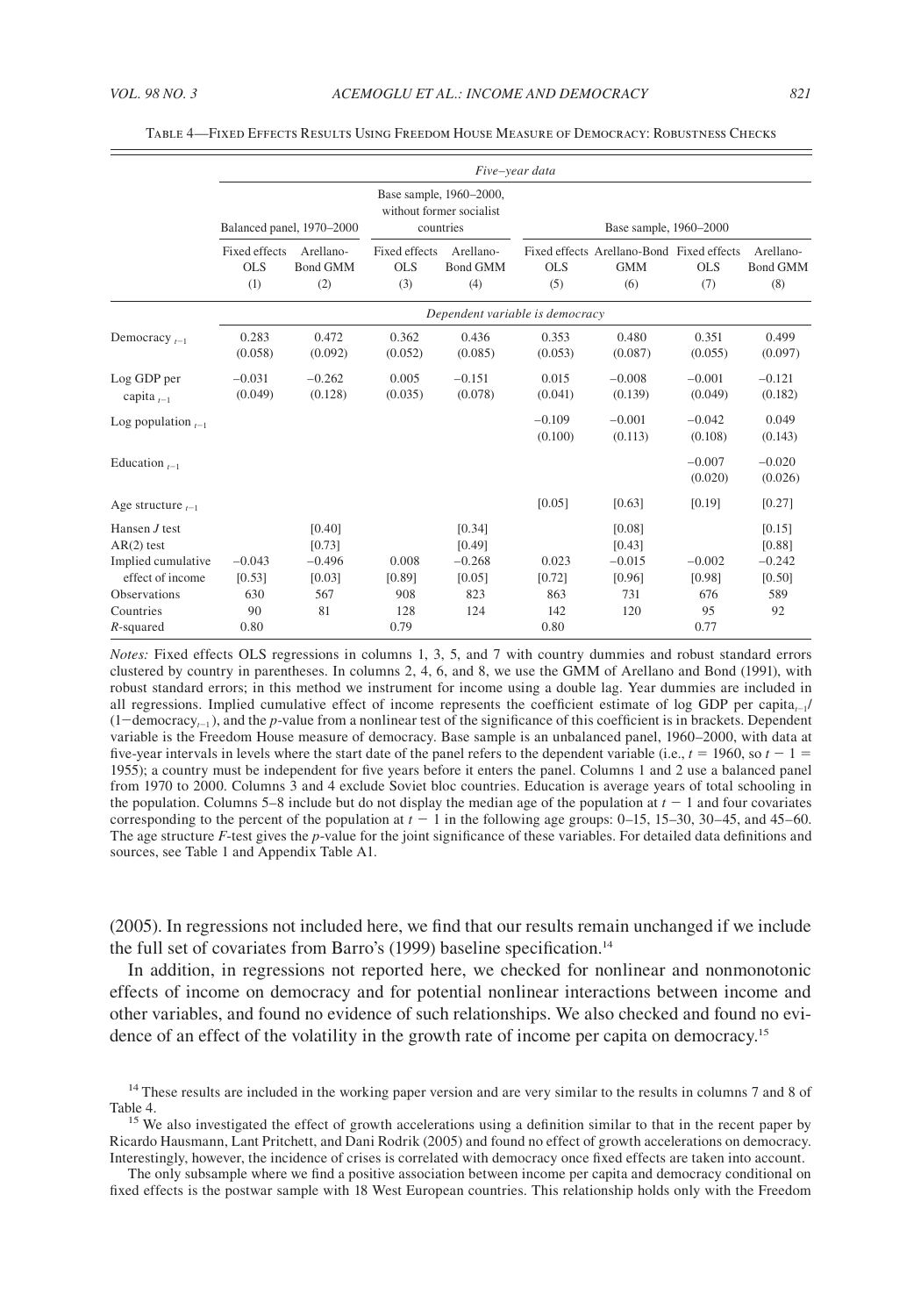#### **IV. Instrumental Variable Estimates**

As discussed in Section II, fixed effects estimators do not necessarily identify the causal effect of income on democracy. The estimation of causal effects requires exogenous sources of variation. While we do not have an ideal source of exogenous variation, there are two promising potential instruments and we now present IV results using these.

## A. *Savings Rate Instrument*

The first instrument is the savings rate in the previous five-year period, denoted by  $s_{it}$ . The corresponding first stage for log income per capita,  $y_{it-1}$ , in regression (1) is

(3) 
$$
y_{it-1} = \pi^F s_{it-2} + \alpha^F d_{it-1} + \mathbf{x}'_{it-1} \boldsymbol{\beta}^F + \mu^F_{it-1} + \delta^F_i + \mu^F_{it-1},
$$

where all the variables are defined in Section II and the only excluded instrument is  $s_{it-2}$ . The identification restriction is that Cov  $(s_{it-s}, u_{it} | \mathbf{x}_{it-1}, \mu_t, \delta_i) = 0$ , where  $u_{it}$  is the residual error term in the second-stage regression, (1).

We naturally expect the savings rate to influence income in the future. What about excludability? While we do not have a precise theory for why the savings rate should have no direct effect on democracy, it seems plausible to expect that changes in the savings rate over periods of five to ten years should have no direct effect on the culture of democracy, the structure of political institutions, or the nature of political conflict within society.

Nevertheless, there are a number of channels through which savings rates could be correlated with the error term in the second-stage equation,  $u_{it}$ . First, the savings rate itself might be influenced by the current political regime, for example  $d_{it-2}$ , and could be correlated with  $u_{it}$  if all the necessary lags of democracy are not included in the system. Second, the savings rate could be correlated with changes in the distribution of income or composition of assets, which might have direct effects on political equilibria. Below, we provide evidence that these concerns are unlikely to be important in practice.

With these caveats in mind, Table 5 looks at the effect of GDP per capita on democracy in IV regressions using past savings rates as instruments and using the Freedom House data (results using Polity data are similar and available upon request). The savings rate is defined as nominal income minus consumption minus government expenditure divided by nominal income.

We report a number of different specifications, with or without lagged democracy on the right-hand side, and with or without GMM. The first three columns show the OLS estimates in the pooled cross section, the fixed effects estimates without lagged democracy on the right-hand side, and the fixed effects estimates with lagged democracy on the right-hand side. Without fixed effects, there is a strong association between income per capita and democracy (the relationship in column 1 is stronger than before because it does not include lagged democracy on the righthand side). With fixed effects, this relationship is no longer present. The remaining columns look at IV specifications and the bottom panel shows the corresponding first stages.

Column 4 shows a strong first-stage relationship between income and the savings rate, with a t-statistic of almost 5. The 2SLS estimate of the effect of income per capita on democracy is  $-0.035$  (standard error = 0.094). The two standard error bands comfortably exclude the OLS estimate from column 1. Column 5 adds lagged democracy to the right-hand side. The first stage

House data, however, and not with the Polity data, and also disappears when we look at a longer sample than the postwar period alone. Details are available upon request.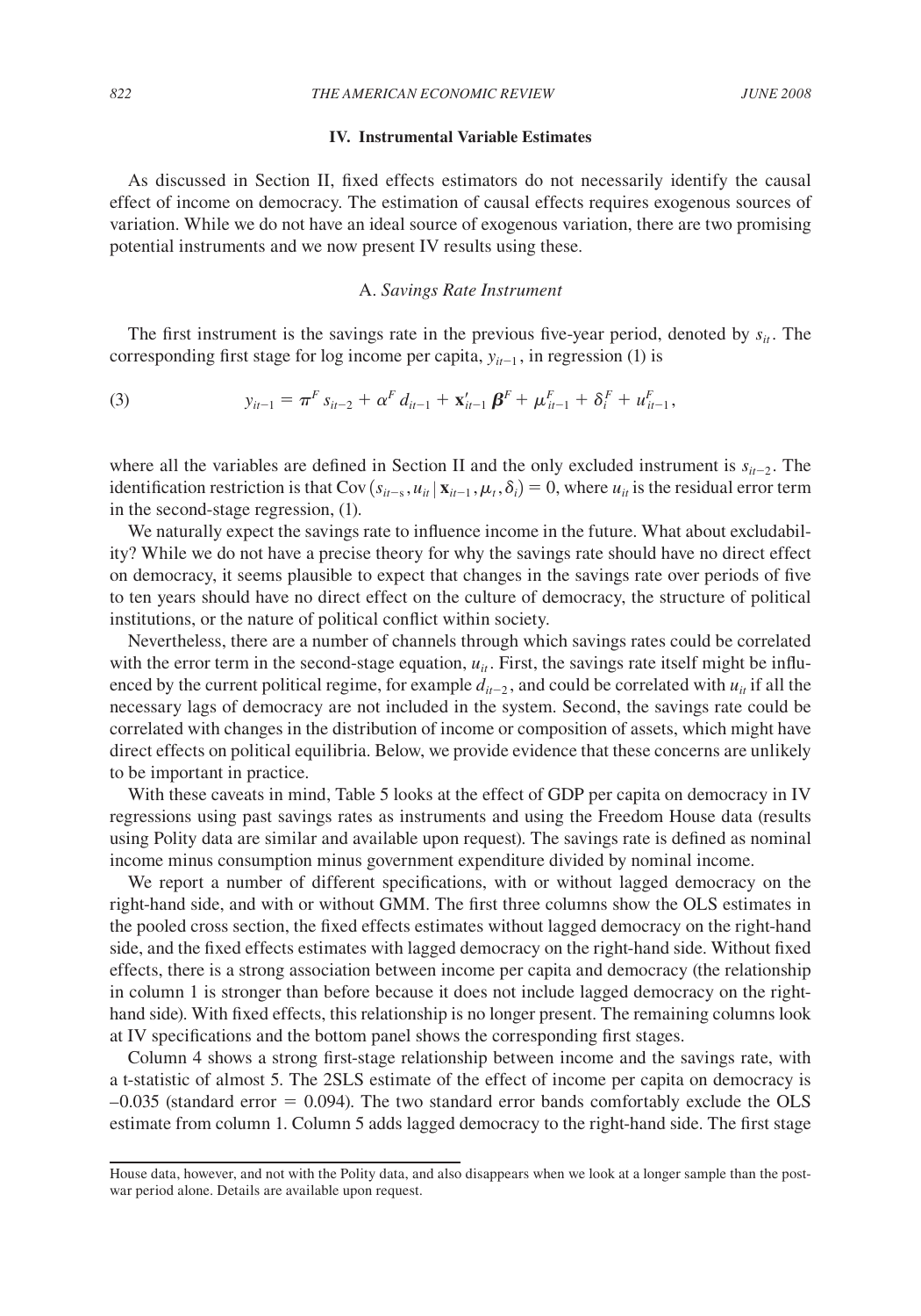|                                                                         | Base sample, 1960-2000          |                   |                                                                                                                                        |                     |                                             |                                        |                     |                     |                    |
|-------------------------------------------------------------------------|---------------------------------|-------------------|----------------------------------------------------------------------------------------------------------------------------------------|---------------------|---------------------------------------------|----------------------------------------|---------------------|---------------------|--------------------|
|                                                                         |                                 |                   |                                                                                                                                        |                     | All countries                               |                                        |                     |                     |                    |
|                                                                         | <b>OLS</b><br>(1)               | <b>OLS</b><br>(2) | Pooled Fixed effects Fixed effects Fixed effects Fixed effects Arellano-Fixed effects Fixed effects Fixed effects<br><b>OLS</b><br>(3) | 2SLS<br>(4)         | 2SLS<br>(5)                                 | <b>Bond GMM</b><br>(6)                 | 2SLS<br>(7)         | 2SLS<br>(8)         | 2SLS<br>(9)        |
| Panel A                                                                 | Dependent variable is democracy |                   |                                                                                                                                        |                     |                                             |                                        |                     |                     |                    |
| Democracy $_{t-1}$                                                      |                                 |                   | 0.359<br>(0.054)                                                                                                                       |                     | 0.363<br>(0.056)                            | 0.427<br>(0.100)                       |                     | [0.00]              |                    |
| Log GDP per<br>capita $_{l-1}$                                          | 0.233<br>(0.013)                | 0.044<br>(0.051)  | 0.009<br>(0.038)                                                                                                                       | $-0.035$<br>(0.094) | $-0.020$<br>(0.081)                         | $-0.228$<br>(0.102)                    | $-0.036$<br>(0.191) | $-0.074$<br>(0.113) | 0.016<br>(0.095)   |
| Labor share $_{t-1}$                                                    |                                 |                   |                                                                                                                                        |                     |                                             |                                        | 0.250<br>(0.199)    |                     |                    |
| Panel B                                                                 |                                 |                   |                                                                                                                                        |                     | First stage for log GDP per capita $_{l-1}$ |                                        |                     |                     |                    |
| Democracy $_{t-1}$                                                      |                                 |                   |                                                                                                                                        |                     | 0.144<br>(0.066)                            |                                        |                     | [0.24]              |                    |
| Labor share $_{t=1}$                                                    |                                 |                   |                                                                                                                                        |                     |                                             |                                        | 0.329<br>(0.187)    |                     |                    |
| Savings rate $_{t=2}$                                                   |                                 |                   |                                                                                                                                        | 1.356<br>(0.277)    | 1.343<br>(0.270)                            |                                        | 1.202<br>(0.315)    | 1.173<br>(0.254)    | 1.022<br>(0.218)   |
| Savings rate $_{-3}$                                                    |                                 |                   |                                                                                                                                        |                     |                                             |                                        |                     |                     | 0.720<br>(0.182)   |
| Hansen J test<br>$AR(2)$ test<br>Implied cumulative<br>effect of income |                                 |                   | 0.014<br>[0.82]                                                                                                                        |                     | $-0.031$<br>[0.80]                          | [0.34]<br>[0.72]<br>$-0.398$<br>[0.01] |                     |                     |                    |
| Observations<br>Countries<br>$R$ -squared in<br>first stage             | 900<br>134                      | 900<br>134        | 891<br>134                                                                                                                             | 900<br>134<br>0.96  | 891<br>134<br>0.96                          | 764<br>124                             | 471<br>98<br>0.98   | 733<br>124<br>0.97  | 796<br>125<br>0.97 |

#### Table 5—Fixed Effects Results Using Freedom House Measure of Democracy: Two-Stage Least Squares with Savings Rate Instrument

*Notes: Pooled cross-sectional OLS regression in column 1, with robust standard errors clustered by country in paren*theses. Fixed effects OLS regressions in columns 2 and 3 with country dummies and robust standard errors clustered by country in parentheses. Fixed effects 2SLS regressions in columns 4, 5, 7, 8, and 9 with country dummies and robust standard errors clustered by country in parentheses; first-stage regressions are displayed in panel B and include all second-stage covariates (apart from income) on the right-hand side with robust standard errors clustered by country in parentheses. GMM of Arellano-Bond in column 6 with robust standard errors; in this method we instrument for income in the first differenced equation with the first difference of the instrument. Year dummies are included in all regressions. Implied cumulative effect of income represents the coefficient estimate of log GDP per capita<sub> $t-1$ </sub> $(1$ –democracy<sub> $t-1$ </sub>), and the *p*-value from a nonlinear test of the significance of this coefficient is in brackets. Dependent variable is Freedom House measure of democracy. Base sample is an unbalanced panel, 1960–2000, with data at five-year intervals, where the start date of the panel refers to the dependent variable (i.e.,  $t = 1960$ , so  $t - 1 = 1955$ ); a country must be independent for five years before it enters the panel. Columns  $4-9$  include instrument for log GDP per capita  $_{t-1}$  with savings rate  $_{t-2}$ . Column 9 includes savings rate  $_{t-3}$  as an additional instrument. Column 8 includes but does not display democracy<sub>t-1</sub>, democracy<sub>t-2</sub>, and democracy<sub>t-3</sub>; we report the *p*-value from an *F*-test for the joint significance of all three lags. For detailed data definitions and sources, see Table 1 and Appendix Table A1.

is very similar and the estimate of  $\gamma$  is now –0.020 (standard error = 0.081). Column 6 uses the GMM procedure, again with the savings rate as the excluded instrument for income. Now the estimate of  $\gamma$  is again negative, relatively large, and significant at 5 percent. These IV results, therefore, show no evidence of a positive causal effect of income on democracy.

The remaining columns investigate the robustness of this finding and the plausibility of our exclusion restriction. Column 7 adds labor share as an additional regressor, to check whether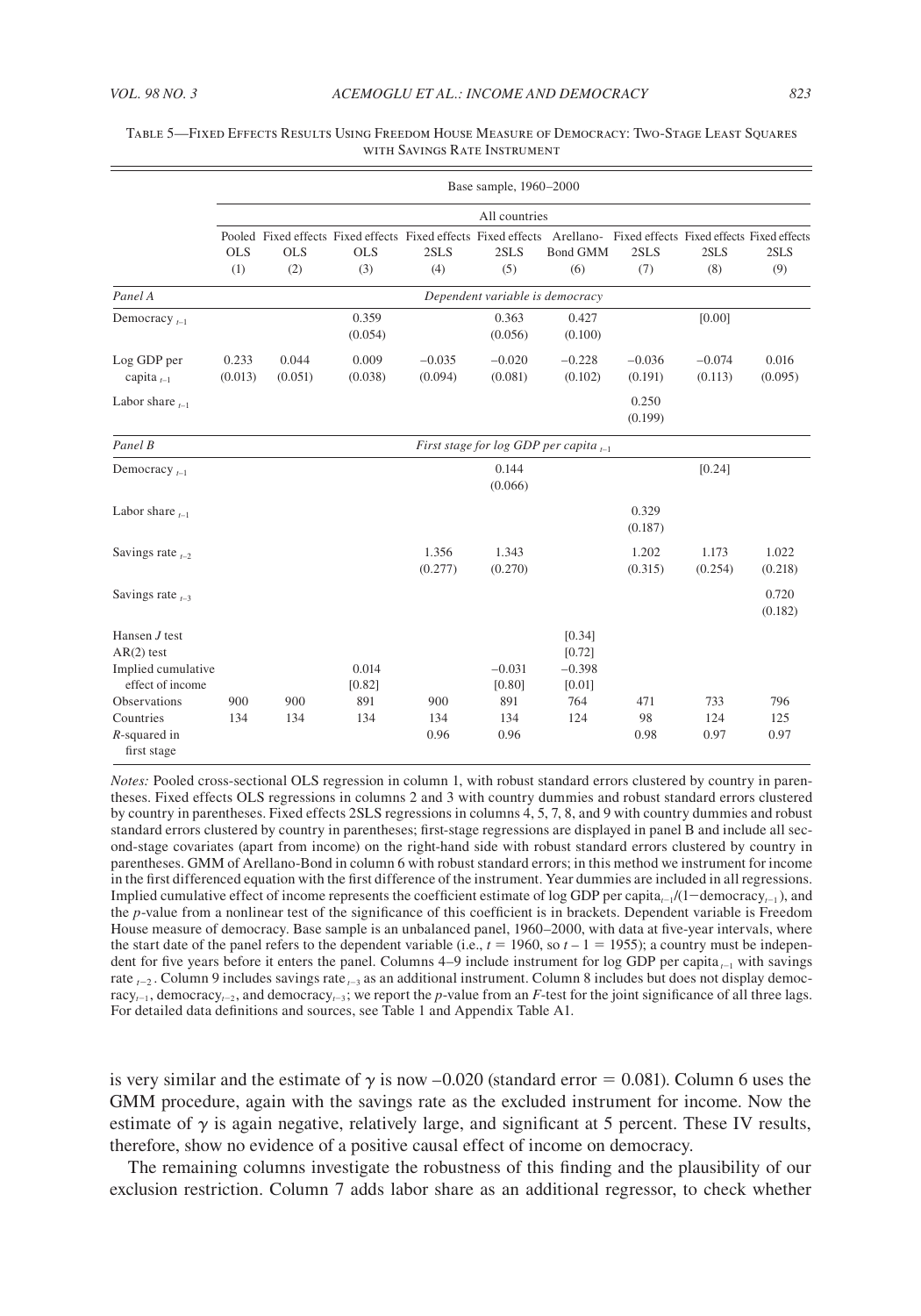*824 THE AMERICAN ECONOMIC REVIEW June 2008*

a potential correlation between the savings rate and inequality might be responsible for our results.16 The first stage shows no significant effect of labor share on income per capita, and the 2SLS estimate of  $\gamma$  is similar to the estimate without the labor share. Column 8 includes further lags of democracy to check whether systematic differences in savings rates between democracies and dictatorships might have an effect on the results. The estimate of  $\gamma$  is similar to before and, if anything, a little more negative in this case. Finally, column 9 adds a further lag of the savings rate as an instrument. This is useful since it enables a test of the overidentifying restriction (namely, a test of whether the savings rate at  $t - 3$  is a valid instrument conditional on the savings rate at  $t - 2$  being a valid instrument). The 2SLS estimate of  $\gamma$  is again similar and the overidentification restriction that the instruments are valid is accepted comfortably (at the *p*value of 1.00).

### B. *Trade-Weighted World Income Instrument*

Our second instrument exploits trade linkages across countries. To develop this instrument, let  $\Omega = [\omega_{ij}]_{i,j}$  denote the  $N \times N$  matrix of (time-invariant) trade shares between countries in our sample, where  $N$  is the total number of countries. More precisely,  $\omega_{ij}$  is the share of trade between country *i* and country *j* in the GDP of country *i* which measure using trade shares between 1980 and 1989 (which is chosen to maximize coverage).<sup>17</sup>

The transmission of business cycles from one country to another through trade (e.g., Marianne Baxter 1995; Aart Kraay and Jaume Ventura 2001) implies that we can think of a statistical model for income of a country as follows:

(4) 
$$
Y_{it-1} = \zeta \sum_{j=1, j \neq i}^{N} \omega_{ij} Y_{jt-1} + \varepsilon_{it-1},
$$

for all  $i = 1, ..., N$ , where  $Y_{it-1}$  denotes log total income, so  $y_{it-1} = Y_{it-1} - P_{it-1}$ , where  $P_{it-1}$  is the log population of *i* at  $t - 1$ . The parameter  $\zeta$  measures the effect of the trade-weighted world income on the income of each country.

Given equation (4), the identification problem in the estimation of (1) can be restated as follows: the error term  $\varepsilon_{it-1}$  in (4) is potentially correlated with  $u_{it}$  in equation (1) and, if so, the estimates of the effect of income on democracy,  $\gamma$ , will be inconsistent. The idea of the approach in this section is to purge  $Y_{it-1}$ , and hence  $y_{it-1}$ , from  $\varepsilon_{it-1}$  to achieve consistent estimation of  $\gamma$ . For this purpose, we construct

(5) 
$$
\hat{Y}_{it-1} = \sum_{j=1, j \neq i}^{N} \omega_{ij} Y_{jt-1},
$$

to use as an instrument for  $y_{it-1}$ . Here,  $\hat{Y}_{it-1}$  is a weighted sum of world income for each country, with weights varying across countries depending on their trade pattern. Given  $\hat{Y}_{i-1}$ , we can consider a model for income per capita of the form:  $y_{it-1} = \tilde{\pi}^F \hat{Y}_{it-1} + \alpha^F d_{it-1} + \mathbf{X}_{it-1}^H \boldsymbol{\beta}^F + \mu_{t-1}^F +$  $\delta_i^F + u_{it-1}^F$ . Substituting for (5), we obtain our first-stage relationship,

(6) 
$$
y_{ii-1} = \tilde{\pi}^F \sum_{j=1, j \neq i}^{N} \omega_{ij} Y_{ji-1} + \alpha^F d_{ii-1} + \mathbf{x}'_{ii-1} \boldsymbol{\beta}^F + \mu_{i-1}^F + \delta_i^F + \mu_{ii-1}^F,
$$

<sup>16</sup> This is the labor share of gross value added from Rodrik (1999). We use these data, rather than the standard Gini indices, because they are available for a larger sample of countries. The results with Gini coefficients are very similar and are available upon request.<br><sup>17</sup> We obtain similar results if we use predicted average trade shares from a standard gravity equation, as in Jeffrey

A. Frankel and David Romer (1999). See the previous version of the paper for details.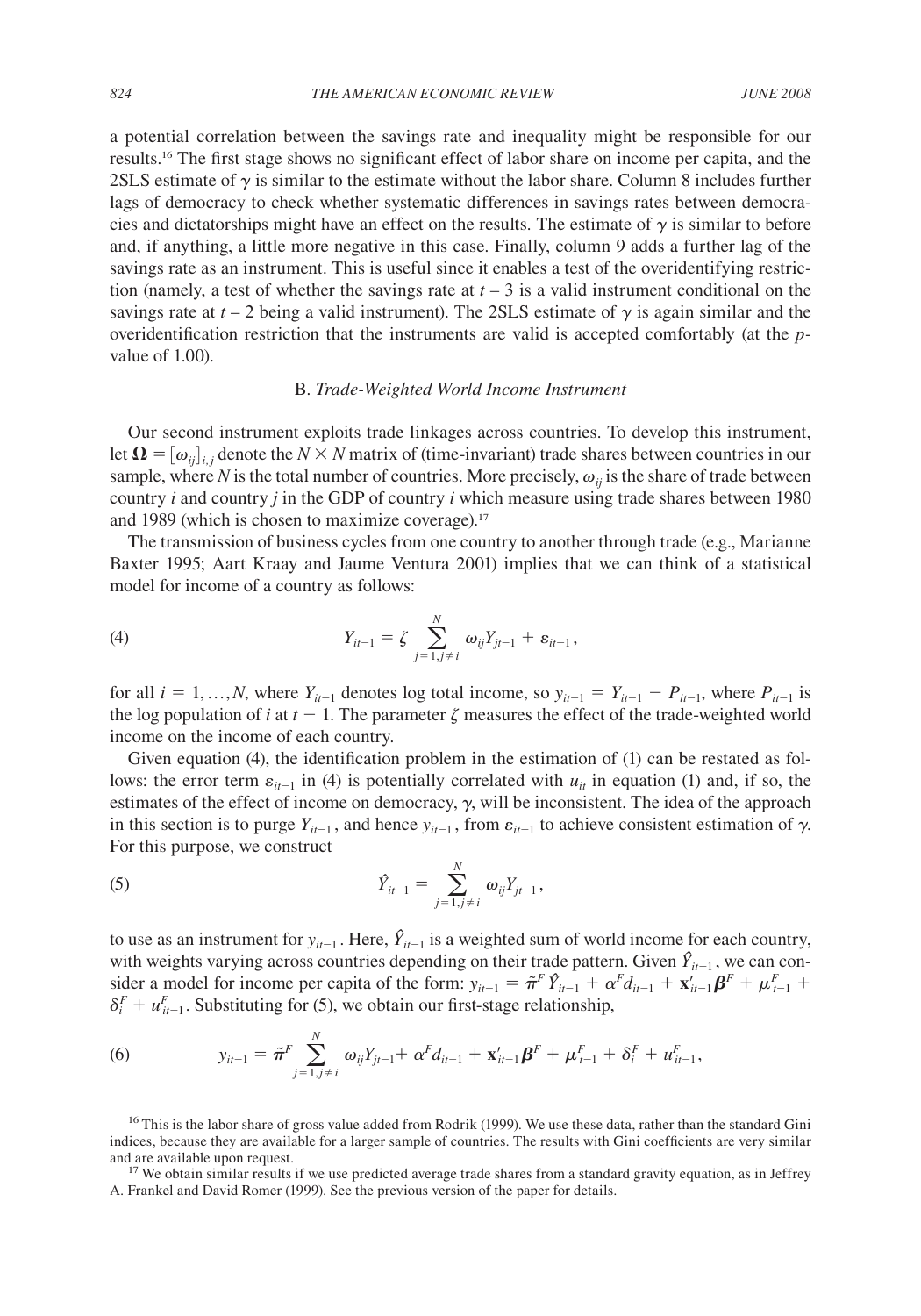where the parameter  $\pi^F$  corresponds to  $\zeta \tilde{\pi}^F$  (we do not need separate estimates of  $\zeta$  and  $\tilde{\pi}^F$ ). The identification assumption for this strategy is that  $\hat{Y}_{i-1}$  is orthogonal to  $u_i$ . A sufficient condition for this is for  $Y_{i-1}$  to be orthogonal to  $u_{i}$  for all  $j \neq i$ .

There may be reasons for this identification assumption to be violated. For example,  $Y_{jt-1}$  may be correlated with democracy in country *j* at time *t*,  $d_{it}$ , which may influence  $d_{it}$  through other political, social, or cultural channels.<sup>18</sup> Although we have no way of ruling out these channels of influence a priori, below we control for the direct effect of the democracy of trading partners and find no evidence to support such a channel.<sup>19</sup>

The main results using the Freedom House data are presented in Table 6 (results using Polity data are similar and available upon request). In the bottom panel we report the first-stage relationships. The first three columns again report OLS regressions with and without fixed effects; the basic patterns are similar to those presented before. Column 4 shows our basic 2SLS estimate with the trade-weighted instrument. The instrument is constructed as in (5) using the average trade shares between 1980 and 1989. The bottom panel shows a strong first-stage relationship with a t-statistic of almost 5. The 2SLS estimate of  $\gamma$  is  $-0.213$  (standard error = 0.150). When we add lag democracy in column 5, the estimate is slightly less negative and more precise, –0.120 (standard error  $= 0.105$ ), and becomes a little more precise with GMM in column 6, –0.133 (standard error  $= 0.077$ ).

Column 7 investigates whether the democracy of trading partners of country *j* might have a direct effect on  $d_{jt}$ . We construct a world democracy index,  $\tilde{d}_{it}$ , using the same trade shares as in equation (5), and include this both in the first and second stages. This democracy index,  $\tilde{d}_{it}$ , also varies across countries because of the differences in weights. We find that  $\tilde{d}_i$  has no effect either in the first or the second stages, consistent with our identification assumption that  $\hat{Y}_{it-1}$ should have no effect on democracy in country *i* except through its influence on  $y_{it-1}$ . Column 8 uses  $Y_{i_{t-2}}$  instead of  $Y_{i_{t-1}}$  on the right-hand side of (5) as an alternative strategy. Finally, column 9 performs an overidentification test similar to that in column 9 of Table 5 by including both the instrument constructed using  $Y_{j-2}$  and the instrument constructed using  $Y_{j-1}$ . The estimate of  $\gamma$  is similar to the baseline estimate in column 4 and the overidentifying restriction that the twice-lagged instrument is valid conditional on the first instrument being valid is again accepted comfortably (at the *p*-value of 1.00).

Overall, our two IV strategies give results consistent with the fixed effects estimates and indicate that there is no evidence for a strong causal effect of income on democracy.20

## **V. Fixed Effects Estimates over 100 Years**

Thus far, we have followed much of the existing literature in focusing on the postwar period, where the democracy and income data are of higher quality. Nevertheless, it is important to investigate whether there may be an effect of income on democracy at longer horizons.

Although historical data are typically less reliable, the Polity IV dataset extends back to the beginning of the nineteenth century for all independent countries, and Maddison (2003) gives

<sup>20</sup> We also tested the overidentifying restriction that the savings rate instrument is valid conditional on the tradeweighted income instrument being valid, and vice versa. Both hypotheses are accepted comfortably (at the *p*-values of 0.99 and 1.00, respectively).

<sup>&</sup>lt;sup>18</sup> Because  $\omega_{ij}$  is time-invariant, it does not capture *changes* in trade patterns and in trade agreements, which could possibly have a direct effect on democracy.

<sup>&</sup>lt;sup>19</sup> There is an econometric problem arising from the general equilibrium nature of equation (4). Since this equation also applies for country *j*, the disturbance term  $\varepsilon_{ii-1}$ , which determines  $Y_{ii-1}$ , will be correlated with  $Y_{ji-1}$ , inducing a correlation between  $Y_{j-1}$  and  $\varepsilon_{i-1}$ , and thus between  $\hat{Y}_{i-1}$  and  $\varepsilon_{i-1}$ . However, under some regularity conditions, the problem disappears as  $N \to \infty$ . In exercises included in the previous version of our paper, we have estimated  $\zeta$  adjusting for potential bias and found no change in our results. Details available upon request.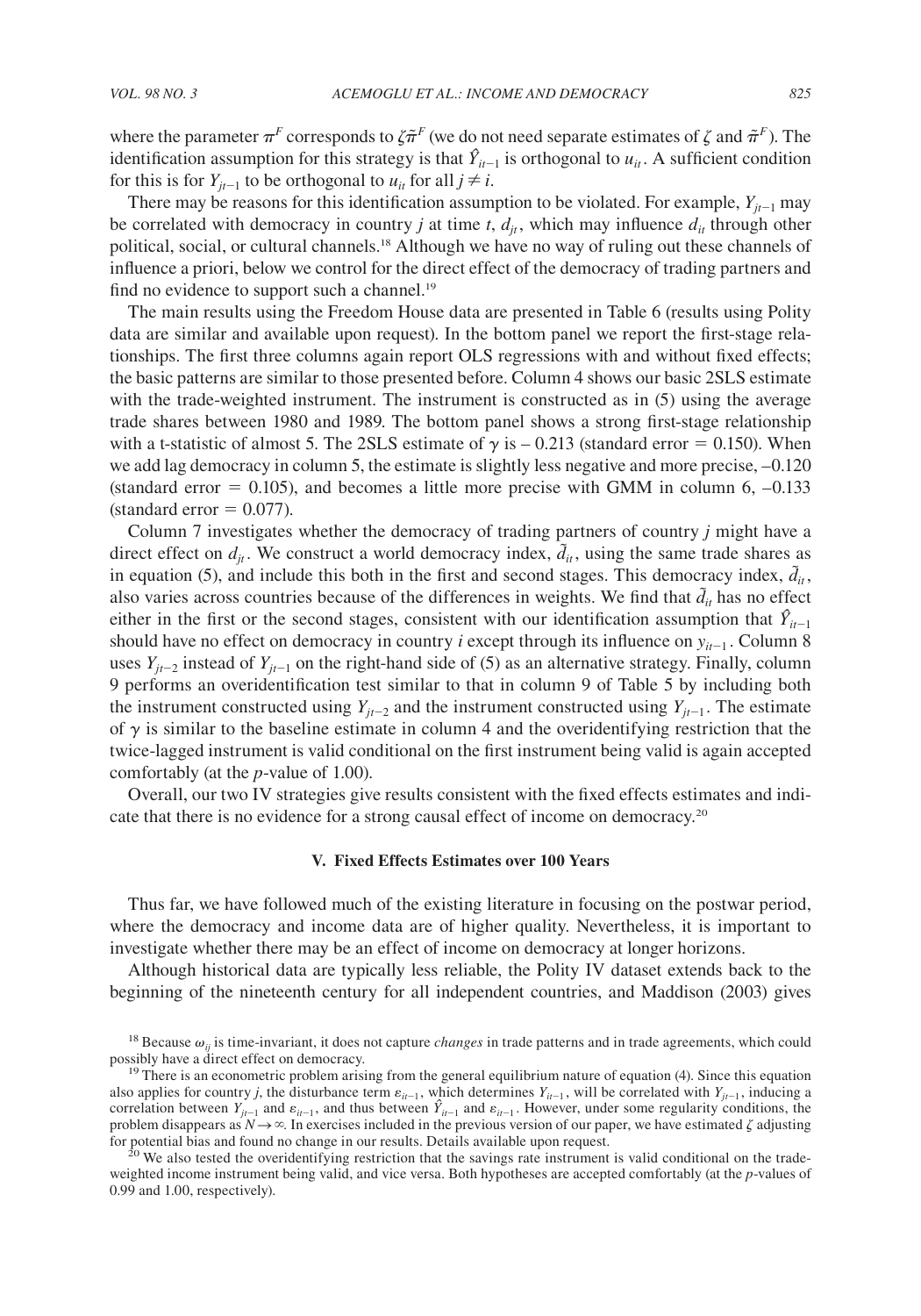|                                                                           |                                 | Base sample, 1960-2000 |                   |                                                                                         |                                            |                                        |                                                          |                     |                     |
|---------------------------------------------------------------------------|---------------------------------|------------------------|-------------------|-----------------------------------------------------------------------------------------|--------------------------------------------|----------------------------------------|----------------------------------------------------------|---------------------|---------------------|
|                                                                           |                                 |                        |                   |                                                                                         | All countries                              |                                        |                                                          |                     |                     |
|                                                                           | <b>OLS</b><br>(1)               | <b>OLS</b><br>(2)      | <b>OLS</b><br>(3) | Pooled Fixed effects Fixed effects Fixed effects Fixed effects Arellano-<br>2SLS<br>(4) | 2SLS<br>(5)                                | <b>Bond GMM</b><br>(6)                 | Fixed effects Fixed effects Fixed effects<br>2SLS<br>(7) | 2SLS<br>(8)         | 2SLS<br>(9)         |
| Panel A                                                                   | Dependent variable is democracy |                        |                   |                                                                                         |                                            |                                        |                                                          |                     |                     |
| Democracy $_{t-1}$                                                        |                                 |                        | 0.376<br>(0.051)  |                                                                                         | 0.393<br>(0.057)                           | 0.478<br>(0.094)                       |                                                          |                     |                     |
| Log GDP per<br>capita $_{t-1}$                                            | 0.233<br>(0.013)                | 0.038<br>(0.045)       | 0.001<br>(0.034)  | $-0.213$<br>(0.150)                                                                     | $-0.120$<br>(0.105)                        | $-0.133$<br>(0.077)                    | $-0.202$<br>(0.130)                                      | $-0.198$<br>(0.160) | $-0.217$<br>(0.149) |
| Trade-weighted<br>democracy,                                              |                                 |                        |                   |                                                                                         |                                            |                                        | $-0.137$<br>(0.635)                                      |                     |                     |
| Panel B                                                                   |                                 |                        |                   |                                                                                         | First stage for log GDP per capita $_{-1}$ |                                        |                                                          |                     |                     |
| Democracy $_{t-1}$                                                        |                                 |                        |                   |                                                                                         | 0.169<br>(0.063)                           |                                        |                                                          |                     |                     |
| Trade-weighted<br>democracy $_{t-1}$                                      |                                 |                        |                   |                                                                                         |                                            |                                        | $-1.195$<br>(0.959)                                      |                     |                     |
| Trade-weighted<br>$log GDP_{t-1}$                                         |                                 |                        |                   | 0.402<br>(0.083)                                                                        | 0.421<br>(0.082)                           |                                        | 0.441<br>(0.070)                                         |                     | 0.529<br>(0.180)    |
| Trade-weighted<br>$log GDP_{t-2}$                                         |                                 |                        |                   |                                                                                         |                                            |                                        |                                                          | 0.341<br>(0.090)    | $-0.127$<br>(0.206) |
| Hansen $J$ test<br>$AR(2)$ test<br>Implied cumulative<br>effect of income |                                 |                        | 0.002<br>[0.98]   |                                                                                         | $-0.198$<br>[0.28]                         | [0.19]<br>[0.50]<br>$-0.255$<br>[0.07] |                                                          |                     |                     |
| Observations<br>Countries<br>$R$ -squared in<br>first stage               | 906<br>124                      | 906<br>124             | 895<br>124        | 906<br>124<br>0.95                                                                      | 895<br>124<br>0.96                         | 812<br>122                             | 906<br>124<br>0.95                                       | 906<br>124<br>0.95  | 906<br>124<br>0.95  |

Table 6—Fixed Effects Results Using Freedom House Measure of Democracy: Two-Stage Least Squares with Trade-Weighted World Income Instrument

*Notes:* Pooled cross-sectional OLS regression in column 1, with robust standard errors clustered by country in parentheses. Fixed effects OLS regressions in columns 2 and 3 with country dummies and robust standard errors clustered by country in parentheses. Fixed effects 2SLS regressions in columns 4, 5, 7, 8, and 9 with country dummies and robust standard errors clustered by country in parentheses. GMM of Arellano-Bond in column 6 with robust standard errors; in this method we instrument for income in the first differenced equation with the first difference of the instrument. Year dummies are included in all regressions. Implied cumulative effect of income represents the coefficient estimate of log GDP per capita<sub> $t-1$ </sub>/(1-democracy<sub> $t-1$ </sub>), and the *p*-value from a nonlinear test of the significance of this coefficient is in brackets. Dependent variable is Freedom House measure of democracy. Base sample is an unbalanced panel, 1960– 2000, with data at five-year intervals, where the start date of the panel refers to the dependent variable (i.e.,  $t = 1960$ , so  $t - 1 = 1955$ ); a country must be independent for five years before it enters the panel. Columns  $4-8$  instrument for log GDP per capita<sub>t-1</sub> with trade-weighted world log GDP  $_{t-1}$ . Column 9 uses trade-weighted world log GDP<sub>t-2</sub> as an additional instrument. For detailed data definitions and sources, see Table 1 and Appendix Table A1.

estimates of income per capita for many countries during this period. To investigate longer-term relationships between income and democracy, we construct a 25-year dataset starting in 1875.<sup>21</sup> This dataset contains a balanced panel of 25 countries for which democracy, lagged democracy

<sup>&</sup>lt;sup>21</sup> Since Maddison reports income estimates for 1820, 1870, and 1929, we assign income per capita from 1820 to 1850, income per capita from 1870 to 1875, and income per capita from 1929 to 1925. All of our results are robust to dropping the 1875 observation so as not to use the 1850 estimate of income per capita as the value of log income. If income per capita is not available for a particular country-year pair, it is estimated at the lowest aggregation level at which Maddison's data are available (e.g., Costa Rica, Guatemala, and Honduras are assigned the same income per capita in 1850) and the standard errors are computed by clustering at the highest aggregation level assigned to a particular country.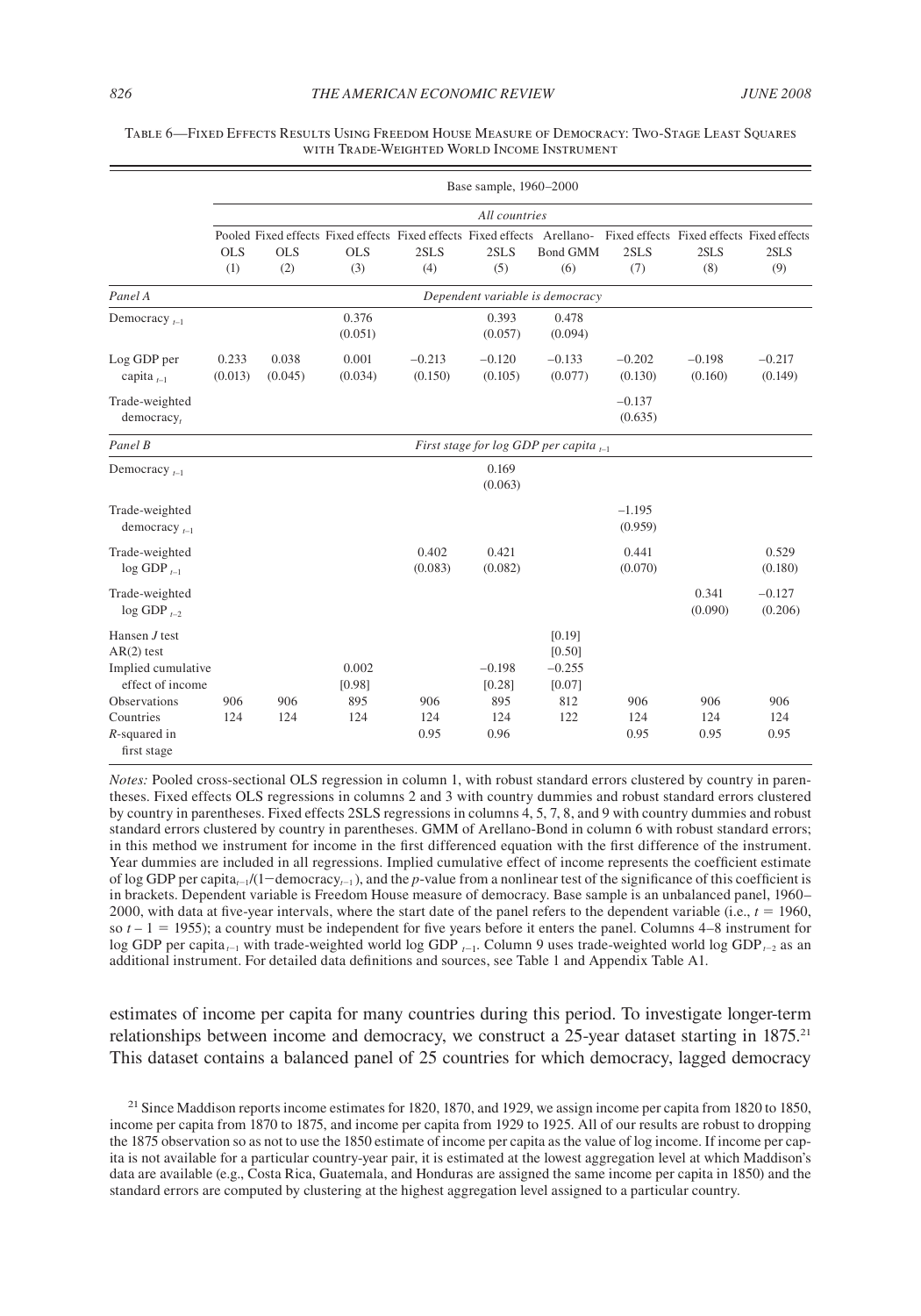(calculated 25 years earlier), and lagged income (calculated 25 years earlier) are available for every twenty-fifth year between 1875 and 2000.<sup>22</sup> We also construct a larger dataset with 50-year observations that starts in 1900. This dataset contains a larger sample of 37 independent countries.<sup>23</sup>

Table 7 presents the basic fixed effects results with these two samples. The specifications of columns 1–4 of the top panel in Table 7 are identical to the specifications of columns 1, 2, 4, and 5 of Table 2, but we use the 25-year valid sample over 1875–2000 with the Polity index as the dependent variable. These results are very similar to those from the postwar panel presented in Tables 2–4. For example, without fixed effects, the coefficient on income per capita is positive and significant at 0.116 (standard error  $= 0.034$ ), and with fixed effects the coefficient has the wrong sign and is insignificant at  $-0.020$  (0.093). Column 5 reports the baseline regression on a smaller sample, excluding all countries with imputed income estimates (see footnote 21). The results are very similar to those of column 2. The bottom panel repeats the same regressions using the data in 50-year intervals from 1900 to 2000, again with similar results. Once fixed effects are included, the coefficient on income is small and insignificant. Figure 4 depicts these results graphically and shows that there is little relationship between changes in democracy and income in this 100-year sample.

As emphasized in Section II, these results do not necessarily correspond to the causal effect of income on democracy, since there may be omitted time-varying covariates.<sup>24</sup> Nevertheless, most plausible omitted variables (as well as potential reverse causality) would bias these estimates upward, so it is safe to conclude that there is no evidence of causal effect of income on democracy over the past 100 years.

#### **VI. Sources of Income-Democracy Correlations**

The results presented so far show no evidence of a causal effect of income on democracy. Nevertheless, there is a strong positive association between income and democracy today, as shown in Figure 1. Since 500 years ago most (or all) societies were nondemocratic and exhibited relatively small differences in income, this current-day correlation suggests that over the past 500 years societies that have grown faster have also become democratic. We now investigate why this may have been, and how to reconcile this 500-year pattern with our econometric results. We start with a variation on the econometric model presented in Section II to motivate our theoretical approach and empirical work.

## A. *Divergent Development Paths*

We first extend the econometric model introduced in Section II and use it to clarify the notions of *divergent development paths* and *critical junctures*. Consider a simplified version of (1), without the lagged dependent variable and the other covariates and with contemporaneous income per capita on the right-hand side:

$$
d_{it} = \gamma y_{it} + \delta_i^d + u_{it}^d.
$$

<sup>22</sup> The countries included in this dataset are Argentina, Austria, Belgium, Brazil, Chile, China, Colombia, Costa Rica, Denmark, El Salvador, Greece, Guatemala, Honduras, Mexico, Netherlands, Nicaragua, Norway, Sweden,

Switzerland, Thailand, Turkey, United Kingdom, United States, Uruguay, and Venezuela.<br><sup>23</sup> In addition to the countries in the 25-year sample, this sample includes Bolivia, Dominican Republic, Ecuador,<br>France, Haiti, Iran,

 $^{24}$  We also looked at IV regressions on this sample using a version of trade-weighted income constructed as in Section IV. In this smaller sample of countries, however, the first-stage relationship was not strong enough to allow the estimation of meaningful second-stage regressions.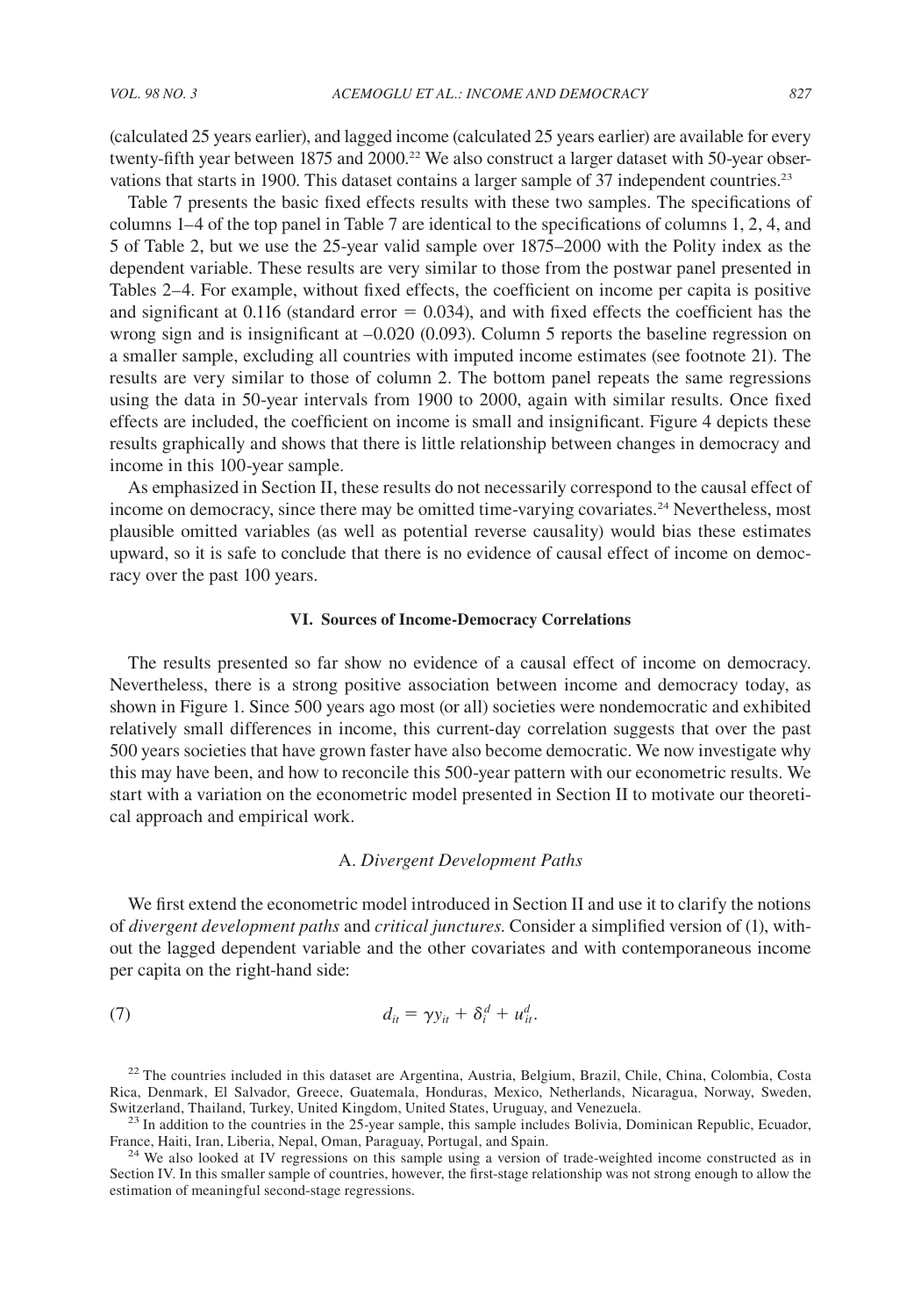|                                     |                  |                                    | Balanced panel, 1875-2000       |                                    |                                    |
|-------------------------------------|------------------|------------------------------------|---------------------------------|------------------------------------|------------------------------------|
|                                     | Pooled OLS       | <b>Fixed Effects</b><br><b>OLS</b> | Arellano-Bond<br><b>GMM</b>     | <b>Fixed Effects</b><br><b>OLS</b> | <b>Fixed Effects</b><br><b>OLS</b> |
|                                     | (1)              | (2)                                | (3)                             | (4)                                | (5)                                |
| Panel A                             |                  |                                    | Dependent variable is democracy |                                    |                                    |
| Democracy $_{t=1}$                  | 0.487<br>(0.085) | 0.192<br>(0.119)                   | 0.439<br>(0.143)                |                                    | 0.212<br>(0.140)                   |
| Log GDP per capita $_{t=1}$         | 0.116<br>(0.034) | $-0.020$<br>(0.093)                | $-0.495$<br>(0.266)             | 0.003<br>(0.092)                   | 0.074<br>(0.118)                   |
| Hansen J test<br>$AR(2)$ test       |                  |                                    | [0.27]<br>[0.42]                |                                    |                                    |
| Implied cumulative effect of income | 0.226<br>[0.00]  | $-0.025$<br>[0.84]                 | $-0.882$<br>[0.02]              |                                    | 0.094<br>[0.53]                    |
| <b>Observations</b>                 | 150              | 150                                | 125                             | 150                                | 78                                 |
| Countries                           | 25               | 25                                 | 25                              | 25                                 | 13                                 |
| $R$ -squared                        | 0.55             | 0.65                               |                                 | 0.63                               | 0.72                               |
| Panel B                             |                  |                                    | Dependent variable is democracy |                                    |                                    |
| Democracy $_{t-1}$                  | 0.233<br>(0.070) | $-0.248$<br>(0.124)                | 0.319<br>(0.148)                |                                    | $-0.266$<br>(0.188)                |
| Log GDP per capita $_{t=1}$         | 0.191<br>(0.043) | 0.039<br>(0.110)                   | $-0.411$<br>(0.194)             | $-0.004$<br>(0.092)                | 0.028<br>(0.222)                   |
| Hansen <i>J</i> test                |                  |                                    | [0.87]                          |                                    |                                    |
| Implied cumulative effect of income | 0.249<br>[0.00]  | 0.031<br>[0.72]                    | $-0.604$<br>[0.04]              |                                    | 0.031<br>[0.90]                    |
| <b>Observations</b>                 | 111              | 111                                | 74                              | 111                                | 48                                 |
| Countries                           | 37               | 37                                 | 37                              | 37                                 | 16                                 |
| R-squared                           | 0.49             | 0.72                               |                                 | 0.70                               | 0.69                               |

Table 7—Fixed Effects Results Using Polity Measure of Democracy in the Long Run

*Notes:* Pooled cross-sectional OLS regression is in column 1, with robust standard errors clustered by highest level of aggregation for income data in parentheses. Fixed-effects OLS regressions are in columns 2, 4, and 5, with country dummies and robust standard errors clustered by highest level of aggregation for income data in parentheses. Column 3 uses GMM of Arellano and Bond (1991), with robust standard errors; we instrument for income using a double lag. Year dummies are included in all regressions. Implied cumulative effect of income represents the coefficient estimate of log GDP per capita<sub>t-1</sub>/(1–democracy<sub>*t*-1</sub>), and the *p*-value from a nonlinear test of the significance of this coefficient is in brackets. Dependent variable is Polity measure of democracy. Base sample is a balanced panel 1875–2000. Panel A uses 25-year data where the start date of the panel refers to the dependent variable (i.e.,  $t = 1875$ , so  $t-1 = 1850$ ), and panel B uses 50-year data where the start date of the panel refers to the dependent variable (i.e.,  $t = 1900$ , so  $t 1 = 1850$ ), where the sample begins in 1900. In column 5, we drop countries for which the level of aggregation for income data changes across the sample period. The AR (2) test is not possible in column 3 of panel B, since there are two observation years. GDP per capita is from Maddison (2003). For detailed data definitions and sources, see Table 1 and Appendix Table A1.

Moreover, suppose that the statistical process for income per capita is

$$
y_{it} = \delta_i^y + u_{it}^y.
$$

The parameter  $\gamma$  again represents the causal effect of income on democracy, while  $\delta_i^d$  and  $\delta_i^y$ correspond to fixed differences in levels of democracy and income across countries. These fixed differences have so far been taken out by country fixed effects.<sup>25</sup>

<sup>&</sup>lt;sup>25</sup> Allowing democracy to influence income in equation (8) does not change the conclusions, as long as the effect is nonnegative.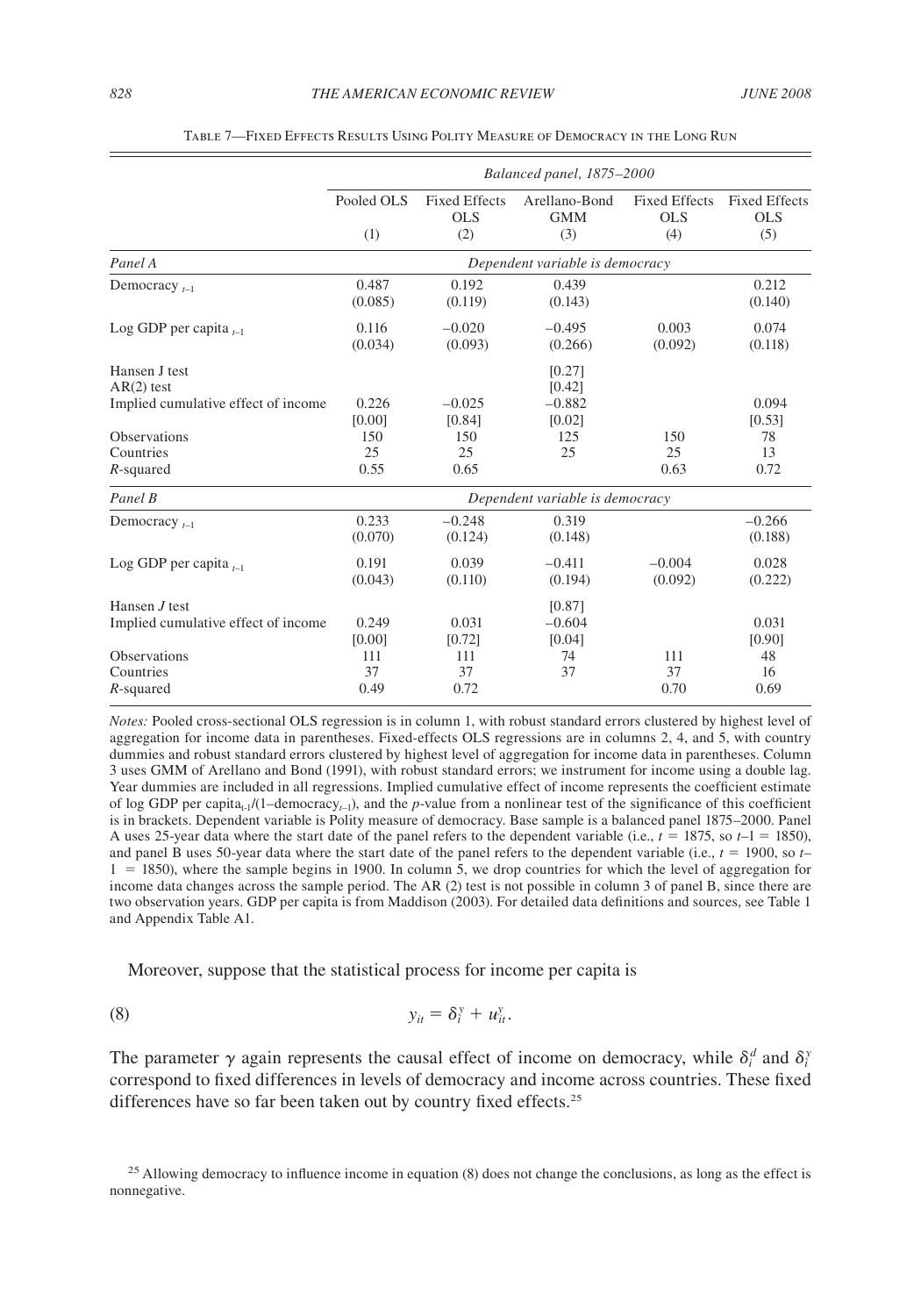Imagine we have data for two time periods,  $t = T - S$  and  $t = T$ . In time-differencing equations (7) and (8), we obtain

(9) 
$$
d_{iT} - d_{iT-S} = \gamma (y_{iT} - y_{iT-S}) = u_{iT}^d - u_{iT-S}^d,
$$

and

$$
y_{iT} - y_{iT-S} + u_{iT}^y - u_{iT-S}^y.
$$

Consider the fixed effects estimator  $\hat{\gamma}_s^{FE}$  using only these two data points, where the time span is given by *S*. Standard arguments imply that the probability limit of this estimator using these two data points is

(10) 
$$
\text{plim }\hat{\gamma}_S^{FE} = \gamma + \frac{\text{Cov}(u_{iT}^d - u_{iT-S}^d, u_{iT}^v - u_{iT-S}^v)}{\text{Var}(u_{iT}^v - u_{iT-S}^v)}.
$$

Therefore, estimation of (9) would yield a consistent estimate of the effect of income on democracy only if  $Cov(u_{iT}^d - u_{iT-S}^d, u_{iT}^v - u_{iT-S}^v) = 0$ , that is, only if changes in income over the relevant time horizon are not correlated with changes in democracy through a third common factor.

The condition  $Cov(u_{iT}^d - u_{iT-S}^d, u_{iT}^v - u_{iT-S}^v) = 0$  is restrictive, especially over long horizons. The presence of divergent political-economic development paths across countries implies that this covariance is likely to be positive. Intuitively, divergent development paths refer to processes of development whereby political and economic outcomes evolve jointly. This joint evolution implies that  $u_{it}^d$  and  $u_{it}^v$  are not orthogonal and that  $Cov(u_{iT}^d - u_{iT-S}^d, u_{iT}^v - u_{iT-S}^v) \neq 0$ .

As an example, let us contrast the development experience of the United States with those of Peru and Bolivia. The United States grew rapidly during the late eighteenth and nineteenth centuries and became gradually more democratic, while these Andean societies stagnated and did not show a tendency to become democratic. Nondemocracy and stagnation in the Andes cannot be separated; the hacienda system, based on labor repression and the control of the indigenous Indian communities, was not conducive to industrialization and rapid growth during the nineteenth century. This system and its continuation, even after the abolition of formal systems of Indian tribute and forced labor, were not consistent with democratic institutions and a relatively equal distribution of political power within the society. This contrasts with the small-holder society in the United States, which resulted from the process of European colonization based on settlements in relatively empty and healthy lands. This social structure dominated by small-holders was much more consistent with democratic representation,<sup>26</sup> which in turn was conducive to an environment where new industries and new entrepreneurs could flourish with relatively little resistance from established interests.<sup>27</sup> This description suggests that beyond the impact of income on democracy or the impact of democracy on income, we may want to think of political and economic development taking place jointly.<sup>28</sup> These ideas in general, and the contrast

<sup>&</sup>lt;sup>26</sup> See David W. Galenson (1996) and Alexander Keysser (2000) on the development of the northeastern United States as a settler colony, with relatively democratic and open institutions. See James Lockhart (1968) and Nils Jacobsen (1993) for the creation and persistence of colonial practices in Peru, and see Herbert S. Klein (1992) on Bolivia. For a contrast of these development paths, see, among others, Engerman and Sokoloff (1997) and Acemoglu, Johnson, and Robinson (2001, 2002). 2002). 27 Sokoloff and B. Zorina Khan (1990) and Khan and Sokoloff (1993) show that many of the major US inventors

in the nineteenth century were not members of the already established economic elite, but newcomers with diverse backgrounds.<br><sup>28</sup> Examples of models in which democracy and economic outcomes are jointly determined include Acemoglu and

Robinson (2000, 2007), Acemoglu (2007), Matteo Cervellati, Piergiuseppe Fortunato, and Uwe Sunde (2005), and Humberto Llavador and Robert J. Oxoby (2005).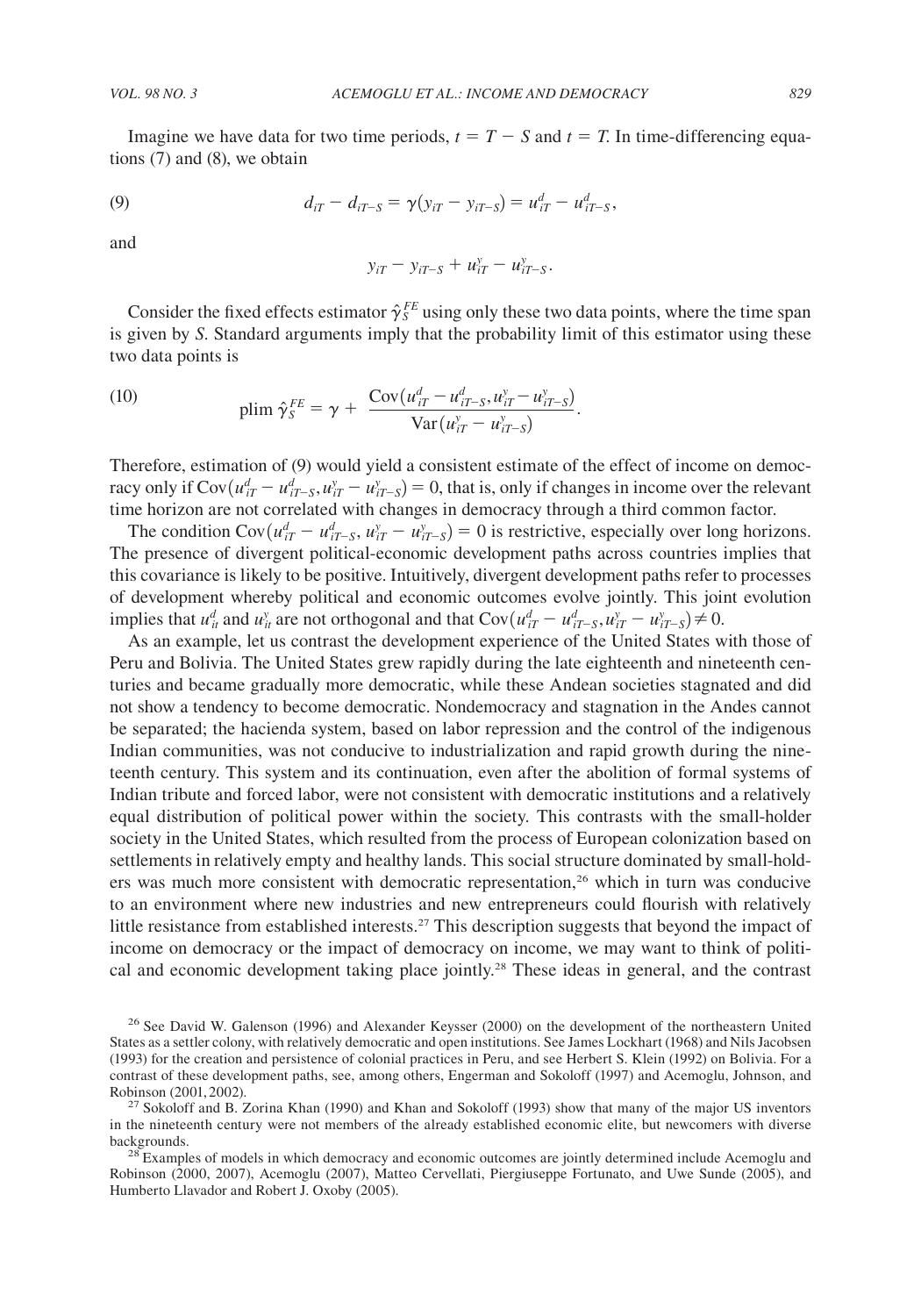between the northeast United States and the Andes in particular, are captured by our notion of divergent development paths.

This description naturally leads to the question of what determines whether a country embarks upon a specific development path and brings us to the notion of *critical juncture*. The colonization strategies brought about by the Europeans, ranging from the settler societies of northeast United States to the repressive economies of the Andes, were clearly important for the kind of development paths these societies embarked upon. In this sense, we can think of the early stages of the colonization process as the critical juncture for these development paths.

In summary, the simple conceptual framework proposed here is one in which income and democracy evolve jointly. The development path a society embarks upon is partly influenced by its experience during certain critical junctures, which might include the early stages of colonization for former colonies, the aftermath of independence or the founding of a nation, the epoch of the collapse of feudalism for Western European nations, the age of industrialization (i.e., the nineteenth century), and the periods of significant ideological shocks such as the Reformation, the Enlightenment, or the rise of Islam.

These ideas can be incorporated into the econometric model above in a simple way. Suppose that the critical juncture (for example, the early dates of European colonization) is denoted by *T*\* , and for notational simplicity, suppose that this is a single common date for all countries. Suppose, moreover, that each of the stochastic terms in (7) and (8),  $u^d_{it}$  and  $u^v_{it}$ , admits a unit-root representation:

$$
u_{it}^d = \eta_{it}^d + \xi_{it}^d
$$
 and  $u_{it}^y = \eta_{it}^y + \xi_{it}^y$ , where  $\eta_{it}^d = \eta_{it-1}^d + v_{it}^d$  and  $\eta_{it}^y = \eta_{it-1}^y + v_{it}^y$ ,

with  $E(\xi_{it}^d) = E(\xi_{it}^y) = E(v_{it}^d) = E(v_{it}^y) = 0$ . Let the variances of  $v_i^y$  and  $\xi_i^y$  be denoted by  $\sigma_{v}^2$  and  $\sigma_{\xi y}^2$ , and assume that the  $\xi$ 's are independent of the *v*'s. Moreover, let Cov  $(\xi_{it}^d, \xi_{it+k}^y) = 0$ , Cov  $(v_{it}^{\gamma}, v_{it+k}^{\gamma}) = 0$ , and Cov  $(v_{it}^d, v_{it+k}^d) = 0$  for all *i* and  $k \neq 0$ . Given this formulation, our emphasis on political and economic development paths diverging at some critical juncture corresponds to large and correlated shocks  $v_{it}^d$  and  $v_{it}^y$  at some  $t = T^*$ , which will then have a persistent effect on democracy and prosperity because of the unit root in  $\eta^d_{it}$  and  $\eta^y_{it}$ . To capture this, let Cov  $(v_{iT^*}^d, v_{iT^*}^v) = \sigma_T^2$  be positive and large (i.e.,  $\sigma_T^2 \gg 0$ ), corresponding to the importance of a major event affecting both economic and political outcomes at this critical juncture. In contrast with the pattern during critical junctures, we have that Cov  $(v_u^d, v_u^y) = \sigma_{\tau}^2$  for  $t \neq T^*$ , which we presume to be positive but small (i.e.,  $\sigma_{\tau}^2 \ge 0$  but  $\sigma_{\tau}^2 \ge 0$ ). Suppose also that Cov  $(v_{\mu}^d, v_{\mu+k}^v)$  $= 0$  for all *i* and  $k \neq 0$ . With this additional structure, equation (10) implies the following probability limit for the fixed effect estimator  $\hat{\gamma}_s^{FE}$ :

(11) 
$$
\text{plim}\,\hat{\gamma}_S^{FE} = \begin{cases} \gamma + \frac{\sigma_{\gamma T}^2}{\sigma_{\nu y}^2 + 2\sigma_{\omega y}^2/S} & \text{if } T^* \notin [T - S, T] \\ \gamma + \frac{(\sigma_{T^*}^2 - \sigma_{\gamma T^*}^2)/S + \sigma_{\gamma T^*}^2}{\sigma_{\nu y}^2 + 2\sigma_{\omega y}^2/S} & \text{if } T^* \in [T - S, T] \end{cases}
$$

where the second equality exploits the fact that  $v_i$ 's and  $u_i$ 's are serially uncorrelated.

Equation (11) emphasizes that the bias of  $\hat{\gamma}_s^{FE}$  will crucially depend on whether the critical juncture  $T^*$  takes place between the dates  $T - S$  and *T*. If it does not do so, the first term applies, and to the extent that  $\sigma_{\tau}^2 \approx 0$ , the estimator will be "approximately" consistent. Note, however,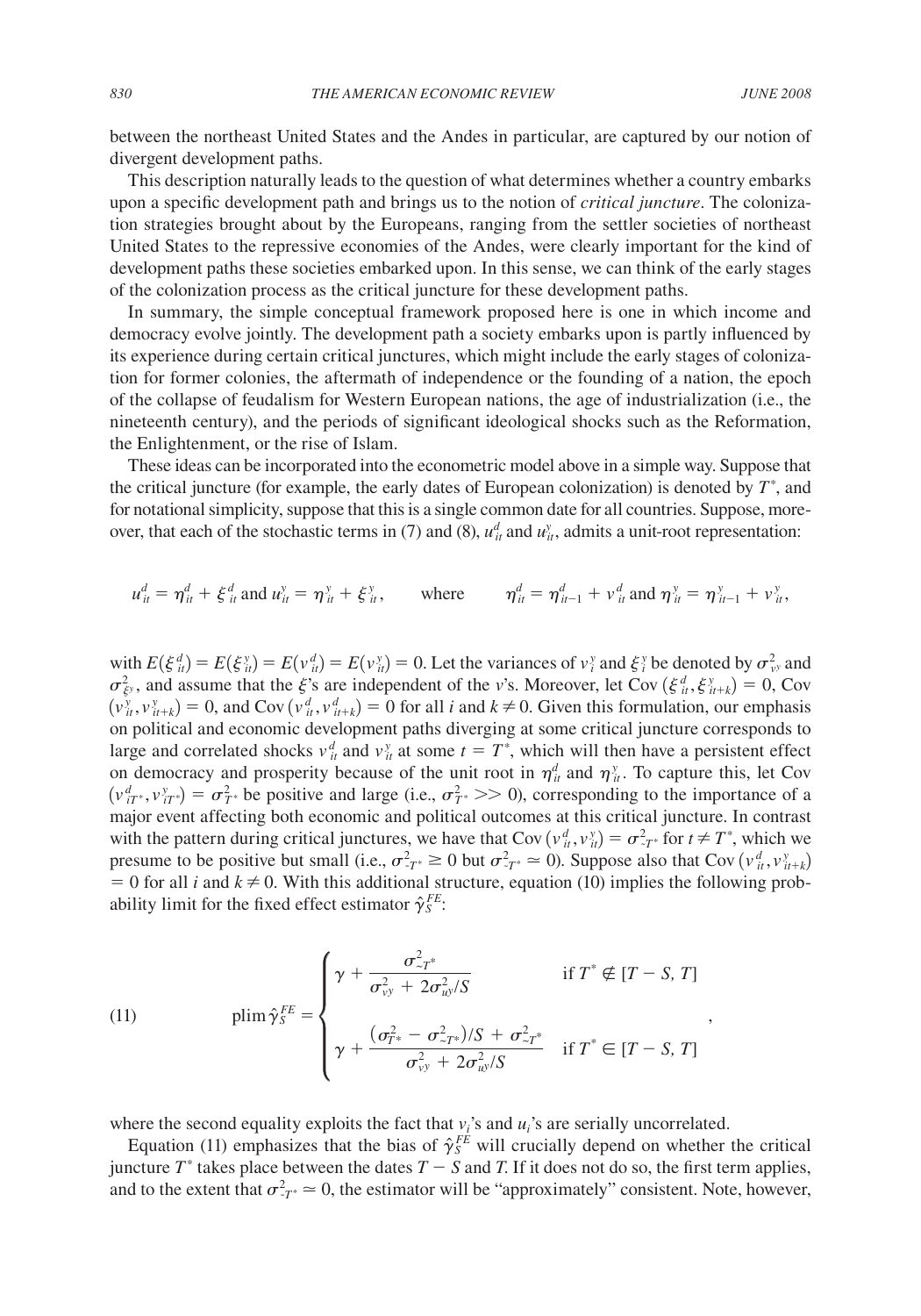that as *S* increases, the denominator falls, so the potential bias in this estimator may increase when  $\sigma_{\tau}^2 > 0$ . Nevertheless, by and large, the fixed effects estimator will be approximately consistent when the critical juncture does not take place during the sample period. This is the reason we have some confidence in the results obtained using the fixed effects regressions in the postwar and twentieth-century samples.

As the second line in (11) illustrates, however, when the critical juncture  $T^*$  is in our sample, the estimate of  $\gamma$  will be more severely inconsistent, since  $\sigma_{T^*}^2 >> 0$ . This observation may be relevant in interpreting why we may see a positive relationship between these two variables during the past 500 years, where many major events affecting the ultimate development path of various societies have taken place, but not during the postwar era or the entire twentieth century.

Equation (11) also suggests an empirical methodology for checking whether events during the critical junctures might indeed be responsible for the cross-country correlation between income and democracy that we observe today. If we can control for variables correlated with the common component in  $v_{iT}^d$  and  $v_{iT}^{\gamma}$  (in practice, historical determinants of divergent development paths) while estimating (9), the positive association between changes in income and democracy should weaken significantly or disappear. We investigate this issue in the next subsection.

## B. *Income and Democracy over the Past 500 Years*

As discussed above, the current cross-country correlation between income and democracy likely reflects the changes in income and democracy over the past 500 years. We now investigate this relationship and interpret it in light of the econometric framework introduced in the previous subsection. The major hurdle in an analysis of the relationship between income and democracy over long horizons is the availability of data. Nevertheless, there exist rough estimates of income per capita for almost all areas of the world in 1500. Moreover, we also have information about the variation in political institutions around the turn of the sixteenth century. While no country was fully "democratic" according to current definitions, there were certain notable differences in the political institutions of countries around the world even at this date. In particular, most countries outside Europe were ruled by absolutist regimes, while some European countries had developed certain constraints on the behavior of their monarchs.

Acemoglu et al. (2005) provide a coding of constraint on the executive for European countries going back to 1500 (based on the Polity definition). Constraint on the executive is a key input to the Polity democracy score for European countries. In addition, it seems reasonable that constraint on the executive for non-European countries and the other components of the Polity index (competitiveness of executive recruitment, openness of executive recruitment, and competitiveness of political participation) both for European and non-European countries should take the lowest score in 1500. Based on this information, we construct estimates for the Polity composite index for 1500 (details available upon request). We combine these data with Maddison's (2003) estimates of income per capita in 1500 and 2000 and Polity's democracy score for 2000.<sup>29</sup>

We first check whether the current income-democracy correlation is indeed caused by changes over the past 500 years by estimating (9) over this sample period. Table 8A, column 1, provides estimates for our entire world sample, and Table 8B, column 1, focuses on

 $29$  Countries that have become independent in the 1990s are excluded from the sample. If the Polity score for 2000 is missing, we assign the 1995 score to the observation.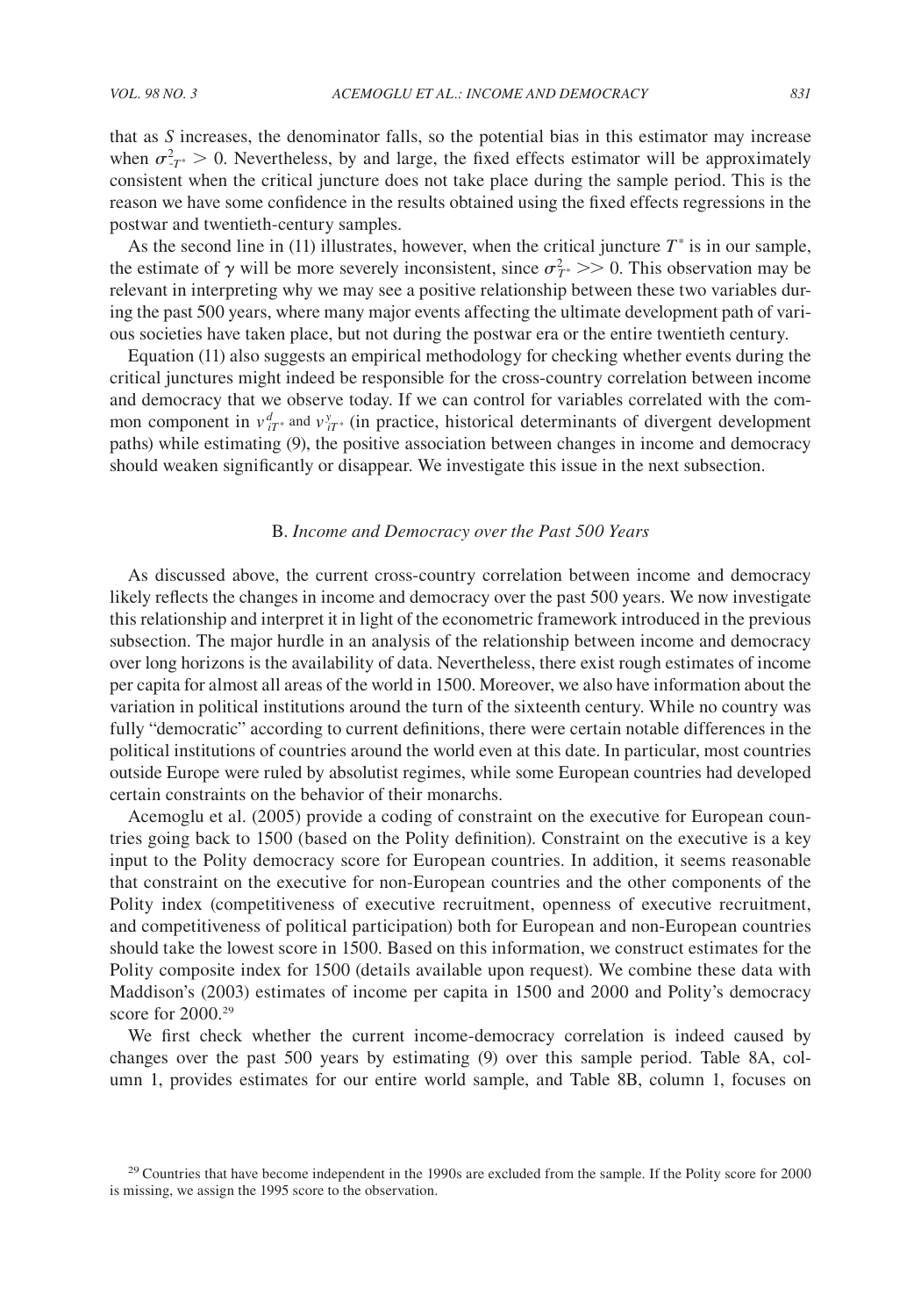

Figure 5. Change in Democracy and Change in Income, 1500–2000

*Notes:* See Appendix Table A1 for data definitions and sources. Changes are total differences between 1500 and 2000. GDP per capita is from Maddison (2003). Democracy is calculated using the Polity measure of democracy, which comprises in part constraint on the executive; data for 1500 from Acemoglu et al. (2005). The regression represented by the fitted line yields a coefficient of 0.134 (standard error = 0.021),  $N = 135$ ,  $R^2 = 0.20$ , and corresponds to the specification of Table 8A, column 1. The "G" prefix corresponds to the average for groups of countries. G01 is QAT and SAU; G02 is IRQ and PRK; G03 is AFG and SLE; G04 is MMR and SDN; G05 is HTI and TGO; G06 is BDI, COM, and GIN; G07 is CAF and GNB; G08 is BEN and MOZ; G09 is RUS and TUR; G10 is DOM, GTM, and ROM; G11 is ARG, BRA, HUN, and POL; G12 is GBR and KOR; G13 is DNK and SWE; G14 is PAN and ZAF; G15 is BWA and THA; G16 is CHL and ITA; G17 is ESP, PRT, and TTO; G18 is AUT, DEU, GRC, ISR, and MUS; G19 is CYP and ISL; G20 is FIN, JPN, and NZL; and G21 is AUS and CAN.

the sample of former European colonies, which will allow us to better control for potential determinants of divergent development paths. As conjectured above, in both samples, the coefficient on income is large and significant. For example, in this 500-year sample, the coefficient on change in income in the entire world sample is  $0.134$  (standard error  $= 0.021$ ) and for the former colonies sample, it is  $0.136$  (standard error = 0.019). Figure 5 depicts the association between the changes in democracy and changes in income over the past 500 years for the entire world sample. These results suggest that the current cross-country correlation between income and democracy is indeed accounted for by developments over the past 500 years.

We next investigate how the inclusion of proxies for the divergent development paths affects this relationship. For the entire world sample, we use two sets of proxies. The first set of variables includes a measure of early political institutions, constraint on the executive at independence from Polity IV, and the independence year. Since the date of independence is a possible critical juncture for most countries, a direct measure of institutions immediately after the end of the colonial period (for former colonies) or at the date of national independence (for noncolonies) is a useful proxy for the nature of the development paths that these societies have embarked upon. This variable is constructed as the average score of constraint on the executive from Polity IV during the first ten years after independence. We again normalize this score to a zero-to-one scale like democracy, with one representing the highest constraint on the executive. It is useful to control for date of independence as well, since this is also related to the development paths that societies may have embarked upon (with early independence more indicative of a pro-growth and pro-democracy development path). Moreover, constraint on the executive at the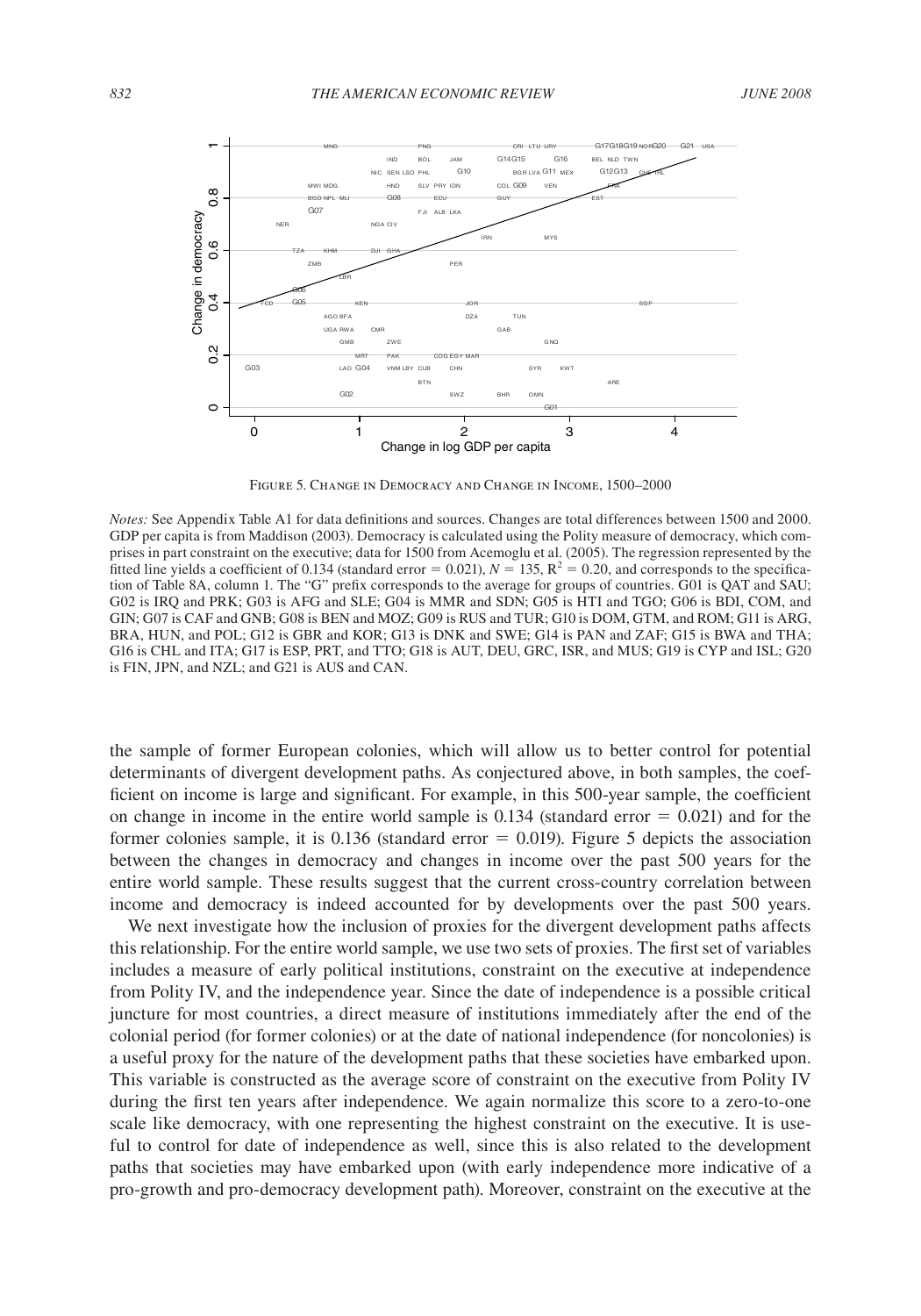|                                                               |                   | Base sample, 1500-2000                                       |                       |                       |
|---------------------------------------------------------------|-------------------|--------------------------------------------------------------|-----------------------|-----------------------|
|                                                               | <b>OLS</b><br>(1) | <b>OLS</b><br>(2)                                            | <b>OLS</b><br>(3)     | <b>OLS</b><br>(4)     |
|                                                               |                   | Dependent variable is change in democracy over sample period |                       |                       |
| Change in log GDP per capita over sample period               | 0.134<br>(0.021)  | 0.061<br>(0.023)                                             | 0.088<br>(0.020)      | 0.047<br>(0.023)      |
| Constraint on the executive at independence                   |                   | 0.260<br>(0.120)                                             |                       | 0.164<br>(0.064)      |
| Independence year/100                                         |                   | $-0.206$<br>(0.063)                                          |                       | $-0.133$<br>(0.036)   |
| <b>Fraction Muslim</b>                                        |                   |                                                              | $-0.299$<br>(0.097)   | $-0.233$<br>(0.083)   |
| <b>Fraction Protestant</b>                                    |                   |                                                              | 0.191<br>(0.112)      | 0.180<br>(0.091)      |
| <b>Fraction Catholic</b>                                      |                   |                                                              | 0.155<br>(0.073)      | 0.117<br>(0.069)      |
| Historical factors F-test<br><b>Observations</b><br>R-squared | 135<br>0.20       | [0.02]<br>135<br>0.34                                        | [0.00]<br>131<br>0.40 | [0.01]<br>131<br>0.45 |

#### TABLE 8A—DEMOCRACY IN THE VERY LONG RUN

*Notes:* Cross-section OLS regression in all columns, with robust standard errors clustered by level of aggregation for 1500 income data in parentheses. Countries are included if independent prior to 1990, as determined by CIA *World Factbook* (2004). Changes are total differences between 1500 and 2000. GDP per capita is from Maddison (2003), and democracy is calculated using the Polity measure of democracy, which comprises in part constraint on the executive. All columns assume some values of democracy in 1500 in a few European countries, following Acemoglu et al. (2005) and assign the lowest value of democracy for all other countries. The historical factors *F*-test reports the *p*-value for all variables other than change in income. For detailed data definitions and sources see Table 1 and Appendix Table A1.

date of independence would not be comparable across countries if we did not control for date of independence, since the meaning of this constraint likely varies over time.<sup>30</sup>

Column 2 of Table 8A includes constraint on the executive at independence and independence year in the regression for our entire world sample. The coefficient on income is reduced from 0.134 (standard error =  $0.021$ ) to 0.061 (standard error = 0.023), and higher values of constraint on the executive at independence and earlier dates of independence significantly predict greater changes in democracy over the past 500 years (conditional on the change in income). The coefficient on the change in income is still significant in this regression, perhaps in part because constraint on the executive at independence and independence year are very crude proxies for the divergent development paths of nations.

For this reason, we look for additional potential determinants of development paths. An important candidate suggested in the literature is religion. Citing the experience of England as the primary example, Weber (1930) argued that the Protestant ethic was responsible for the development of an institutional structure conducive to the rise of democracy and capitalism. Other arguments pointing to religion as an important determinant of political and economic development

<sup>30</sup> Data on date of independence are from the CIA *World Factbook* (2004). For detailed data definitions and sources, see Appendix Table A1. The data on constraint on the executive from Polity begin in 1800 or at the date of independence. Countries independent prior to 1800 are coded as being independent in 1800.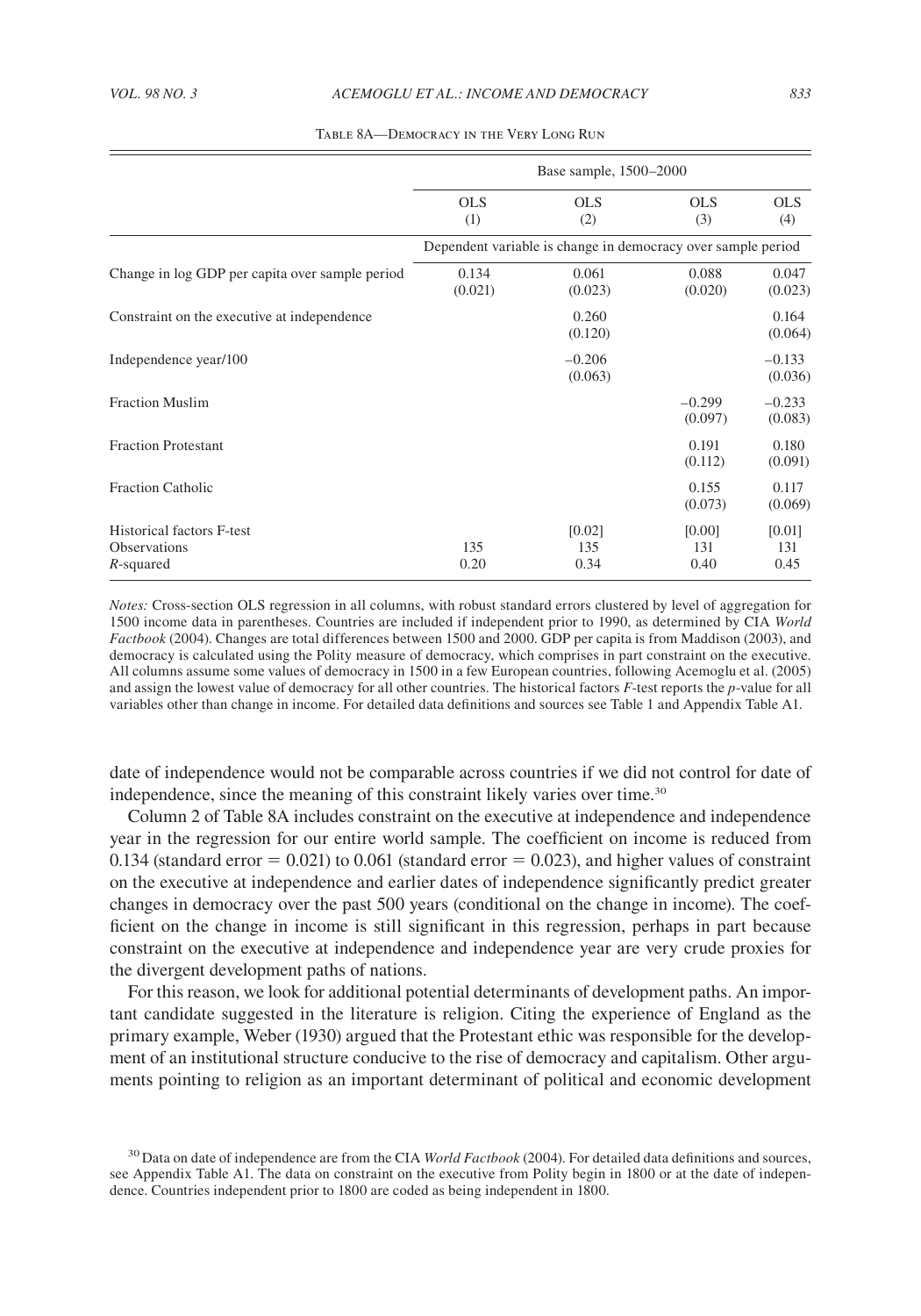|                                                               | Former colonies sample, 1500-2000 |                                                              |                      |                      |                      |                      |                      |
|---------------------------------------------------------------|-----------------------------------|--------------------------------------------------------------|----------------------|----------------------|----------------------|----------------------|----------------------|
|                                                               | <b>OLS</b><br>(1)                 | OL S<br>(2)                                                  | <b>OLS</b><br>(3)    | OLS.<br>(4)          | OL S<br>(5)          | <b>OLS</b><br>(6)    | <b>OLS</b><br>(7)    |
|                                                               |                                   | Dependent variable is change in democracy over sample period |                      |                      |                      |                      |                      |
| Change in log GDP per capita over<br>sample period            | 0.136<br>(0.019)                  | 0.067<br>(0.012)                                             | 0.099<br>(0.012)     | 0.057<br>(0.013)     | 0.081<br>(0.027)     | 0.025<br>(0.024)     | 0.029<br>(0.026)     |
| Constraint on the executive<br>at independence                |                                   | 0.189<br>(0.072)                                             |                      | 0.189<br>(0.075)     |                      | 0.166<br>(0.089)     | 0.167<br>(0.087)     |
| Independence year/100                                         |                                   | $-0.190$<br>(0.032)                                          |                      | $-0.105$<br>(0.075)  |                      | $-0.179$<br>(0.023)  | $-0.128$<br>(0.074)  |
| <b>Fraction Muslim</b>                                        |                                   |                                                              | 0.023<br>(0.101)     | 0.059<br>(0.105)     |                      |                      | 0.038<br>(0.088)     |
| <b>Fraction Protestant</b>                                    |                                   |                                                              | 0.508<br>(0.258)     | 0.491<br>(0.154)     |                      |                      | 0.411<br>(0.196)     |
| <b>Fraction Catholic</b>                                      |                                   |                                                              | 0.306<br>(0.130)     | 0.277<br>(0.229)     |                      |                      | 0.200<br>(0.221)     |
| Log population density, 1500                                  |                                   |                                                              |                      |                      | $-0.059$<br>(0.021)  | $-0.049$<br>(0.022)  | $-0.031$<br>(0.027)  |
| Historical factors F-test<br><b>Observations</b><br>R-squared | 87<br>0.20                        | [0.05]<br>87<br>0.30                                         | [0.00]<br>87<br>0.33 | [0.00]<br>87<br>0.37 | [0.02]<br>83<br>0.25 | [0.00]<br>83<br>0.34 | [0.00]<br>83<br>0.38 |

| TABLE 8B—DEMOCRACY IN THE VERY LONG RUN (CONTINUED) |  |  |
|-----------------------------------------------------|--|--|
|-----------------------------------------------------|--|--|

*Notes:* Cross-section OLS regression in all columns, with robust standard errors clustered by level of aggregation for 1500 income data in parentheses. Countries are included if they are independent prior to 1990, as determined by CIA (2006), and if they are former European colonies. Changes are total differences between 1500 and 2000. GDP per capita is from Maddison (2003), and democracy is calculated using the Polity measure of democracy, which comprises, in part, constraint on the executive. All columns assign the lowest value of democracy for all countries in 1500. The historical factors *F*-test reports the *p*-value for all variables other than change in income. For detailed data definitions and sources, see Table 1 and Appendix Table A1.

have been articulated by Huntington (1991) and Fish (2002), who emphasize the importance of Islam as an institutional barrier to economic and political development.

In column 3 of Table 8A we present estimates that include the fractions of different religions (in particular, fractions of Protestants, Catholics, and Muslims in the population).31 The coefficient on income is again reduced, now to  $0.088$  (standard error  $= 0.020$ ), and religious fractions are individually significant at the 10 percent level with the fraction Muslim being most significant and negative at  $-0.299$  (standard error = 0.097). Column 4 combines the religion variables with the proxies of early institutions and date of independence. Now there is a more substantial drop in the estimate of the effect of change in income on the change in democracy, to 0.047 (standard error  $= 0.023$ ), which is just significant at 5 percent. Figure 6 illustrates the significant weakening in the relationship between changes in income and democracy once we control for historical factors affecting divergent development paths. It depicts the residual plot of the regression in Table 8A, column 4. It shows that the inclusion of historical factors significantly reduces the upward sloping relationship apparent in Figure 5. Recall also that this estimate is likely to be an upper bound on the effect of changes in income on changes in democracy over

<sup>&</sup>lt;sup>31</sup> Data from Rafael La Porta et al. (1999).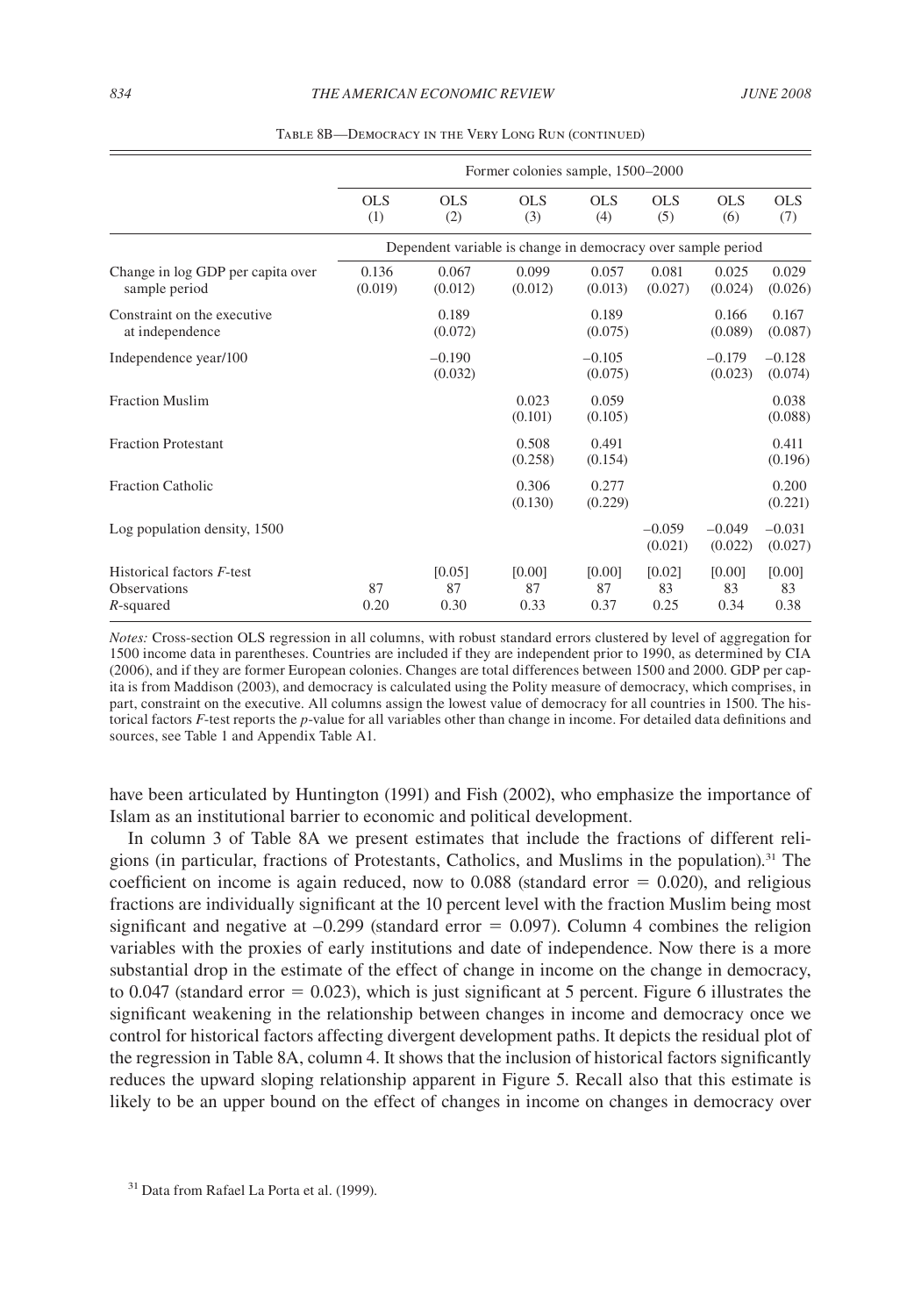

Figure 6. Change in Democracy and Change in Income, 1500–2000, Conditional on Historical Factors

*Notes:* See Appendix Table A1 for data definitions and sources. Changes are total differences between 1500 and 2000 (see Figure 5 for the construction of these differences) which are not predicted in a linear regression by historical factors: fraction Muslim, fraction Protestant, fraction Catholic, constraint on the executive at independence, and independence year. This corresponds to the residual plot of the regression in Table 8A, column 4, and it yields a coefficient of 0.047 (standard error = 0.023),  $N = 131$ ,  $R^2 = 0.45$ . The "G" prefix corresponds to the average for groups of countries. G01 is CMR and SDN; G02 is CHE and LBY; G03 is MAR and USA; G04 is SLV and ZMB; G05 is BFA and COL; G06 is FJI and PRY; G07 is MEX and SWE; G08 is BEL and VEN; G09 is DOM and GTM; G10 is ARG, JOR, and POL; G11 is FIN and NLD; G12 is CHL and MYS; G13 is GIN and NGA; G14 is DEU, ESP, ITA, and PRT; G15 is PHL and ROM; G16 is BGR and BWA; and G17 is ISR and MUS.

the past 500 years, since our historical measures are only crude proxies for the determinants of divergent development paths.

Although the change in income continues to be significant in this regression, the magnitude of the effect is very small. If the coefficient of 0.047 represented the causal effect of income on democracy, it would imply that an "average" dictatorship in 1500 with income per capita of \$566 (average of world income in 1500 in 1990 dollars) would need to reach a per capita income of \$984 billion to become democratic!<sup>32</sup>

Table 8B turns to the former colonies sample. The advantage of this sample is that we have a better understanding of the factors that have shaped the divergent development path during critical junctures. In particular, Acemoglu et al. (2002) document that former colonies with high rates of indigenous population density in 1500 have experienced greater extraction of resources and repression by Europeans, and consequently have been more likely to embark on a development path leading to relative stagnation and nondemocracy. They also provide estimates for population density of the indigenous population in 1500.<sup>33</sup> Motivated by this reasoning, we use the estimates of the size of the indigenous population in 1500 (population density

 $32$  This follows since, given the estimates in column 4, a change from a score of democracy of 0 to 1 would require an increase in log GDP per capita of 1/0.047. This translates into an  $exp(1/0.047)$ -fold (i.e.,  $\simeq$  1.7.billion-fold!) increase in GDP per capita starting from \$566, which leads to an income per capita of \$984 billion. In contrast, the coefficient of 0.134 in column 1 implies that a substantially smaller (though still large) 1,742-fold increase in income per capita is necessary for a society to move from a democracy score of 0 to 1.<br> $33$  Population density in 1500 is calculated by dividing the historical measures of population from Colin McEvedy

and Richard Jones (1975) by the area of arable land (see Acemoglu, Johnson, and Robinson 2002).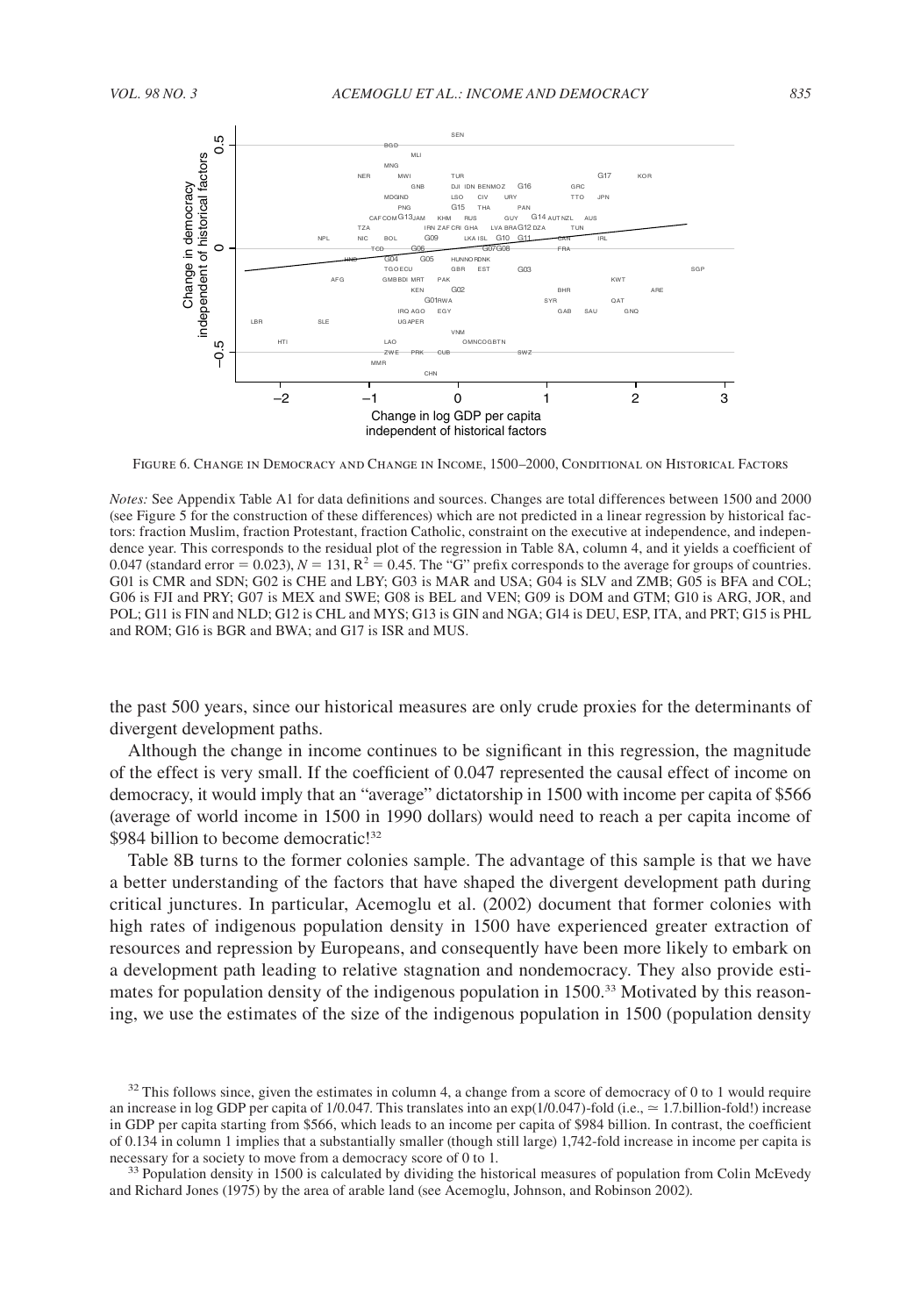in 1500, for short) as an additional proxy for factors determining the divergent development paths of nations.

Columns 2–4 of Table 8B are similar to columns 2–4 of Table 8A, but refer to the former colonies. They show that the inclusion of constraint on the executive, independence year, and religion variables weakens the 500-year correlation between changes in democracy and income, but a significant relationship still remains (and is in fact stronger than was the case for the entireworld sample). Column 5 turns to the effect of population density in 1500 by including the log of the population density of the indigenous population. This variable is significant and has the expected sign. Moreover, its inclusion reduces the coefficient on the change in income per capita substantially. Column 6 shows that the inclusion of this variable, together with constraint on the executive and date of independence, is sufficient to remove the significant association between changes in income and democracy over the past 500 years entirely. Now the coefficient on the change in income per capita, which was originally equal to  $0.136$  (standard error = 0.019), is reduced to 0.025 (standard error  $= 0.024$ ), which is highly insignificant. Moreover, constraint on the executive, independence year, and population density in 1500 are each individually significant. For example, the coefficient on population density in 1500 is –0.049 (0.022). Therefore, in this sample, there is no evidence that changes in income cause changes in democracy once we condition on certain proxies for divergent development paths of former colonies. Finally, column 7 includes the religion variables as well and, again, the coefficient on income is low and insignificant at  $0.029$  (standard error =  $0.026$ )

Overall, these results are encouraging for our hypothesis, since they indicate that, once reasonable proxies for the divergent development paths are included, the 500-year correlation between changes in income and democracy disappears and the cross-country correlation between income and democracy can be largely accounted by these divergent development paths.

#### **VII. Conclusion**

The conventional wisdom in the political economy literature is that income per capita has a causal effect on democracy. In this paper, we argue that, although income and democracy are positively correlated, there is no evidence of a causal effect. Instead, omitted—most probably historical—factors appear to have shaped the divergent political and economic development paths of various societies, leading to the positive association between democracy and economic performance. Consequently, regressions that include country fixed effects and/or instrumental variable regressions show no evidence of a causal effect of income on democracy over the postwar era or the past 100 years. These results shed considerable doubt on the conventional wisdom both in the academic literature and in the popular press that income per capita is a key determinant of democracy and that a general increase in income per capita will bring improvements in institutions.

These results raise the question of why there is a positive cross-country correlation between income and democracy today. We provided evidence that this is likely to be because the political and economic development paths are interwoven. Some countries appear to have embarked upon a development path associated with democracy and economic growth, while others pursued a path based on dictatorship, repression, and more limited growth. Consistent with this, we have showed that historical sources of variation in development paths are responsible for much of the statistical association between long-run economic and political changes.

Nevertheless, some caution is necessary in interpreting our results. First, even though our results do not provide evidence for a causal effect of income on democracy, such an effect might be present but working at much lower frequencies (for example, over horizons of 100 years or longer), or this causal effect might be conditional on some other characteristics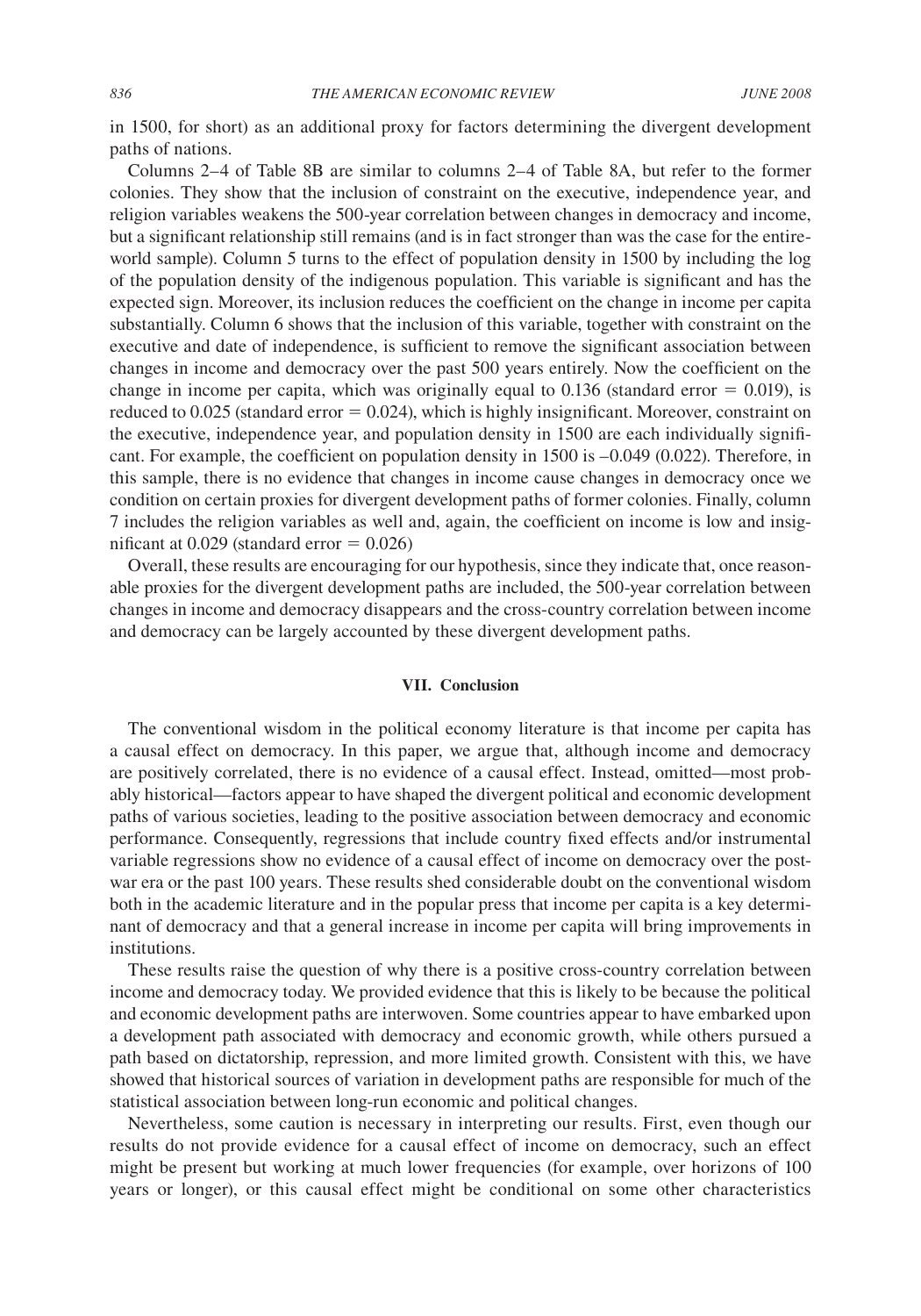(though we have not found any evidence for this type of interaction effects using the available cross-country data). Second, our results do not imply that democracy has no effect on economic growth (see, e.g., Torsten Persson and Guido Tabellini 2007). Finally, while we have emphasized the importance of historical development paths, we do not want to suggest that there is a historical determinism in political or economic institutions; the fixed effects in the regressions and the presence of divergent development paths create a tendency, but many other factors influence equilibrium political institutions.34 The potential effects of democracy and political institutions on economic growth, the possible conditional relationship between income and democracy, and the impact of various time-varying and human factors on the evolution of equilibrium political institutions appear to be important areas for future theoretical and empirical research.

#### **APPENDIX**

This Appendix addresses the construction of trade-weighted instrument used in Section IV. We first measure the matrix  $\mathbf{\Omega} = [\omega_{ij}]_{i,j}$  using actual trade shares between 1980 and 1989. These dates are chosen to maximize coverage. Bilateral trade data are from the International Monetary Fund Direction of Trade Statistics (DOTS) (2005) CD-ROM. Let *Xijs* denote the total trade flow between *i* and *j* in year *s*, meaning the sum of exports from *i* to *j* and exports from *j* to *i* in year *s*. We calculate *Xijs* for all country pairs in year *s* for which both flows from *i* to *j* and from *j* to *i* are available. These flows can be measured using either FOB (free on board) exports from *i* to *j* or CIF (cost, insurance, and freight) imports by *j* from *i*. When both are available, we take the average, and otherwise we use whichever measure is available. All trade data are deflated into 1983 US dollars using the US CPI from International Financial Statistics (2004).

Let *Y*\* *is* denote the total GDP of country *i* in year *s* in 1983 US dollars obtained from Heston, Summers, and Aten (2002), and  $\mathcal{I}_{ij}$  be the number of years between 1980 and 1989 for which bilateral data between *i* and *j* are available. Our main measure of  $\mathbf{\Omega} = [\omega_{ij}]_{_{i,j}}$  is

$$
\omega_{ij} = \frac{1}{\mathcal{I}_{ij}} \sum_{s=1980}^{1989} {\frac{X_{ijs}}{Y_{is}^*}} ,
$$

where  $X_{iis} = 0$  by definition.

Since we have an unbalanced panel, we construct our instrument defined in (5) as follows. Define  $I_{jt-1} = \{0, 1\}$  as an indicator for  $Y_{jt-1}$  being available in the dataset. Then,

(12) 
$$
\hat{Y}_{it-1} = \zeta \left( \sum_{j=1, j \neq i}^{N} \omega_{ij} I_{jt-1} Y_{jt-1} \right) \left( \frac{\sum_{j=1, j \neq i}^{N} \omega_{ij}}{\sum_{j=1, j \neq i}^{N} I_{jt-1} \omega_{ij}} \right),
$$

where  $Y_{jt-1}$  is log income as before. The third term in (12) ensures that the sum of the weights  $\omega_{ij}$  are the same across time for a given country *i*, and this adjustment term is equal to one in a balanced panel. We measure trade-weighted democracy,  $\tilde{d}_{it}$ , in an analogous fashion using (12), where we substitute  $d_{jt}$  for  $Y_{jt-1}$  and let  $I_{jt-1}$  now represent an indicator referring to the availability of the variable  $d_{it}$ .

<sup>&</sup>lt;sup>34</sup> Various current factors could, and in fact do, appear to influence democracy. In the previous versions of our paper, we showed how severe economic crises lead to the collapse of dictatorships, making democracy more likely. Benjamin Jones and Benjamin Olken (2006) show how deaths of autocratic leaders make subsequent democracy more likely.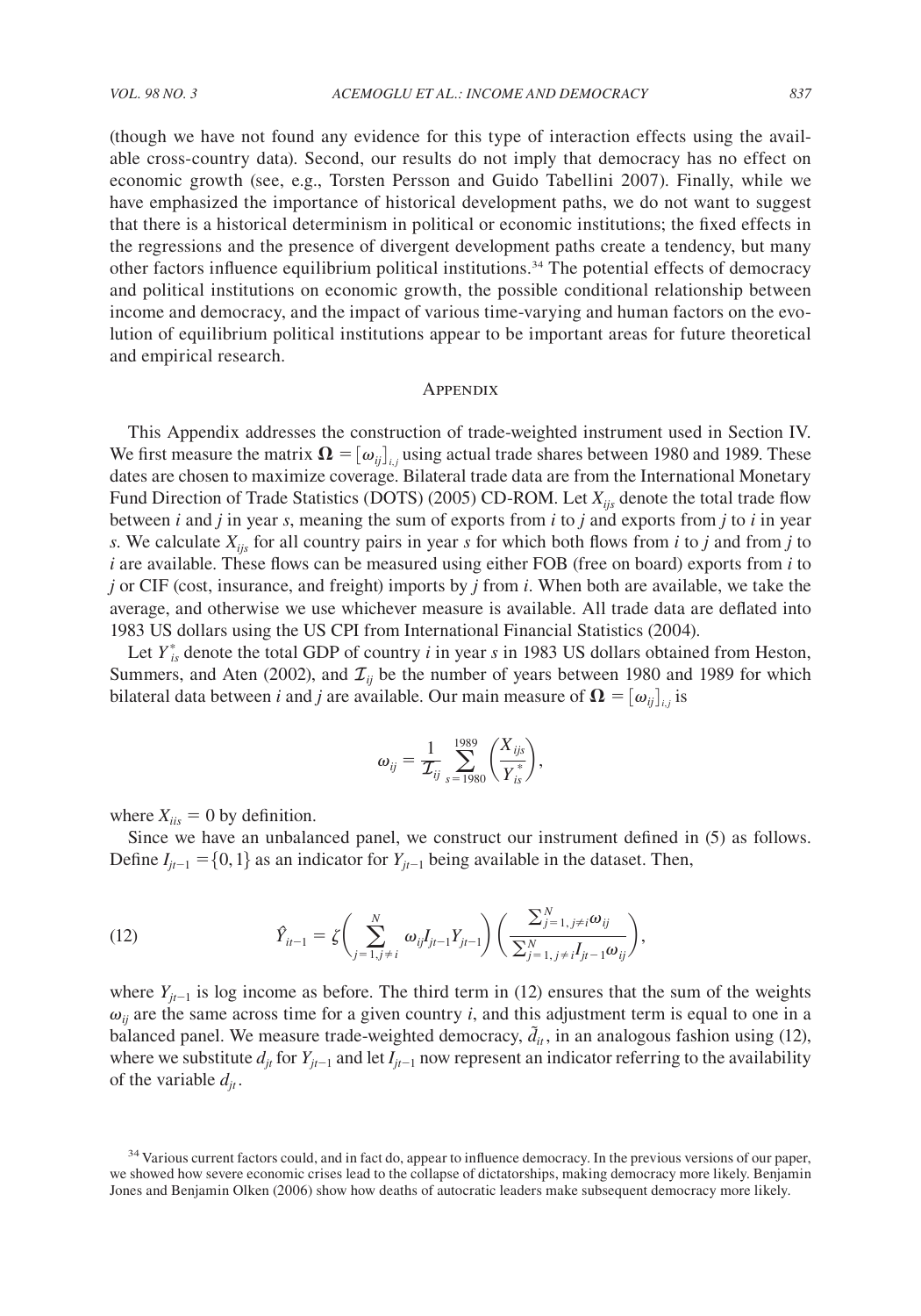## Appendix Table A1—Data and Sources

| Variable                                                                                                   | Description                                                                                                                                                                                                                                                                                         | Source                                                                                                                                                                                                         |
|------------------------------------------------------------------------------------------------------------|-----------------------------------------------------------------------------------------------------------------------------------------------------------------------------------------------------------------------------------------------------------------------------------------------------|----------------------------------------------------------------------------------------------------------------------------------------------------------------------------------------------------------------|
| Freedom House Political<br>Rights Index, also referred<br>to here as Freedom House<br>measure of democracy | Data for 1972-2000 in Freedom House Political Rights<br>Index, original range 1, 2, 3, , 7 normalized 0-1. Data<br>for 1972 used for 1970. Data for 1950, 1955, 1960, and<br>1965, in Bollen, original range 0.00, 0.01,  0.99, 1.                                                                  | http://www.freedomhouse.org/ratings/, and<br>Bollen (2001), "Cross National Indicators<br>of Liberal Democracy 1950-1990" avail-<br>able on ICPSR                                                              |
| Polity Composite Democracy<br>Index, also referred to here<br>as the Polity measure of<br>democracy        | Data for 1850–2000 in Polity IV. The composite index<br>is the democracy score minus the autocracy score.<br>Original range -10, -9,10, normalized 0-1. For the<br>purposes of the historical regressions, countries for<br>which data are not available in 2000 are assigned the<br>data for 1995. | http://www.cidcm.umd.edu/inscr/polity/                                                                                                                                                                         |
| Polity Composite Democracy<br>Index in 1500                                                                | Constructed using constraint on the executive score<br>from Acemoglu, Johnson, and Robinson (2004b) for the<br>sample of European countries. Components of the index<br>other than constraint on the executive are assigned a<br>value of zero for all countries.                                   | Acemoglu, Johnson, and Robinson (2004)                                                                                                                                                                         |
| GDP per capita (chain<br>weighted 1996 prices)                                                             | Data for 1950–2000 measured as log real GDP per<br>capita (chain method in 1996 prices) from Penn World<br>Tables 6.1.                                                                                                                                                                              | http://pwt.econ.upenn.edu/                                                                                                                                                                                     |
| GDP per capita (1990 dollars)                                                                              | Data for 1500–2000 measured as log real GDP per<br>capita (1990 Geary-Khamis dollars) from Maddison<br>(2003). Countries are assigned values at the lowest<br>possible aggregation. Data in 1820 are used for 1850.<br>Data in 1870 are used for 1875. Data in 1929 ares used<br>for 1925.          | http://www.eco.rug.nl/~Maddison/                                                                                                                                                                               |
| Population                                                                                                 | Total population in thousands.                                                                                                                                                                                                                                                                      | World Bank (2002)                                                                                                                                                                                              |
| Education                                                                                                  | Average total years of schooling in the population age.<br>25 and over. Data for 1960, 1965,, 1995 from Barro<br>and Lee. We include average years of primary school-<br>ing in the population age 25 and over in specifications<br>that include the same covariates as Barro (1999).               | Barro and Lee (2000), available at http://<br>www.cid.harvard.edu/ciddata/ciddata.html                                                                                                                         |
| Age structure                                                                                              | Data for 1950, 1955, , 2000 from United Nations<br>Population Division (2002). These variables are median<br>age of the population and fraction of the population in<br>five different age ranges: 0 to 15, 15 to 30, 30 to 45, 45<br>to 60, and 60 and above.                                      | United Nations Population Division (2003)                                                                                                                                                                      |
| Savings rate                                                                                               | Data for 1950–2000 measured as (Y–G–C)/Y from<br>Penn World Tables 6.1, where Y is nominal income, C<br>is nominal consumption, and G is nominal government<br>spending.                                                                                                                            | http://pwt.econ.upenn.edu/                                                                                                                                                                                     |
| Labor share                                                                                                | Labor share of value added from Rodrik (1999), 0-1<br>scale.                                                                                                                                                                                                                                        | Rodrik (1999)                                                                                                                                                                                                  |
| Trade-weighted log GDP                                                                                     | Constructed using GDP per capita from Penn World<br>Tables 6.1 and average trade shares between 1980 and<br>1989 from International Monetary Fund Direction<br>of Trade Statistics (2005), according to procedures<br>described in Appendix.                                                        | http://pwt.econ.upenn.edu/ and IMF DoTS<br>CD-ROM (2005)                                                                                                                                                       |
| Trade-weighted democracy                                                                                   | Constructed using Freedom House Political Rights<br>Index, GDP per capita from Penn World Tables 6.1,<br>and average trade shares between 1980 and 1989<br>from International Monetary Fund Direction of Trade<br>Statistics (2005), according to procedures described in<br>Appendix.              | http://pwt.econ.upenn.edu/, IMF DoTS<br>CD-ROM (2005), and http://www.<br>freedomhouse.org/ratings/, and Bollen<br>(2001), "Cross National Indicators of<br>Liberal Democracy 1950-1990" available<br>on ICPSR |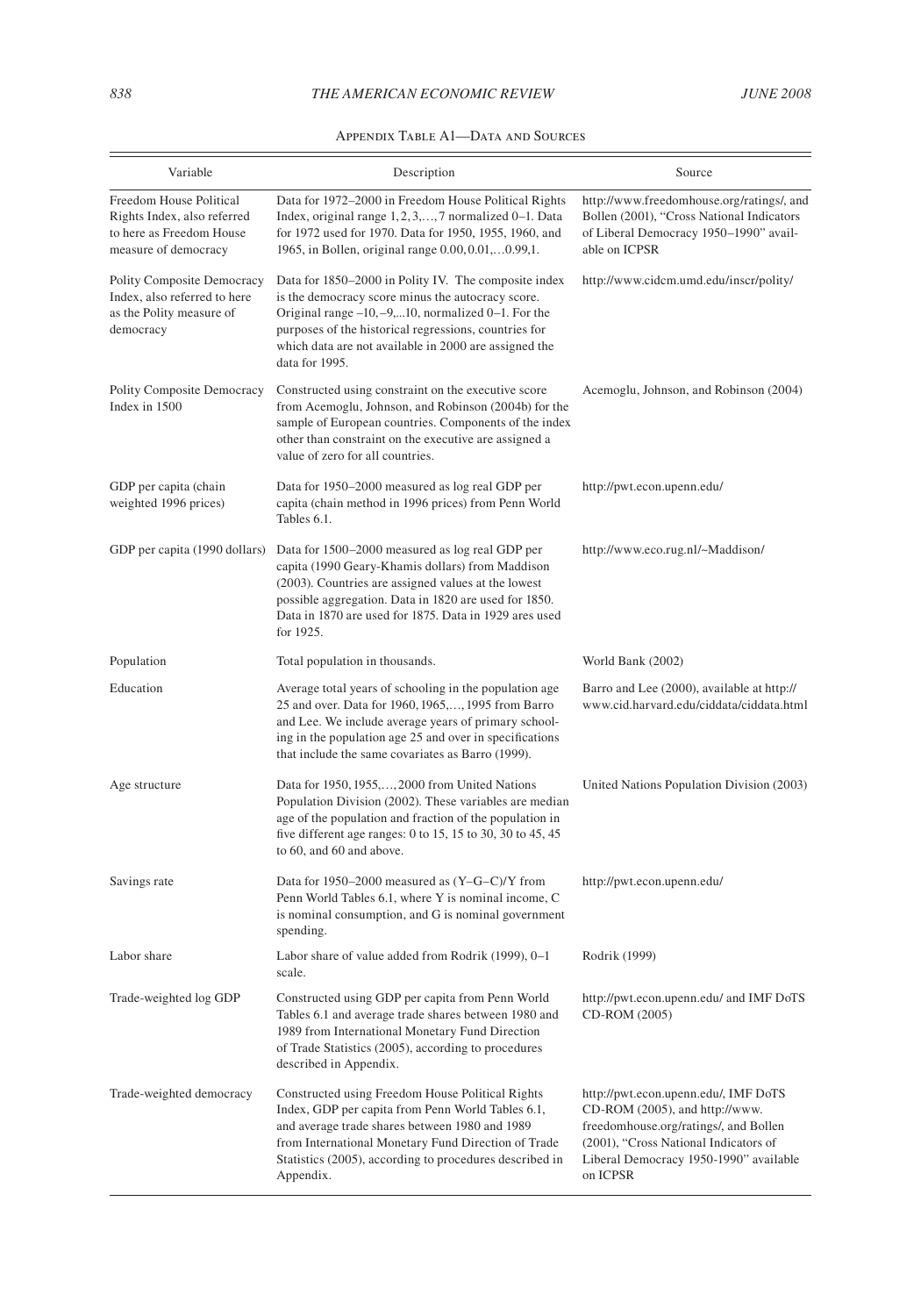## Appendix Table A1 (Continued)

| Variable                                       | Description                                                                                                                                                                                                                                                                                                                                                                                                                      | Source                                                                                       |
|------------------------------------------------|----------------------------------------------------------------------------------------------------------------------------------------------------------------------------------------------------------------------------------------------------------------------------------------------------------------------------------------------------------------------------------------------------------------------------------|----------------------------------------------------------------------------------------------|
| Constraint on the executive<br>at independence | Data in Polity IV, original range 1, 2, 37, normalized<br>0–1. Calculated as the average of constraint on the<br>executive in a country during the first ten years after<br>its independence (ignoring missing data). If data for<br>the first ten years after independence are missing, we<br>find the first year these data are available in Polity,<br>then average over the following ten years (ignoring)<br>missing data). | http://www.cidcm.umd.edu/inscr/polity/                                                       |
| Independence year                              | Year when country became independent, with any<br>year before 1800 coded as 1800. We coded Taiwan's<br>independence year as 1948 and changed Zimbabwe's<br>independence year to 1964. Classification of countries<br>follows Polity.                                                                                                                                                                                             | CIA World Factbook (2004),<br>available at http://www.cia.<br>gov/cia/publications/factbook/ |
| Population density in 1500                     | Indigenous population divided by arable land in 1500.                                                                                                                                                                                                                                                                                                                                                                            | Acemoglu, Johnson, and Robison (2002)                                                        |
| Religion                                       | Percent of population in 1980 which is (1) Catholic, (2)<br>Protestant, or (3) Muslim.                                                                                                                                                                                                                                                                                                                                           | La Porta et al. $(1999)$                                                                     |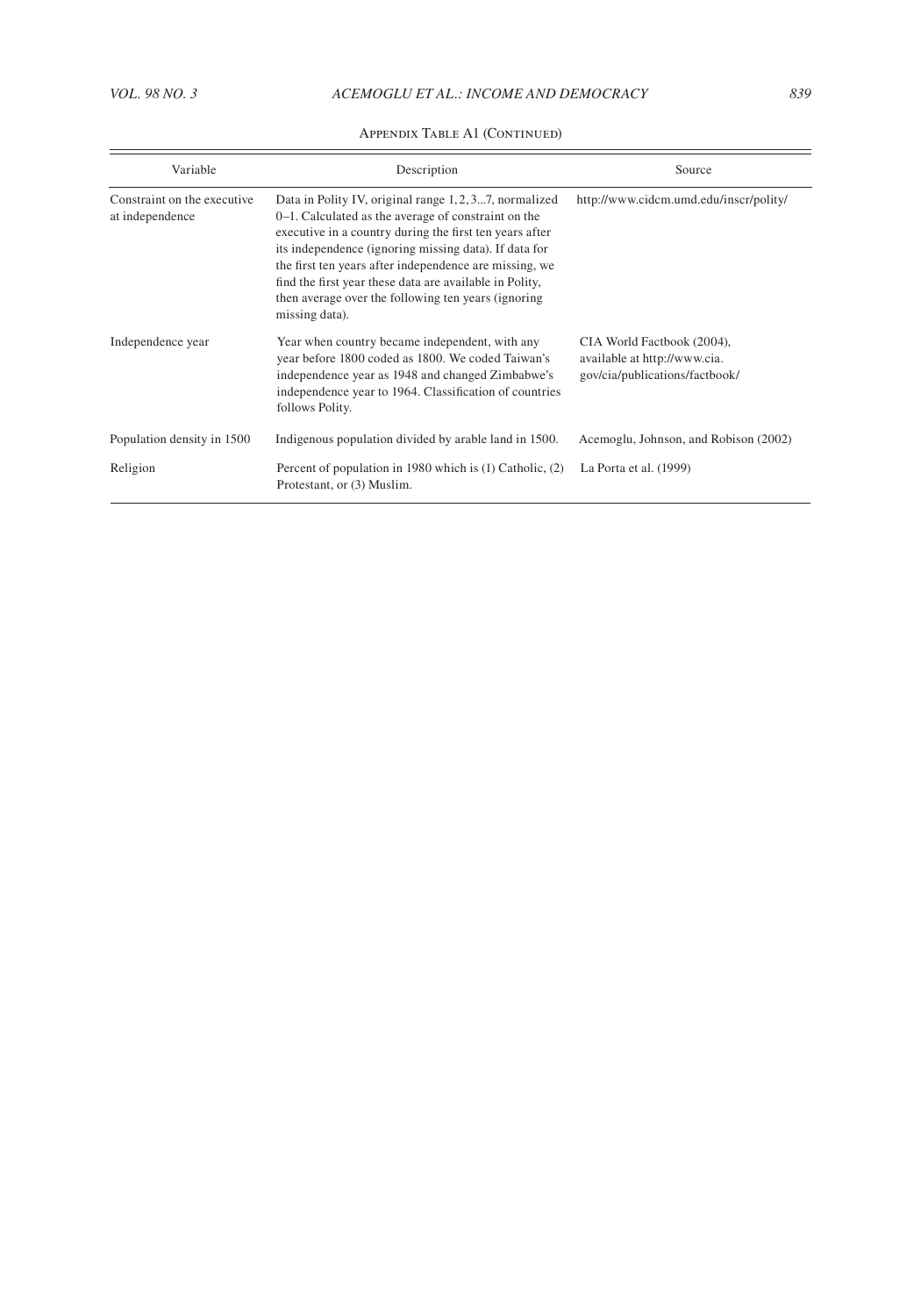## Appendix Table A2— Codes Used to Represent Countries

| Country                            | Code       | Country                  | Code              | Country                            | Code       |
|------------------------------------|------------|--------------------------|-------------------|------------------------------------|------------|
| Andorra                            | <b>ADO</b> | Ghana                    | <b>GHA</b>        | Netherlands                        | <b>NLD</b> |
| Afghanistan                        | <b>AFG</b> | Guinea                   | GIN               | Norway                             | <b>NOR</b> |
| Angola                             | AGO        | Gambia, The              | <b>GMB</b>        | Nepal                              | NPL        |
| Albania                            | ALB        | Guinea-Bissau            | GNB               | New Zealand                        | NZL        |
| <b>United Arab Emirates</b>        | ARE        | <b>Equatorial Guinea</b> | <b>GNQ</b>        | Oman                               | <b>OMN</b> |
| Argentina                          | ARG        | Greece                   | GRC               | Pakistan                           | <b>PAK</b> |
| Armenia                            | ARM        | Grenada                  | GRD               | Panama                             | PAN        |
| Antigua                            | <b>ATG</b> | Guatemala                | <b>GTM</b>        | Peru                               | PER        |
| Australia                          | <b>AUS</b> | Guyana                   | GUY               | Philippines                        | PHL        |
| Austria                            | <b>AUT</b> | Honduras                 | <b>HND</b>        | Papua New Guinea                   | <b>PNG</b> |
| Azerbaijan                         | <b>AZE</b> | Croatia                  | <b>HRV</b>        | Poland                             | POL        |
| Burundi                            | <b>BDI</b> | Haiti                    | HTI               | Korea, Dem. Rep.                   | <b>PRK</b> |
| Belgium                            | <b>BEL</b> | Hungary                  | <b>HUN</b>        | Portugal                           | <b>PRT</b> |
| Benin                              | <b>BEN</b> | Indonesia                | IDN               | Paraguay                           | PRY        |
| Burkina Faso                       | <b>BFA</b> | India                    | <b>IND</b>        | Oatar                              | QAT        |
| Bangladesh                         | <b>BGD</b> | Ireland                  | IRL               | Romania                            | <b>ROM</b> |
| Bulgaria                           | <b>BGR</b> | Iran                     | IRN               | Russia                             | <b>RUS</b> |
| Bahrain                            | <b>BHR</b> | Iraq                     | IRQ               | Rwanda                             | <b>RWA</b> |
| Bahamas                            | <b>BHS</b> | Iceland                  | <b>ISL</b>        | Saudi Arabia                       | SAU        |
| Bosnia and Herzegovina             | BIH        | Israel                   | <b>ISR</b>        | Sudan                              | <b>SDN</b> |
| Belarus                            | <b>BLR</b> | Italy                    | <b>ITA</b>        | Senegal                            | <b>SEN</b> |
| Belize                             | <b>BLZ</b> | Jamaica                  | JAM               | Singapore                          | SGP        |
| Bolivia                            | <b>BOL</b> | Jordan                   | JOR               | Solomon Islands                    | <b>SLB</b> |
| Brazil                             | <b>BRA</b> | Japan                    | JPN               | Sierra Leone                       | <b>SLE</b> |
| <b>Barbados</b>                    | <b>BRB</b> | Kazakhstan               | <b>KAZ</b>        | El Salvador                        | <b>SLV</b> |
| Brunei<br><b>Bhutan</b>            | <b>BRN</b> | Kenya                    | <b>KEN</b>        | Somalia                            | SOM        |
|                                    | <b>BTN</b> | Kyrgyz Republic          | KGZ               | Sao Tome and Principe              | <b>STP</b> |
| <b>Botswana</b>                    | <b>BWA</b> | Cambodia<br>Kiribati     | <b>KHM</b>        | Suriname<br>Slovakia               | <b>SUR</b> |
| Central African Republic<br>Canada | CAF<br>CAN | St. Kitts and Nevis      | <b>KIR</b><br>KNA | Slovenia                           | SVK<br>SVN |
| Switzerland                        | <b>CHE</b> |                          | <b>KOR</b>        | Sweden                             | SWE        |
| Chile                              | <b>CHL</b> | Korea, Rep.<br>Kuwait    | <b>KWT</b>        | Swaziland                          | SWZ        |
| China                              | <b>CHN</b> | Lao PDR                  | LAO               | Seychelles                         | SYC        |
| Cote d'Ivoire                      | <b>CIV</b> | Lebanon                  | <b>LBN</b>        | Syrian Arab Republic               | SYR        |
| Cameroon                           | <b>CMR</b> | Liberia                  | LBR               | Chad                               | TCD        |
| Congo, Rep.                        | COG        | Libya                    | LBY               | Togo                               | <b>TGO</b> |
| Colombia                           | COL        | St. Lucia                | <b>LCA</b>        | Thailand                           | <b>THA</b> |
| Comoros                            | <b>COM</b> | Liechtenstein            | LIE               | Tajikistan                         | TJK        |
| Cape Verde                         | <b>CPV</b> | Sri Lanka                | <b>LKA</b>        | Turkmenistan                       | <b>TKM</b> |
| Costa Rica                         | <b>CRI</b> | Lesotho                  | LSO               | Tonga                              | <b>TON</b> |
| Cuba                               | <b>CUB</b> | Lithuania                | <b>LTU</b>        | Trinidad and Tobago                | <b>TTO</b> |
| Cyprus                             | <b>CYP</b> | Luxembourg               | LUX               | Tunisia                            | TUN        |
| Czech Republic                     | <b>CZE</b> | Latvia                   | <b>LVA</b>        | Turkey                             | TUR        |
| Germany                            | DEU        | Morocco                  | <b>MAR</b>        | Taiwan                             | <b>TWN</b> |
| Djibouti                           | DJI        | Moldova                  | MDA               | Tanzania                           | <b>TZA</b> |
| Dominica                           | <b>DMA</b> | Madagascar               | MDG               | Uganda                             | <b>UGA</b> |
| Denmark                            | <b>DNK</b> | Maldives                 | MDV               | Ukraine                            | UKR        |
| Dominican Republic                 | <b>DOM</b> | Mexico                   | MEX               | Uruguay                            | <b>URY</b> |
| Algeria                            | <b>DZA</b> | Macedonia, FYR           | MKD               | <b>United States</b>               | USA        |
| Ecuador                            | ECU        | Mali                     | MLI               | Uzbekistan                         | UZB        |
| Egypt, Arab Rep.                   | EGY        | Malta                    | <b>MLT</b>        | St. Vincent and the Grenadines VCT |            |
| Eritrea                            | ERI        | Myanmar                  | <b>MMR</b>        | Venezuela, RB                      | <b>VEN</b> |
| Spain                              | ESP        | Mongolia                 | MNG               | Vietnam                            | <b>VNM</b> |
| Estonia                            | EST        | Mozambique               | MOZ               | Vanuatu                            | VUT        |
| Ethiopia                           | ETH        | Mauritania               | MRT               | Western Samoa                      | WSM        |
| East Timor                         | <b>ETM</b> | Mauritius                | MUS               | Yemen                              | YEM        |
| Finland                            | <b>FIN</b> | Malawi                   | MWI               | Yugoslavia - post 1991             | YUG        |
| Fiji                               | FJI        | Malaysia                 | MYS               | South Africa                       | ZAF        |
| France                             | <b>FRA</b> | Namibia                  | NAM               | Congo, Dem. Rep.                   | ZAR        |
| Gabon                              | GAB        | Niger                    | <b>NER</b>        | Zambia                             | ZMB        |
| United Kingdom                     | GBR        | Nigeria                  | <b>NGA</b>        | Zimbabwe                           | ZWE        |
| Georgia                            | GEO        | Nicaragua                | NIC               |                                    |            |
|                                    |            |                          |                   |                                    |            |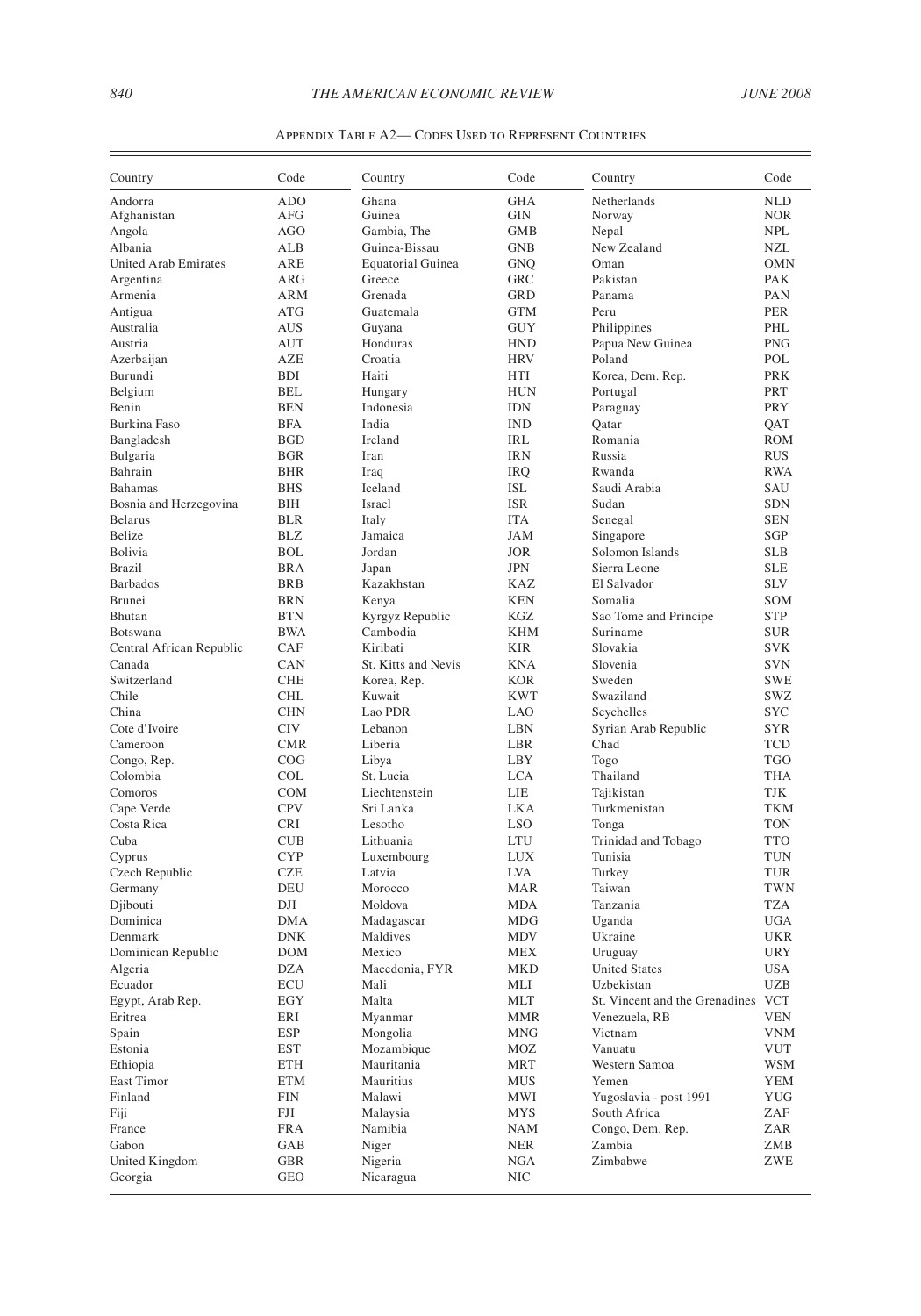## **REFERENCES**

- **Acemoglu, Daron.** Forthcoming. "Oligarchic Versus Democratic Societies." *Journal of the European Economic Association***.**
- **Acemoglu, Daron, Simon Johnson, and James A. Robinson.** 2001. "The Colonial Origins of Comparative Development: An Empirical Investigation." *American Economic Review*, 91(5): 1369–1401.
- **Acemoglu, Daron, Simon Johnson, and James A. Robinson.** 2002. "Reversal of Fortune: Geography and Institutions in the Making of the Modern World Income Distribution." *Quarterly Journal of Economics*, 117(4): 1231–94.
- **Acemoglu, Daron, Simon Johnson, and James A. Robinson.** 2005. "The Rise of Europe: Atlantic Trade, Institutional Change, and Economic Growth." *American Economic Review*, 95(3): 546–79.
- **Acemoglu, Daron, Simon Johnson, James A. Robinson, and Pierre Yared.** 2005. "From Education to Democracy?" *American Economic Review*, 95(2): 44–49.
	- **Acemoglu, Daron, Simon Johnson, James A. Robinson, and Pierre Yared.** 2007. "Reevaluating the Modernization Hypothesis." Unpublished.
- **Acemoglu, Daron, and James A. Robinson.** 2000. "Why Did the West Extend the Franchise? Democracy, Inequality, and Growth in Historical Perspective." *Quarterly Journal of Economics*, 115(4): 1167–99. **Acemoglu, Daron, and James A. Robinson.** 2006. *Economic Origins of Dictatorship and Democracy*. New York: Cambridge University Press.
- **Acemoglu, Daron, and James A. Robinson.** 2008. Persistence of Power, Elites, and Institutions. *American Economic Review,* 98(1): 267–93.
- **Anderson, Theodore W., and Cheng Hsiao.** 1982. "Formulation and Estimation of Dynamic Models Using Panel Data." *Journal of Econometrics*, 18(1): 47–82.
- **Arellano, Manuel, and Stephen R. Bond.** 1991. "Some Tests of Specification for Panel Data: Monte Carlo Evidence and an Application to Employment Equations." *Review of Economic Studies*, 58(2): 277–97.
- **Arellano, Manuel, and Olympia Bover.** 1995. "Another Look at the Instrumental Variable Estimation of Error-Components Models." *Journal of Econometrics*, 68(1): 29–51.
- **Barro, Robert J.** 1997. *Determinants of Economic Growth: A Cross-Country Empirical Study*. Cambridge, MA: MIT Press.
- **Barro, Robert J.** 1999. "Determinants of Democracy." *Journal of Political Economy*, 107(6): S158–83.
- **Barro, Robert J., and Jong-Wha Lee.** 2000. "International Data on Educational Attainment: Updates and Implications." Center for International Development Working Paper 42–2000.
- **Baxter, Marianne.** 1995. "International Trade and Business Cycles." In *Handbook of International Economics*. Vol. 3. ed. Gene M. Grossman and Kenneth Rogoff, 1801-64. Amsterdam: Elsevier Science, North-Holland.
- **Bollen, Kenneth A.** 1990. "Political Democracy: Conceptual and Measurement Traps." *Studies in Comparative International Development*, 25(1): 7–24.
	- **Bollen, Kenneth A.** "Cross-National Indicators of Liberal Democracy, 1950–1990." 2nd ICPSR version. Chapel Hill, NC: University of North Carolina, 1998. Inter-university Consortium for Political and Social Research, 2001.
	- **Central Intelligence Agency.** 2004. *World Factbook.* http://www.cia.gov/library/publications/the-worldfactbook/ (accessed March 2004.)
	- **Cervellati, Matteo, Piergiuseppe Fortunato, and Uwe Sunde.** 2005. "Consensual and Conflictual Democratization." Unpublished.
	- **Dahl, Robert A.** 1971. *Polyarchy: Participation and Opposition*. New Haven, CT: Yale University Press.
	- **Engerman, Stanley L., and Kenneth L. Sokoloff.** 1997. "Factor Endowments, Institutions, and Differential Paths of Growth among New World Economies: A View from Economic Historians of the United States." In *How Latin America Fell Behind: Essays on the Economic Histories of Brazil and Mexico, 1800–1914*, ed. Stephen Haber, 60–304. Stanford, CA: Stanford University Press.
- **Fish, Steven M.** 2002. "Islam and Authoritarianism." *World Politics*, 55(1): 4-37.
	- **Frankel, Jeffrey A., and David Romer.** 1999. "Does Trade Cause Growth?" *American Economic Review*, 89(3): 379–99.
	- **Freedom House.** 2004. *Freedom in the World.* http://www.freedomhouse.org/template.cfm?page=15 (accessed March 2004.)
	- **Galenson, David W.** 1996. "The Settlement and Growth of the Colonies: Population, Labor, and Economic Development." In *The Cambridge Economic History of the United States*. Vol. 1, ed. Stanley L. Engerman and Robert E. Gallman, 135–207. New York: Cambridge University Press.
- **Hausman, Jerry A.** 1978. "Specification Tests in Econometrics." *Econometrica*, 46(6): 1251-71.
- **Hausmann, Ricardo, Lant Pritchett, and Dani Rodrik.** 2005. "Growth Accelerations." *Journal of Economic Growth*, 10(4): 303–29.
	- **Heston, Alan, Robert Summers, and Bettina Aten.** 2002. *Penn World Tables Version 6.1*. Philadelphia: Center for International Comparisons at the University of Pennsylvania.